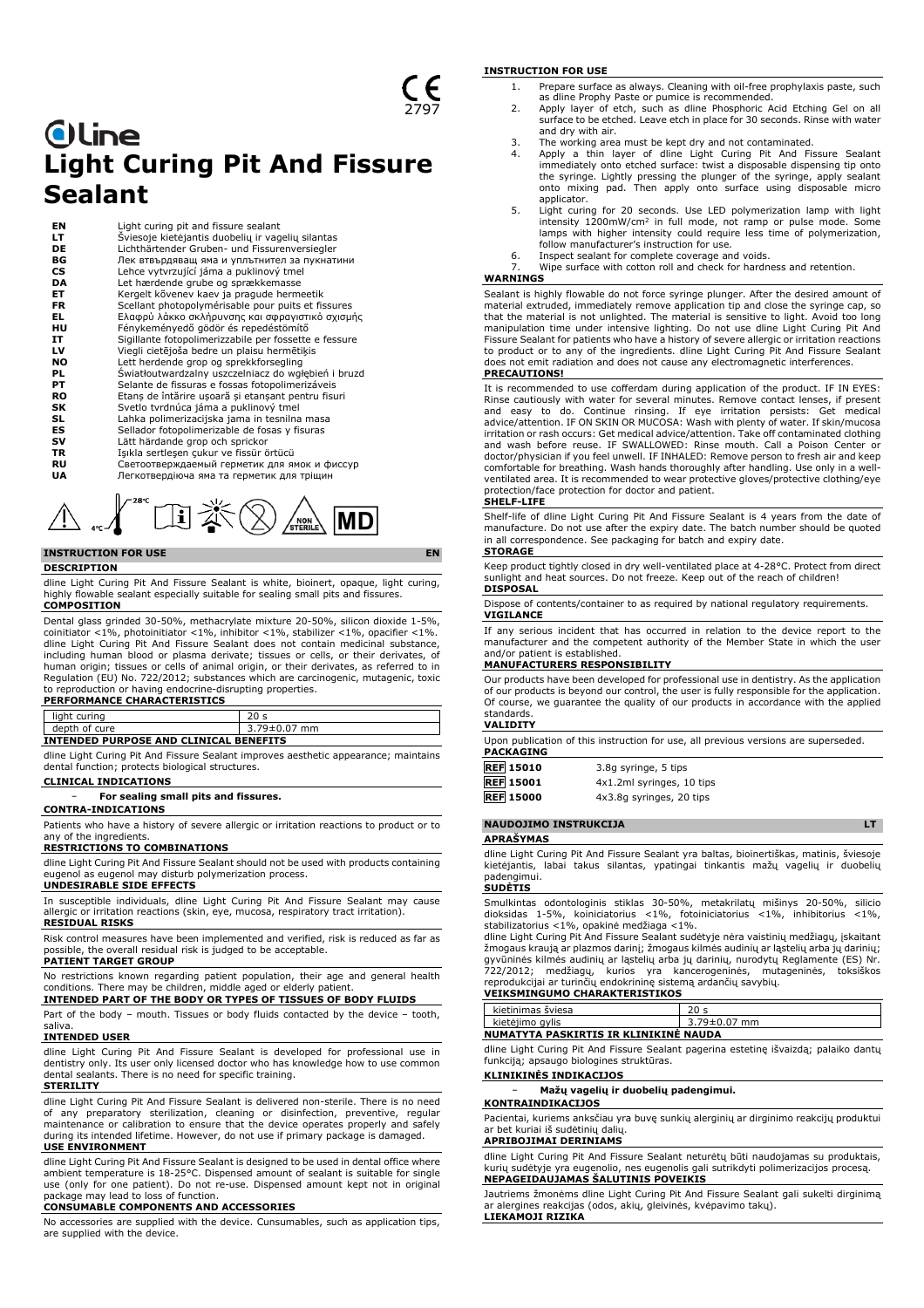Rizikos kontrolės priemonės buvo įgyvendintos ir patikrintos, rizika kiek įmanoma sumažinta, bendra likutinė rizika laikoma priimtina.

### **TIKSLINĖ PACIENTŲ GRUPĖ**

Nėra jokių apribojimų, susijusių su pacientų populiacija, jų amžiumi ir bendra sveikatos bukle. Gali būti vaikų, vidutinio ar senyvo amžiaus pacientų. **NUMATOMA KŪNO DALIS AR AUDINIŲ TIPAS AR KŪNO SKYSČIAI**

Kūno dalis – burna. Audiniai ar kūno skysčiai su kuriais priemonė kontaktuoja – dantis, seilės.

#### **NUMATYTAS NAUDOTOJAS**

dline Light Curing Pit And Fissure Sealant yra sukurtas tik profesionaliam naudojimui odontologijoje. Naudotojas, tik licencijuotas gydytojas, kuris turi žinių kaip naudoti įprastus odontologinius silantus. Specialių mokymų nereikia.

#### **STERILUMAS**

dline Light Curing Pit And Fissure Sealant tiekiamas nesterilus. Norint užtikrinti, kad prietaisas tinkamai ir saugiai veiktų per numatytą tarnavimo laiką, nereikia jokio paruošiamojo sterilizavimo, valymo ar dezinfekavimo, prevencinės, reguliarios priežiūros ar kalibravimo. Tačiau nenaudokite, jei pažeista pirminė pakuotė.

## **NAUDOJIMO APLINKA**

i-SEAL L C suprojektuotas naudoti odontologijos kabinete, kur aplinkos temperatūra<br>18-25°C. Išspaustas medžiagos kiekis tinka vienam naudojimui (tik vienam<br>pacientui). Nenaudokite pakartotinai. Išspaustas kiekis, laikomas

Su priemone priedai netiekiami. Sunaudojamieji komponentai, tokie kaip aplikavimo antgaliai, tiekiami kartu su priemone.

#### **NAUDOJIMO INSTRUKCIJA**

- 1. Paruoškite paviršių, kaip įprasta. Paviršių rekomenduojame nuvalyti pemza arba alyvos neturinčia profilaktine pasta, tokia kaip dline Prophy Paste.
- 2. Užtepkite ploną ėsdintojo, tokio kaip dline Phosphoric Acid Etching Gel sluoksnį ant numatomo ėsdinti paviršiaus. Palaukite 30 sekundžių kol rūgštis sureaguos. Nuplaukite vandens srove ir nudžiovinkite oru.
- 
- 3. Darbinis paviršius turi būti sausas ir neužterštas. 4. Ant išėsdinto paviršiaus užtepkite ploną dline Light Curing Pit And Fissure Sealant sluoksnį: ant švirkšto uždėkite vienkartinį aplikavimo antgalį. Lengvai spausdami švirkšto stūmoklį, užšvirkškite silanto ant plombų maišymo popierėlio. Tepkite ant paviršiaus vienkartiniu mikro aplikatoriumi.
- 5. Kietinkite šviesa 20 sekundžių. Naudokite LED polimerizacijos lempą,<br>kurios šviesos intensyvumas 1200mW/cm<sup>2</sup> pilnu režimu (nenaudokite<br>didėjančio ar impulsinio režimo). Lempos, kurių intensyvumas didesnis,<br>gali reikala
- 
- naudojimo instrukcija. Užbaikite restauraciją. 6. Patikrinkite ar paviršiai padengti pilnai ir be tarpų. 7. Nuvalykite paviršių vatos ritinėlio pagalba ir patikrinkite ar silantas sukietėjo

### **ĮSPĖJIMAI**

Silantas gana skystas, todėl švirkšto stūmoklį spauskite atsargiai, nenaudokite jėgos.<br>Panaudoję reikiamą produkto kiekį, nedelsiant nuimkite aplikavimo antgalį ir<br>uždenkite švirkštą dangteliu, kad medžiaga nebūtų apšviest elektromagnetinių trukdžių.

#### **ATSARGUMO PRIEMONĖS**

Produkto aplikavimo metu rekomenduojama naudoti koferdamą. PATEKUS Į AKIS:<br>Kelias minutes atsargiai plauti vandeniu. Išimti kontaktinius lęšius, jeigu jie yra ir<br>jeigu lengvai galima tai padaryti. Toliau plauti akis. Kaip gydytoją. PATEKUS ANT ODOS AR GLEIVINES: plauti dideliu vandens kiekiu. Jeigu<br>sudirginama oda/gleivinė arba ją išberia: kreiptis į gydytoją. Nusivilkti užterštus<br>drabužius ir išskalbti prieš vėl apsivelkant. PRARIJUS: išsk gydytoją. ĮKVEPUS: išnešti nukentėjusįjį į gryną orą; jam būtina patogi padėtis,<br>leidžianti laisvai kvėpuoti. Po naudojimo kruopščiai nusiplauti rankas. Naudoti tik<br>gerai vėdinamoje patalpoje. Rekomenduojame mūvėti apsaugi apsauginius drabužius, naudoti akių (veido) apsaugos priemones gydytojui ir

# pacientui. **GALIOJIMO LAIKAS**

dline Light Curing Pit And Fissure Sealant galiojimo laikas yra 4 metai nuo pagaminimo datos. Nenaudoti produkto pasibaigus jo galiojimo terminui. Partijos numeris turėtų būti nurodytas visoje korespondencijoje. Galiojimo terminą, partijos numerį žr. ant pakuotės.

#### **LAIKYMAS**

Laikyti produktą sandariai uždarytą, sausoje, gerai vėdinamoje vietoje esant 4-28°C temperatūrai. Saugoti nuo tiesioginių saulės spindulių, uždegimo šaltinių. Produkto neužšaldyti. Laikyti vaikams nepasiekiamoje vietoje!

# **ŠALINIMAS**

Turinį/talpyklą išpilti (išmesti) pagal nacionalinius reikalavimus.

### **BUDRUMAS**

Jei įvyko kokių nors rimtų incidentų, susijusių su priemone, praneškite gamintojui ir tos valstybės narės, kurioje naudotojas ir (arba) pacientas yra įsisteigęs / įsikūręs, kompetentingai institucijai.

## **SAUGOS IR KLINIKINIO VEIKSMINGUMO SANTRAUKA**

dline Light Curing Pit And Fissure Sealant yra saugus ir veikia taip, kaip numatyta jei<br>yra naudojamas pagal gamintojo naudojimo instrukciją. Saugos ir klinikinio<br>veiksmingumo atasakitą bus galima rasti EUDAMED veikti.

### **GAMINTOJO ATSAKOMYBĖ**

Mūsų produktai sukurti profesionaliam naudojimui. Mes negalime kontroliuoti kaip<br>mūsų produktai naudojami, todėl už tinkamą jų panaudojimą atsako vartotojas.<br>Žinoma, mes užtikriname, produktų kokybės atitiktį galiojantiems **GALIOJIMAS**

Paskelbus naują instrukcijos versiją, prieš tai buvusios versijos nebegalioja.

| <b>PAKUOTE</b>   |                                |
|------------------|--------------------------------|
| <b>REF</b> 15010 | 3.8g švirkštas, 5 antgaliai    |
| <b>REF</b> 15001 | 4x1.2ml švirkštai, 10 antgalių |

## **ANLEITUNG ZUR VERWENDUNG DE**

**BESCHREIBUNG**

dline Light Curing Pit And Fissure Sealant ist ein weißes, bioinertes, opakes, lichthärtendes, hochfließfähiges Versiegelungsmittel, das sich besonders für die Versiegelung kleiner Pits und Fissuren eignet.

#### **ZUSAMMENSETZUNG**

Geschliffenes Dentalglas 30-50%, Methacrylatmischung 20-50%, Siliziumdioxid 1- 5%, Co-Initiator <1%, Photoinitiator <1%, Inhibitor <1%, Stabilisator <1%, Trübungsmittel <1%.

dline Light Curing Pit And Fissure Sealant enthält keine medizinische Substanz, einschließlich Derivate aus menschlichem Blut oder Plasma; Gewebe oder Zellen oder deren Derivate menschlichen Ursprungs; Gewebe oder Zellen tierischen Ursprungs oder deren Derivate gemäß der Verordnung (EU) Nr. 722/2012; Stoffe, die krebserregend, erbgutverändernd, fortpflanzungsgefährdend oder mit endokrinen Eigenschaften behaftet sind.

### **LEISTUNGSMERKMALE**

| Lichthärtung                                  |                    |  |  |  |
|-----------------------------------------------|--------------------|--|--|--|
| Tiefe der Aushärtung                          | $3.79 \pm 0.07$ mm |  |  |  |
| <b>VERWENDUNGSZWECK UND KLINISCHER NUTZEN</b> |                    |  |  |  |

dline Light Curing Pit And Fissure Sealant verbessert das ästhetische Erscheinungsbild; erhält die Zahnfunktion; schützt biologische Strukturen. **KLINISCHE INDIKATIONEN**

#### − **Zum Versiegeln kleiner Gruben und Risse.**

#### **KONTRAINDIKATIONEN**

Patienten, die in der Vergangenheit schwerwiegende allergische Reaktionen oder Irritationen auf das Produkt oder einen der Inhaltsstoffe gezeigt haben. **BESCHRÄNKUNGEN FÜR KOMBINATIONEN**

dline Light Curing Pit And Fissure Sealant sollte nicht mit eugenolhaltigen Produkten verwendet werden, da Eugenol den Polymerisationsprozess stören kann. **UNERWÜNSCHTE NEBENEFFEKTE**

Bei empfindlichen Personen kann dline Light Curing Pit And Fissure Sealant allergische oder reizende Reaktionen hervorrufen (Haut, Auge, Schleimhäute, Atemwege).

## **VERBLEIBENDE RISIKEN**

Risikokontrollmaßnahmen wurden implementiert und verifiziert, das Risiko ist so weit wie möglich reduziert, das Gesamtrestrisiko wird als akzeptabel beurteilt. **PATIENTEN-ZIELGRUPPE**

Keine Einschränkungen hinsichtlich der Patientenpopulation, ihres Alters und ihres allgemeinen Gesundheitszustands bekannt. Es können Kinder, Patienten mittleren Alters oder ältere Menschen sein.

**VORGESEHENE KÖRPERTEILE ODER GEWEBETYPEN VON KÖRPERFLÜSSIGKEITEN**

Teil des Körpers - Mund. Gewebe oder Körperflüssigkeiten, die mit dem Gerät in Berührung kommen - Zahn. **BEABSICHTIGTER BENUTZER**

dline Light Curing Pit And Fissure Sealant ist nur für den professionellen Einsatz in der Zahnmedizin entwickelt worden. Der Anwender ist nur ein lizenzierter Arzt, der weiß, wie man gängige Materialien verwendet. Es besteht keine Notwendigkeit für eine spezielle Schulung.

## **STERILITÄT**

dline Light Curing Pit And Fissure Sealant wird unsteril geliefert. Es ist keine vorbereitende Sterilisation, Reinigung oder Desinfektion, keine vorbeugende, regelmäßige Wartung oder Kalibrierung erforderlich, um sicherzustellen, dass das Gerät während seiner vorgesehenen Lebensdauer ordnungsgemäß und sicher funktioniert. Verwenden Sie es jedoch nicht, wenn die Primärverpackung beschädigt ist.

#### **UMGEBUNG VERWENDEN**

dline Light Curing Pit And Fissure Sealant ist für die Verwendung in der Zahnarztpraxis bei einer Umgebungstemperatur von 18-25 °C vorgesehen. Die abgegebene Menge an Material ist für den einmaligen Gebrauch geeignet (nur für einen Patienten). Nicht wiederverwenden. Nicht in der Originalverpackung aufbewahrte Dosiermenge kann zu Funktionsverlusten führen.

#### **VERBRAUCHSKOMPONENTEN UND ZUBEHÖR**

Im Lieferumfang des Geräts ist kein Zubehör enthalten. Verbrauchsmaterialien, wie z. B. Applikationsspitzen, werden mit dem Gerät geliefert. **ANLEITUNG ZUR VERWENDUNG**

- 1. Bereiten Sie die Oberfläche wie immer vor. Die Reinigung mit ölfreier Prophylaxe-Paste, wie z.B. dline Prophy Paste oder Bimsstein, wird empfohlen.
- 2. Tragen Sie eine Ätzschicht, wie z. B. dline Phosphoric Acid Etching Gel, auf alle zu ätzenden Oberflächen auf. Lassen Sie die Ätzung 30 Sekunden
- lang einwirken. Spülen Sie mit Wasser ab und trocknen Sie mit Luft. 3. Der Arbeitsbereich muss trocken gehalten werden und darf nicht verschmutzt sein.
- 4. Tragen Sie eine dünne Schicht dline Light Curing Pit And Fissure Sealant<br>sofort auf die geätzte Oberfläche auf: Drehen Sie eine Einweg-<br>Dosierspitze auf die Spritze. Drücken Sie den Kolben der Spritze leicht an<br>und trag
- dann mit einem Einweg-Mikroapplikator auf die Oberfläche auf.<br>5. Lichthärtung für 20 Sekunden. Verwenden Sie LED-<br>Polymerisationslampe mit einer Lichtintensität von 1200mW/cm<sup>2</sup> im Vollmodus, nicht im Rampen- oder Pulsmodus. Einige Lampen mit höherer Intensität könnten eine kürzere Polymerisationszeit benötigen, beachten Sie die Gebrauchsanweisung des Herstellers.
- 6. Prüfen Sie die Dichtmasse auf vollständige Abdeckung und Hohlräume. 7. Wischen Sie die Oberfläche mit einer Watterolle ab und prüfen Sie sie auf
- Härte und Retention.

#### **WARNUNGEN**

Die Dichtungsmasse ist sehr fließfähig, setzen Sie den Spritzenkolben nicht unter Druck. Nachdem die gewünschte Materialmenge extrudiert wurde, entfernen Sie sofort die Applikationsspitze und schließen Sie die Spritzenkappe, damit das Material nicht unbeleuchtet bleibt. Das Material ist lichtempfindlich. Vermeiden Sie zu lange Manipulationszeiten unter intensiver Beleuchtung. Verwenden Sie dline Light Curing Pit And Fissure Sealant nicht bei Patienten, bei denen es in der Vergangenheit zu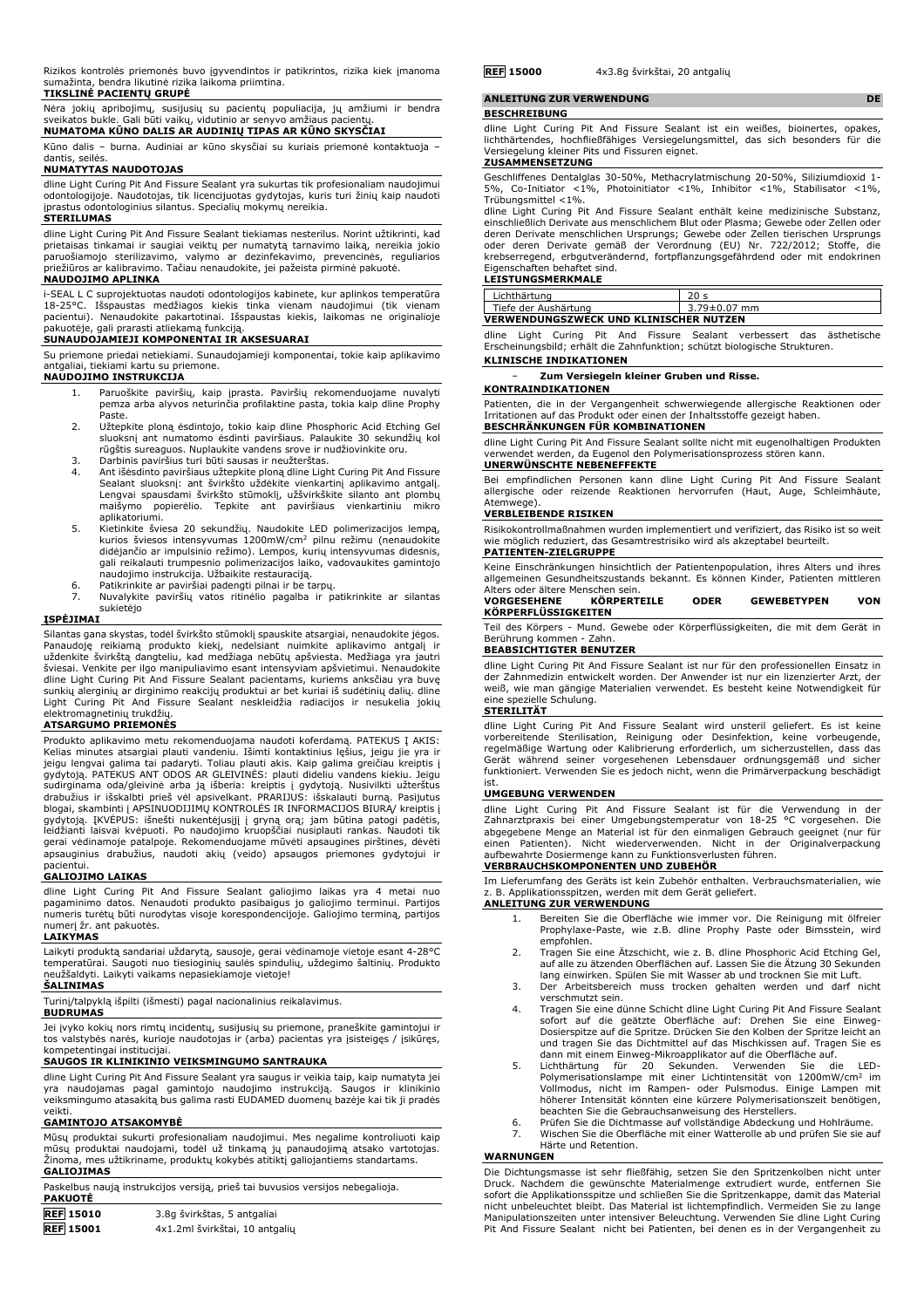schweren allergischen Reaktionen oder Reizungen auf das Produkt oder einen der Inhaltsstoffe gekommen ist. dline Light Curing Pit And Fissure Sealant sendet keine Strahlung aus und verursacht keine elektromagnetischen Störungen.

## **VORSICHTSMAßNAHMEN**

Es wird empfohlen, während der Anwendung des Produkts einen Kofferdamm zu verwenden. WENN IM AUGE: Spülen Sie einige Minuten lang vorsichtig mit Wasser. Entfernen Sie die Kontaktlinsen, falls vorhanden und leicht zu bewerkstelligen. Spülen Sie weiter. Wenn die Augenreizung anhält: Ärztlichen Rat einholen/ärztliche Hilfe in Anspruch nehmen. WENN AUF HAUT ODER SCHLEIMHAUT: Waschen Sie mit reichlich Wasser. Wenn Haut-/Schleimhautreizungen oder Ausschlag auftreten: Holen Sie sich<br>ärztlichen Rat/ärztliche Hilfe. Kontaminierte Kleidung ausziehen und vor der<br>Wiederverwendung waschen. WENN GESCHLUCKST: Spülen Sie d bequem. Waschen Sie sich nach der Handhabung gründlich die Hände. Nur in einem<br>gut belüfteten Bereich verwenden. Es wird empfohlen, Schutzhandschuhe<br>/Schutzkleidung /Augenschutz /Gesichtsschutz für Arzt und P

#### **HALTBARKEITSDAUER**

Die Lagerfähigkeit des Produkts beträgt 4 Jahre ab dem Herstellungsdatum. Verwenden Sie es nicht nach Ablauf des Verfallsdatums. Die Chargennummer sollte in jeder Korrespondenz angegeben werden. Siehe Verpackung für Charge und Verfallsdatum.

#### **LAGERUNG**

Bewahren Sie das Produkt dicht verschlossen an einem trockenen, gut belüfteten Ort bei 4-28°C auf. Schützen Sie das Produkt vor direkter Sonneneinstrahlung und Wärmequellen. Nicht einfrieren. Außerhalb der Reichweite von Kindern aufbewahren! **ENTSORGUNG**

Entsorgen Sie den Inhalt/Behälter gemäß den nationalen behördlichen Vorschriften. **WACHSAMKEIT**

Wenn ein schwerwiegender Zwischenfall im Zusammenhang mit dem Produkt aufgetreten ist, melden Sie dies dem Hersteller und der zuständigen Behörde des Mitgliedstaats, in dem der Anwender und/oder Patient niedergelassen ist.

### **ZUSAMMENFASSUNG DER SICHERHEIT UND KLINISCHEN LEISTUNG**

dline Light Curing Pit And Fissure Sealant ist sicher und verhält sich wie vorgesehen, wenn es gemäß der Gebrauchsanweisung des Herstellers verwendet wird. Die Zusammenfassung der Sicherheit und der klinischen Leistung wird in EUDAMED eingeführt, sobald es seine Arbeit aufnimmt.

#### **VERANTWORTUNG DES HERSTELLERS**

Unsere Produkte sind für den professionellen Einsatz in der Zahnmedizin entwickelt worden. Da die Anwendung unserer Produkte außerhalb unserer Kontrolle liegt, ist der Anwender für die Anwendung voll verantwortlich. Selbstverständlich garantieren wir die Qualität unserer Produkte gemäß den angewandten Normen.

#### **GÜLTIGKEIT** Mit Erscheinen dieser Gebrauchsanweisung werden alle vorherigen Versionen

| ungültig.<br><b>VERPACKUNG</b> | <u>mit Erscheinen dieser Gebrauchsahweisung werden ane vorhengen versichen</u> |  |  |
|--------------------------------|--------------------------------------------------------------------------------|--|--|
| <b>REF 15010</b>               | 3.8q Spritze, 5 Spitzen                                                        |  |  |
| <b>REF</b> 15001               | 4x1.2ml Spritzen, 10 Spitzen                                                   |  |  |
| <b>REF</b> 15000               | 4x3.8q Spritzen, 20 Spitzen                                                    |  |  |
|                                |                                                                                |  |  |

### **ИНСТРУКЦИЯ ЗА УПОТРЕБА BG**

#### **ОПИСАНИЕ**

dline Light Curing Pit And Fissure Sealant е бял, биоинерт, непрозрачен, втвърдяващ се светлина, силно течащ уплътнител, особено подходящ за запечатване на малки ями и фисури.

**СЪСТАВ**

Зъбно стъкло, смилано 30-50%, метакрилатна смес 20-50%, силициев диоксид 1-5%, съвпадение <1%, Фотоинициатор <1%, инхибитор <1%, стабилизатор <1%, матово покритие <1%.

dline Light Curing Pit And Fissure Sealant не съдържа лекарствено вещество, включително производни на човешка кръв или плазма; тъкани или клетки, или техни производни от човешки произход; тъкани или клетки от животински произход или техни производни, както е посочено в Регламент (ЕС) № 722/2012; вещества, които са канцерогенни, мутагенни, токсични за възпроизводство или са с разрушаващи ендокринната система свойства.

#### **ХАРАКТЕРИСТИКИ НА РАБОТА**

| Втвърдяване със светлина        |              |  |  |  |  |
|---------------------------------|--------------|--|--|--|--|
| Дълбочина на втвърдяване        | 3.79±0.07 MM |  |  |  |  |
| ПРЕЛНАЗНАЧЕНИЕ И КЛИНИЧНИ ПОЛЗИ |              |  |  |  |  |

| ПРЕДНАЗНАЧЕНИЕ И КЛИНИЧНИ ПОЛЗИ                                               |  |  |  |  |  |
|-------------------------------------------------------------------------------|--|--|--|--|--|
| dline Light Curing Pit And Fissure Sealant подобрява естетическия външен вид; |  |  |  |  |  |
| поддържа зъбната функция; защитава биологичните структури.                    |  |  |  |  |  |

### **КЛИНИЧНИ ПОКАЗАНИЯ**

### − **За запечатване на малки ями и фисури.**

**ПРОТИВОПОКАЗАНИЯ**

Пациенти, които имат история на тежки алергични или възпалителни реакции към продукта или към някоя от съставките му.

## **ОГРАНИЧЕНИЯ ЗА КОМБИНАЦИИ**

dline Light Curing Pit And Fissure Sealant не трябва да се използва с продукти, съдържащи евгенол, защото евгенолът може да наруши процеса на полимеризация.

## **НЕЖЕЛАНИ СТРАНИЧНИ ЕФЕКТИ**

При чувствителни лица продуктът може да причини алергични или възпалителни реакции (на кожата, очите, лигавицата, дихателните пътища). **ОСТАТЪЧНИ РИСКОВЕ**

Мерките за контрол на риска са приложени и проверени, рискът е намален, колкото е възможно, цялостният остатъчен риск се счита за допустим.

# **ЦЕЛЕВА ГРУПА НА ПАЦИЕНТИТЕ**

Не са известни ограничения по отношение на нациалността на пациентите, тяхната възраст и общо здравословно състояние. Те могат да са деца, пациенти

## на средна възраст или пациенти на възраст. **ПРЕДВИДЕНА ЧАСТ НА ТЯЛОТО ИЛИ ВИДОВЕ ТЪКАНИ ИЛИ ТЕЛЕСНИ ТЕЧНОСТИ**

Част от тялото - уста. Тъкани или телесни течности, влизащи в контакт с устройството - зъб. **ЦЕЛЕВИ ПОТРЕБИТЕЛ**

dline Light Curing Pit And Fissure Sealant е разработен единствено за професионална употреба в стоматологията. Неговият потребител е лицензиран лекар, който има знания как да използва обичайни стоматологични материали. Няма нужда от специално обучение.

#### **СТЕРИЛИТЕТ**

dline Light Curing Pit And Fissure Sealant се доставя нестерилен. Няма нужда от предварителна стерилизация, почистване или дезинфекция, а от превантивна, редовна поддръжка или калибриране, за да се гарантира, че устройството работи правилно и безопасно през определения му живот. Не използвайте , ако първичната опаковка е повредена.

## **СРЕДА НА ИЗПОЛЗВАНЕ**

dline Light Curing Pit And Fissure Sealant е предназначен за използване в стоматологичен кабинет, където температурата на околната среда е 18-25 ° C. Разпределеното количество материал подходящо за еднократна употреба (само за един пациент). Не използвайте повторно. Излишното количество, съхранявано в оригинална опаковка, може да доведе до загуба на функцията му. **КОНСУМАТИВИ И АКСЕСОАРИ**

Към устройството не се предоставят аксесоари. Към устройството се доставят консумативи, като накрайници за нанасяне.

## **ИНСТРУКЦИЯ ЗА УПОТРЕБА**

- 1. Подгответе повърхността както винаги. Препоръчва се почистване с безмаслена профилактична паста, като dline Prophy Paste или пемза. 2. Нанесете слой ецване, като dline Phosphoric Acid Etching Gel върху цялата повърхност, която трябва да се ецва. Оставете ецването на място за 30 секунди. Изплакнете с вода и подсушете с въздух.
- 
- 3. Работната зона трябва да се поддържа суха и да не е замърсена. 4. Нанесете тънък слой dline Light Curing Pit And Fissure Sealant веднага върху гравираната повърхност: завъртете еднократния накрайник за дозиране върху спринцовката. Леко натискайки буталото на спринцовката, нанесете уплътнител върху подложката за смесване. След това нанесете мястото с помощта на микроапликатор за еднократна употреба.
- 5. Светлинно втърдяване за 20 секунди. Използвайте полимеризационна лампа с интензивност на светлината 1200mW / cm<sup>2</sup> в пълен режим, а не в рампа или импулсен режим. Някои лампи с по-висока интензивност могат да изискват по-малко време на полимеризация, затова, моля,следвайте инструкциите на производителя за употреба.
- 6. Проверете уплътнителя за пълно покритие и дупки.
- 7. Избършете повърхността с памучно руло и проверете за твърдост и задържане.

## **ПРЕДУПРЕЖДЕНИЯ**

Уплътнителят тече силно, не натискайте силно буталото на спринцовката. След пресоване на желаното количество материал, отстранете веднага накрайника за нанасяне и затворете капачката на спринцовката, така че материалът да не бъде осветен. Материалът е чувствителен към светлина. Избягвайте твърде дълго време за манипулация при силно осветление. Не използвайте продукта за пациенти, които имат история с тежки алергични или възпалителни реакции към продукта или към някоя от съставките на продукта. dline Light Curing Pit And Fissure Sealant не излъчва радиация и не води до електромагнитни смущения. **ПРЕДПАЗНИ МЕРКИ**

Препоръчва се използването на кофердам пи нанасянето на продукта. ПРИ ПОПАДАНЕ В ОЧИТЕ: Изплакнете внимателно с вода в продължение на няколко минути. Махнете си контактните лещи, ако имате такива и е лесно да го<br>направите. Продължете да изплаквате. Ако раздразнението на очите<br>продължава: Потърсете медицински съвет / помощ. ПРИ ПОПАДАНЕ ВЪРХУ<br>КОЖАТА ИЛИ ЛИГ кожата / лигавицата или обрив: Потърсете медицински съвет / помощ. Свалете замърсеното облекло и изперете преди следващата употреб. ПРИ ПОГЛЪЩАНЕ: Изплакнете устата. Обадете се на Центъра по отрови или на лекар / терапевт, ако се чувствате зле. ПРИ ВДИШВАНЕ: Изведете лицето на чист въздух и го подпомагайте при дишане. Измийте добре ръцете след работа. Използвайте само на добре проветриво място. Препоръчано носенето на защитни ръкавици / защитно облекло / предпазни средства за очи / защита на лицето за лекаря и

# пациента. **СРОК НА ГОДНОСТ**

Срок на годност на dline Light Curing Pit And Fissure Sealant е 4 години от датата на производство. Не използвайте след срока на годност. Партидният номер трябва да бъде цитиран при всяка кореспонденция. Погледнете опаковката за партиден номер и срок на годност. **СЪХРАНЕНИЕ**

Съхранявайте продукта добре затворен на сухо и добре проветриво място при 4- 28 ° C. Дръжте далеч от пряка слънчева светлина и източници на топлина. Не замразявайте. Да се пази от деца! **ИЗХВЪРЛЯНЕ**

Изхвърлете съдържанието / контейнера според националните нормативни изисквания.

# **БДИТЕЛНОСТ**

Ако възникне сериозен инцидент във връзка с устройството, съобщете това на производителя и на компетентния орган на държавата-членка, в която се намира потребителят и / или пациентът.

## **РЕЗЮМЕ НА БЕЗОПАСНОСТТА И КЛИНИЧНИТЕ РЕЗУЛТАТИ**

dline Light Curing Pit And Fissure Sealant е безопасен и работи по предназначение, ако се използва в съответствие с инструкциите за употреба на производителя. Резюме на безопасността и клиничните показатели ще бъде представено в EUDAMED в момента, щом започне работа.

## **ОТГОВОРНОСТ НА ПРОИЗВОДИТЕЛИТЕ**

Продуктите ни са разработени за професионална употреба в стоматологията. Понеже приложението на нашите продукти е извън наш контрол, потребителят<br>носи пълна отговорност за приложението на продукта. Разбира се, ние<br>гарантираме за качеството на продуктите си в съответствие с п стандарти.

#### **ВАЛИДНОСТ**

След публикуването на тази инструкция за употреба всички предишни версии се отменят.

| ОПАКОВКА         |                                   |
|------------------|-----------------------------------|
| <b>REF 15010</b> | 3.8q спринцовка, 5 накрайника     |
| REF 15001        | 4x1.2ml спринцовки, 10 накрайника |
|                  |                                   |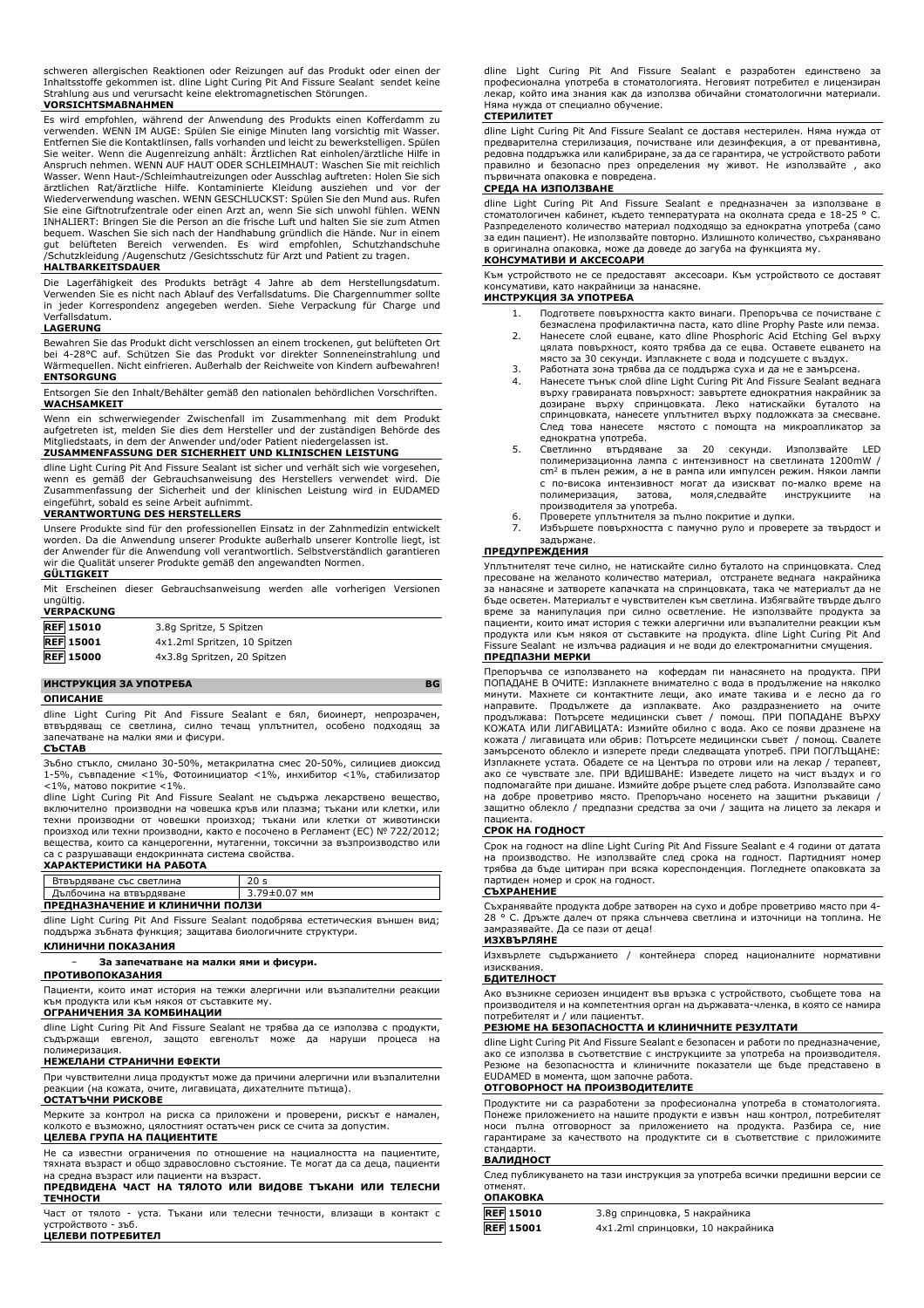| NÁVOD K POUŽITÍ |  |  |  |  |  |  |                                                                                    |  |
|-----------------|--|--|--|--|--|--|------------------------------------------------------------------------------------|--|
| <b>POPIS</b>    |  |  |  |  |  |  |                                                                                    |  |
|                 |  |  |  |  |  |  | dline Light Curing Pit And Fissure Sealant je bílý, bioinertní, neprůhledný, lehce |  |

dline Light Curing Pit And Fissure Sealant je bílý, bioinertní, neprůhledný, lehce tuhnoucí, vysoce tekutý tmel vhodný zejména pro utěsnění malých jamek a trhlin. **SLOŽENÍ**

Zubní sklo broušené 30-50%, methakrylátová směs 20-50%, oxid křemičitý 1-5%, koiniciátor <1%, fotoiniciátor <1%, inhibitor <1%, stabilizátor <1%, kalitel <1%. dline Light Curing Pit And Fissure Sealant neobsahuje léčivé látky, včetně derivátů lidské krve nebo plazmy; tkáně nebo buňky nebo jejich deriváty lidského původu; tkáně nebo buňky živočišného původu nebo jejich deriváty podle Nařízení (EU) č. 722/2012; látky, které jsou karcinogenní, mutagenní, toxické pro reprodukci nebo mají vlastnosti narušující endokrinní systém.

| <b>VYKONOVE CHARAKTERISTIKY</b>  |                    |  |  |  |  |
|----------------------------------|--------------------|--|--|--|--|
| ytvrzování světlem               |                    |  |  |  |  |
| hloubka léčby                    | $3.79 \pm 0.07$ mm |  |  |  |  |
| ZAMÝŠLENÝ ÚČEL A KLINICKÉ VYHODY |                    |  |  |  |  |

dline Light Curing Pit And Fissure Sealant zlepšuje estetický vzhled; udržuje zubní funkci; chrání biologické struktury.

# **KLINICKÉ INDIKACE**

− **K utěsnění malých jamek a trhlin.**

## **KONTRAINDIKACE**

Pacienti, kteří mají v anamnéze závažné alergické nebo podrážděné reakce na produkt nebo na kteroukoli složku přípravku.

## **OMEZENÍ KOMBINACÍ**

dline Light Curing Pit And Fissure Sealant by neměl být používán s produkty obsahujícími eugenol, protože eugenol může narušit proces polymerace.

## **NEŽÁDOUCÍ VEDLEJŠÍ ÚČINKY**

U citlivých jedinců může dline Light Curing Pit And Fissure Sealant způsobit alergické nebo dráždivé reakce (kůže, oči, sliznice, dýchací cesty).

## **ZBYTKOVÁ RIZIKA**

Byla implementována a ověřena opatření ke kontrole rizik, riziko je co nejvíce sníženo, celkové zbytkové riziko je považováno za přijatelné.

## **CÍLOVÁ SKUPINA PACIENTŮ**

Nejsou známa žádná omezení týkající se populace pacientů, jejich věku a celkového zdravotního stavu. Mohou to být i děti, pacienti středního věku nebo starší pacienti. **ZAMÝŠLENÁ ČÁST TĚLA NEBO TYPY TKÁNÍ TĚLESNÝCH TEKUTIN**

Část těla - ústa. Tkáně nebo tělesné tekutiny v kontaktu s přístrojem - zub.

## **ZAMÝŠLENÝ UŽIVATEL**

dline Light Curing Pit And Fissure Sealant je vyvinut pouze pro profesionální použití ve stomatologii. Použít jej může pouze lékař s licencí, který má znalosti o používání běžných dentálních materiálů. Není potřeba zvláštního školení.

#### **STERILITA**

dline Light Curing Pit And Fissure Sealant je dodáván nesterilní. Není třeba provádět<br>žádnou přípravnou sterilizaci, čištění nebo dezinfekci, preventivní, pravidelnou<br>údržbu nebo kalibraci, aby bylo zajištěno, že za celou dobu jeho životnosti. Nepoužívejte však, pokud je primární balíček poškozený. **PROSTŘEDÍ POUŽITÍ**

dline Light Curing Pit And Fissure Sealant je určen k použití v zubní ordinaci, kde je okolní teplota 18-25 °C. Vydané množství materiálu je vhodné pro jednorázové použití (pouze pro jednoho pacienta). Nepoužívejte znovu. Vydané množství, které není v původním obalu, může vést ke ztrátě funkce.

## **SPOTŘEBNÍ SOUČÁSTI A PŘÍSLUŠENSTVÍ**

K zařízení není dodáváno žádné příslušenství. Spotřební materiál, jako jsou aplikační hroty, se dodává se zařízením.

## **NÁVOD K POUŽITÍ**

- 1. Připravte povrch jako vždy. Doporučuje se čištění profylaktickou pastou
- bez oleje, jako je dline Prophy Paste nebo pemza. 2. Naneste leptací vrstvu, jako je dline Phosphoric Acid Etching Gel, na všechny leptané plochy. Nechte leptat na místě po dobu 30 sekund. Opláchněte vodou a osušte vzduchem.
- 3. Pracovní prostor musí být udržován suchý a nekontaminovaný.<br>4. Libned naneste tenkou vrstvu dline Light Curing Pit And Fissur
- 4. Ihned naneste tenkou vrstvu dline Light Curing Pit And Fissure Sealant na leptaný povrch: otočte jednorázovou dávkovací hrot na stříkačku. Lehkým stisknutím pístu stříkačky naneste na míchací podložku tmel.
- Poté naneste na povrch pomocí jednorázového mikroaplikátoru. 5. Vytvrzování světla po dobu 20 sekund. Použijte LED polymerační lampu s intenzitou světla 1 200 mW/cm<sup>2</sup> v plném režimu, nikoli v režimu rampa<br>nebo puls. Některé žárovky s vyšší intenzitou mohou vyžadovat kratší<br>dobu polymerace, postupujte podle pokynů výrobce.
- 6. Zkontrolujte těsnicí materiál, zda není zcela pokrytý a zda nevykazuje prázdné prostory.
- 7. Otřete povrch vatovým tamponem a zkontrolujte, zda je tvrdý a pevný. **VAROVÁNÍ**

Tmel je vysoce tekutý, nevytlačujte píst injekční stříkačky moc silně. Po vytlačení požadovaného množství materiálu okamžitě odstraňte aplikační hrot a zavřete víčko stříkačky, aby materiál nebyl na světle. Materiál je citlivý na světlo. Vyvarujte se příliš dlouhé doby manipulace při intenzivním osvětlení. Nepoužívejte přípravek u pacientů, kteří v minulosti měli závažné alergické nebo podrážděné reakce na produkt nebo na kteroukoli ze složek. dline Light Curing Pit And Fissure Sealant nevyzařuje záření a nezpůsobuje žádné elektromagnetické rušení.

## **OPATŘENÍ**

Během aplikace produktu se doporučuje používat kofferdam. PRI ZASAZENI OCI:<br>Několik minut opatrně vyplachujte vodou. Vyjměte kontaktní čočky, jsou-li nasazeny<br>a je-li to snadné. Pokračujte ve vyplachování. Pokud podráždění velkým množstvím vody. Pokud dojde k podráždění kůže nebo sliznic nebo vyráž Vyhledejte lékařskou pomoc/ošetření. Kontaminovaný oděv svlékněte a před<br>opětovným použitím vyperte. PŘI POŽITÍ: Vypláchněte ústa. Pokud-se necítíte dobře,<br>volejte toxikologické středisko nebo lékaře. PŘI VDECHNUTÍ: Přenes

Po manipulaci si důkladně umyjte ruce. Používejte pouze na dobře větraném místě. Pro lékaře a pacienta se doporučuje nosit ochranné rukavice/ochranný oděv/ochranu očí/ochranu obličeje.

**SKLADOVATELNOST**

Doba použitelnosti produktu je 4 roky od data výroby. Nepoužívejte po uplynutí doby použitelnosti. Ve všech korespondencích by mělo být uvedeno číslo šarže. Šarže a datum spotřeby viz balení.

#### **SKLADOVÁNÍ**

Uchovávejte produkt těsně uzavřený na suchém, dobře větraném místě při teplotě 4-28 °C. Chraňte před přímým slunečním zářením a zdroji tepla. Chraňte před mrazem. Udržujte mimo dosah dětí! **LIKVIDACE**

Obsah/obal zlikvidujte v souladu s požadavky národních předpisů.

**BDĚLOST**

Pokud se stane jakýkoli závažný incident, ke kterému došlo v souvislosti se zařízením, hlásí se to výrobci a příslušnému orgánu členského státu, ve kterém se uživatel nebo pacient nachází.

### **SOUHRN BEZPEČNOSTI A KLINICKÉHO VÝKONU**

dline Light Curing Pit And Fissure Sealant je bezpečný a funguje tak, jak bylo zamýšleno, pokud je používán v souladu s pokyny výrobce k použití. Souhrn bezpečnosti a klinického výkonu bude do EUDAMED zaveden, jakmile začne pracovat. **ODPOVĚDNOST VÝROBCŮ**

Naše výrobky byly vyvinuty pro profesionální použití ve stomatologii. Protože aplikace<br>našich produktů je mimo naši kontrolu, je za aplikaci plně odpovědný uživatel.<br>Samozřejmě garantujeme kvalitu naších produkt **DOBA PLATNOSTI**

Po zveřejnění tohoto návodu k použití jsou nahrazeny všechny předchozí verze.

| OBAL                          |                             |
|-------------------------------|-----------------------------|
| <b>REF</b> 15010              | 3.8g stříkačka, 5 hrotů     |
| $\overline{\text{REF}}$ 15001 | 4x1.2ml stříkačky, 10 hrotů |
| <b>RFF</b> 15000              | 4x3 8a stříkačky 20 hrotů   |

#### **BRUGSANVISNING** DA

**BESKRIVELSE**

dline Light Curing Pit And Fissure Sealant er hvid, bioaktiv, uigennemsigtig, let hærdning, meget flowbart fugemasse, der er specielt velegnet til forsegling af små gruber og sprækker.

## **SAMMENSÆTNING**

Dental glas slebet 30-50%, methacrylat blanding 20-50%, siliciumdioxid 1-5%, coinitiator <1%, fotoinitiator <1%, hæmmer <1%, stabilisator <1%, opacifier <1%. dline Light Curing Pit And Fissure Sealant indeholder ikke medicinske stoffer, herunder blod eller plasmaafledning fra mennesker; væv eller celler eller deres afledning af menneskelig oprindelse væv eller celler af animalsk oprindelse eller deres afledning som omhandlet i forordning (EU) nr. kræftfremkaldende, mutagene, reproduktionstoksiske eller med hormonforstyrrende egenskaber.

#### **EGENSKABER FOR YDEEVNE**

|                                       | lys hærdning          | 20 <sub>s</sub>    |
|---------------------------------------|-----------------------|--------------------|
|                                       | dybde af restauration | $3.79 \pm 0.07$ mm |
| TILSIGTEDE FORMÅL OG KLINISKE FORDELE |                       |                    |

dline Light Curing Pit And Fissure Sealant forbedrer æstetisk udseende; bevarer tandfunktionen beskytter biologiske strukturer.

#### **KLINISKE INDIKATIONER**

− **Til forsegling af små gruber og sprækker.**

**KONTRAINDIKATIONER** Patienter, der tidligere har haft alvorlige allergiske eller irritationsreaktioner på

# produktet eller på nogen af ingredienserne. **BEGRÆNSNINGER FOR KOMBINATIONER**

dline Light Curing Pit And Fissure Sealant bør ikke anvendes sammen med produkter, der indeholder eugenol, da eugenol kan forstyrre polymeriseringsprocessen. **UØNSKEDE BIVIRKNINGER**

Hos modtagelige personer kan dline Light Curing Pit And Fissure Sealant forårsage allergiske eller irritationsreaktioner (hud, øje, slimhinde, luftveje). **RESTERENDE RISICI**

Risikokontrolforanstaltninger er blevet gennemført og verificeret, risikoen er reduceret mest muligt, den samlede restrisiko anses for at være acceptabel. **MÅLGRUPPE FOR PATIENT**

#### Ingen begrænsninger kendt med hensyn til patientpopulation, deres alder og generelle sundhedsmæssige forhold. Der kan være børn, midaldrende eller ældre patienter

#### **PÅTÆNKT DEL AF KROPPEN ELLER TYPER AF VÆV AF KROPSVÆSKER**

En del af kroppen – munden. Væv eller kropsvæsker kontaktet af enheden – tand. **TILSIGTET BRUGER**

dline Light Curing Pit And Fissure Sealant er udviklet til professionel brug i tandplejen alene. Må kun bruges af licenseret læge, der har viden om, hvordan du bruger fælles dental materialer. Der er ikke behov for specifik uddannelse.

### **STERILITET**

dline Light Curing Pit And Fissure Sealant leveres ikke-sterilt. Der er ikke behov for nogen forberedende sterilisering, rengøring eller desinfektion, forebyggende,<br>regelmæssig vedligeholdelse eller kalibrering for at sikre, at enheden fungerer<br>korrekt-og-sikkert-i-løbet-af-den-tilsigtede-levetid.-Brug-dog-i pakke er beskadiget.

#### **BRUG MILJØ**

dline Light Curing Pit And Fissure Sealant er designet til at blive brugt på tandklinik, hvor omgivelsestemperaturen er 18-25°C. Dispenseret mængde materiale er egnet til engangsbrug (kun til én patient). Må ikke genbruges. Udleveret beløb, der ikke opbevares i den oprindelige pakke, kan føre til tab af funktion. **FORBRUGSVARER KOMPONENTER OG TILBEHØR**

Der følger ikke tilbehør med enheden. Tilbehør, såsom applikationstips, leveres med enheden.

#### **BRUGSANVISNING**

- 1. Forbered overfladen som altid. Rengøring med oliefri profylaksepasta, såsom dline Prophy Paste eller pimpsten, anbefales.
- 2. Påfør ætselag, Lad f.eks ætset være på plads i 30 sekunder. Skyl med vand og tør med luft.
- 3. Arbejdsområdet skal holdes tørt og ikke forurenet.
- 4. Påfør et tyndt lag dline Light Curing Pit And Fissure Sealant med det samme på ætset overflade: Drej en engangsdispenser på sprøjten. Tryk

**OBAL**

| REF 15010        | 3.8g stříkačka, 5 hrotů    |
|------------------|----------------------------|
| <b>REF 15001</b> | 4x1.2ml stříkačky, 10 hrot |
| <b>REF</b> 15000 | 4x3.8g stříkačky, 20 hrotů |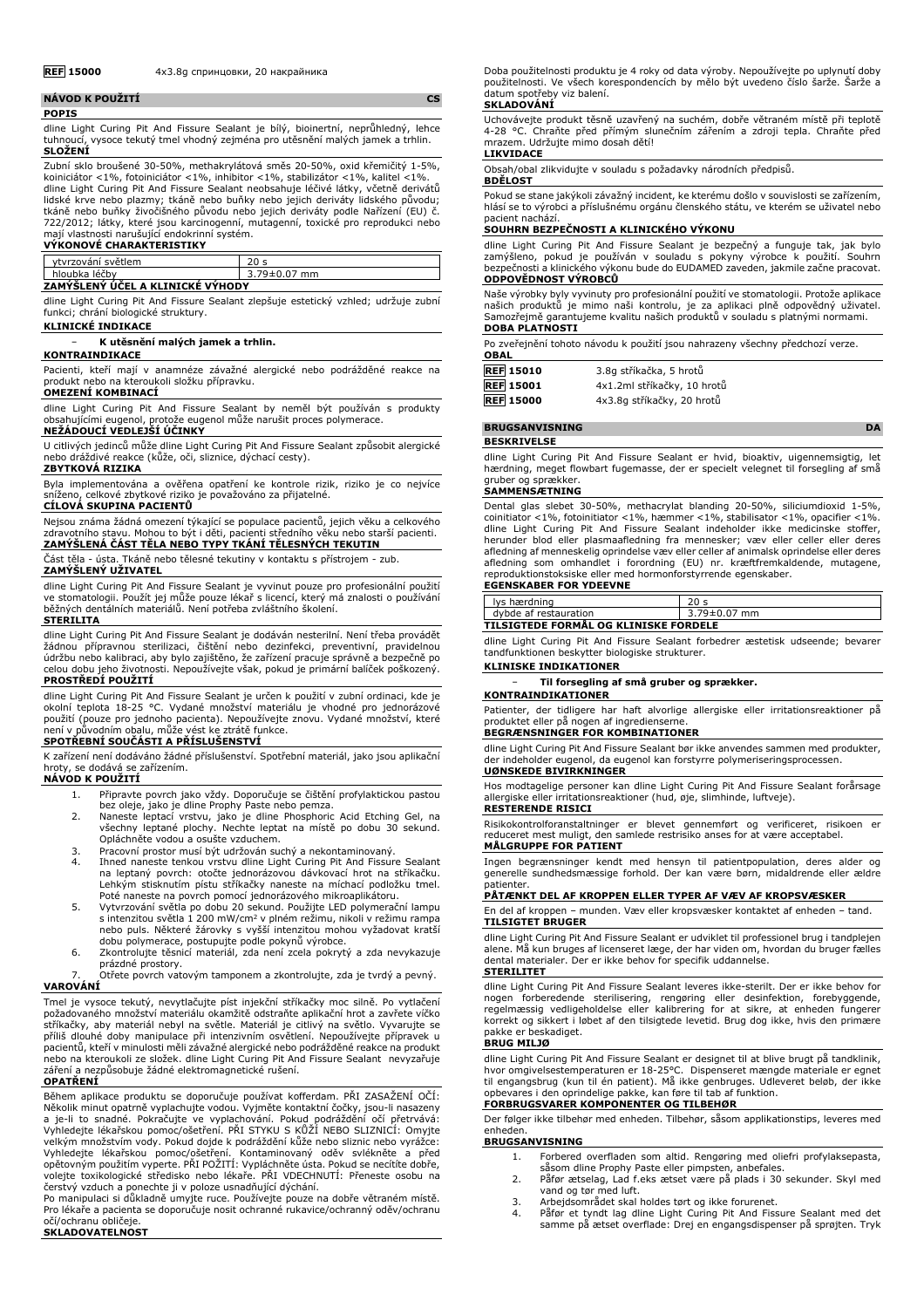let på sprøjte stemplet, påfør tætningsmassen på blandepuden. Derefter påføres det på overfladen ved hjælp af engangsmikroapplikator. 5. Derefter lys hærdes der i 20 sekunder. Brug LED polymeriseringslampe

- med lysintensitet 1200mW/cm<sup>2</sup> i fuld tilstand, ikke rampe- eller<br>pulstilstand. Nogle lamper med højere intensitet kan kræve mindre<br>polymeriseringstid, følg-producentens-brugsanvisning.
- 6. Undersøg tætningsmassen for fuldstændig dækning og hulrum.
- 7. Tør overfladen af med bomuldsrulle, og kontroller, om den er hård og fastholdt.

#### **ADVARSLER**

Massen er meget flydende, ikke tving sprøjte stemplet. Efter den ønskede mængde<br>materiale ekstruderet, skal du straks fjerne påføringsspidsen og lukke sprøjtehætten,<br>så materialet ikke er uoplyst. Materialet er følsomt ove manipulationstid under intensiv belysning. Brug ikke produktet til patienter, der<br>tidligere har haft alvorlige allergiske eller irritationsreaktioner på produktet eller<br>nogen af ingredienserne. dline Light Curing Pit And F stråling og forårsager ingen elektromagnetisk interferens.

#### **FORHOLDSREGLER**

Det anbefales at bruge cofferdam under påføring af produktet. HVIS I ØJNENE: Skyl forsigtigt med vand i flere minutter. Fjern kontaktlinser, hvis de er til stede og nemme at tage af. Hvis øjenirritationen fortsætter: Få lægehjælp/tjek. HVIS PÅ HUDEN ELLER SLIMHINDEN: Vask rigeligt med vand. Hvis hud/slimhindeirritation eller udslæt<br>opstår: Få lægelig rådgivning/opmærksomhed. Tag forurenet tøj af og vask før<br>genbrug. HVIS SLUGT: Skyl munden. Ring til et giftcenter eller læge ventileret område. Det anbefales at bære beskyttelseshandsker /beskyttelsesbeklædning /øjenværn /ansigtsbeskyttelse til læge og patient.

#### **HOLDBARHED**

Holdbarheden af produktet er 4 år fra fremstillingsdatoen. Må ikke bruges efter udløbsdatoen. Batchnummeret skal anføres i al korrespondance. Se emballage for parti og udløbsdato. **OPLAGRING**

Hold produktet tæt lukket på et tørt godt ventileret sted ved 4-28°C. Beskyt mod direkte sollys og varmekilder. Må ikke fryses. Hold uden for børns rækkevidde! **BORTSKAFFELSE**

Indhold/beholder skal bortskaffes på samme betingelser som krævet i de nationale lovkrav.

## **ÅRVÅGENHED**

Hvis der er indtruffet alvorlige hændelser i forbindelse med udstyrsrapporten til fabrikanten og den kompetente myndighed i den medlemsstat, hvor brugeren og/eller patienten er etableret.

### **RESUMÉ AF SIKKERHED OG KLINISKE PRÆSTATIONER**

dline Light Curing Pit And Fissure Sealant er sikkert og fungerer efter hensigten, hvis det anvendes i overensstemmelse med producentens brugsanvisning. Resumé af overensstemmelse med producentens brugsanvisning. Resumé af sikkerhed og kliniske præstationer vil blive indført i EUDAMED, så snart det begynder at virke.

#### **PRODUCENTERNES ANSVAR**

Vores produkter er udviklet til professionel brug i tandplejen. Da anvendelsen af vores produkter er uden for vores kontrol, er brugeren fuldt ansvarlig for applikationen. Vi garanterer naturligvis kvaliteten af vores produkter i overensstemmelse med de anvendte standarder.

| VALIDITE | ► |  |
|----------|---|--|
|          |   |  |

| Når denne brugsanvisning udgives, tilsidesættes alle tidligere versioner.<br><b>EMBALLAGE</b> |                           |  |
|-----------------------------------------------------------------------------------------------|---------------------------|--|
| <b>REF</b> 15010                                                                              | 3.8q sprøjte, 5 tips      |  |
| <b>REF</b> 15001                                                                              | 4x1.2ml sprøjter, 10 tips |  |
| <b>REF</b> 15000                                                                              | 4x3.8q sprøjter, 20 tips  |  |

## **KASUTUSJUHEND ET**

**KIRJELDUS**

dline Light Curing Pit And Fissure Sealant on valge, bioinertne, läbipaistmatu, valguskõvenev, väga voolav hermeetik, mis sobib hästi väikeste süvendite ja fissuuride sulgemiseks.

### **KOOSTIS**

Jahvatatud hambaklaas 30–50%, metakrülaadi segu 20–50%, ränidioksiid 1–5%, koinitsiaator <1%, fotoinitsiaator 1%, inhibiitor 1%, stabilisaator 1%, hägusti 1%. dline Light Curing Pit And Fissure Sealant ei sisalda ravimainet, sealhulgas inimverd<br>ega vereplasma derivaate; inimpäritolu kudesid, rakke ega nende derivaate; loomset<br>päritolu kudesid, rakke ega nende derivaate, na häireid põhjustavaid aineid.

#### **TÖÖOMADUSED**

| valguskõvenev                          |              |  |
|----------------------------------------|--------------|--|
| kõvastuse sügavus                      | 3.79±0.07 mm |  |
| ETTENAHTUD OTSTARVE JA KLIINILINE KASU |              |  |

dline Light Curing Pit And Fissure Sealant parandab esteetilist välimust; säilitab hamba funktsiooni; kaitseb bioloogilisi struktuure.

## **KLIINILISED NÄIDUSTUSED**

− **Väikeste süvendite ja fissuuride sulgemiseks.**

#### **VASTUNÄIDUSTUSED**

Patsiendid, kellel on varem olnud toote või selle mõne koostisosa suhtes tõsiseid allergilisi või ärritusreaktsioone.

### **KOMBINATSIOONIDE PIIRANGUD**

dline Light Curing Pit And Fissure Sealant ei tohi kasutada koos eugenooli sisaldavate toodetega, kuna eugenool võib polümerisatsiooniprotsessi häirida.

## **SOOVIMATUD KÕRVALTOIMED**

Tundlikel inimestel võib toode põhjustada allergilisi või ärritusreaktsioone (nahk, silmad, limaskestad, hingamisteed).

### **JÄÄKRISKID**

Riskikontrollimeetmed on rakendatud ja kontrollitud, riski vähendatakse nii palju kui võimalik, üldist jääkriski peetakse vastuvõetavaks.

#### **PATSIENTIDE SIHTGRUPP**

Patsientide populatsiooni, nende vanuse ja üldise terviseseisundi osas pole teada mingeid piiranguid. Võib olla lapsi, keskealisi või eakaid patsiente.

#### **ETTENÄHTUD KEHAOSA VÕI KEHAVEDELIKE KUDEDE TÜÜBID**

Kehaosa - suu. Koed või kehavedelikud, millega seade kokku puutub - hammas. **ETTENÄHTUD KASUTAJA**

dline Light Curing Pit And Fissure Sealant on välja töötatud ainult professionaalseks kasutamiseks hambaravis. Selle kasutajaks on ainult litsentseeritud arst, kes on teadlik, kuidas kasutatakse tavalisi materjale. Spetsiaalne koolitus pole vajalik. **STERIILSUS**

dline Light Curing Pit And Fissure Sealant tarnitakse mittesteriilselt. Seadme ettenähtud eluea jooksul nõuetekohase ja ohutu töö tagamiseks pole vaja<br>ettevalmistavat steriliseerimist, puhastamist ega desinfitseerimist; ennetavat,<br>regulaarset hooldust ega kalibreerimist. Ärge kasutage, kui seadme pri pakend on kahjustatud.

### **KASUTUSKESKKOND**

dline Light Curing Pit And Fissure Sealant on mõeldud kasutamiseks<br>hambaravikabinetis, kus ümbritsev temperatuur on 18-25 °C. Väljastatud-materjal<br>sobib ühekordseks kasutamiseks (ainult ühele patsiendile). Ärge taaskasutag Väljastatud materjal, mida pole hoitud originaalpakendis, võib kaotada oma funktsionaalsuse.

## **KULUMATERJALID JA TARVIKUD**

Seadmega ei ole kaasas tarvikuid. Seadmega on kaasas kulumaterjalid, näiteks otsikud pealekandmiseks.

## **KASUTUSJUHEND**

- 1. Valmistage pind ette nagu alati. Soovitatav on puhastamine õlivaba
- profülaktikapastaga,näiteks dline Prophy Paste, või pimsskiviga. 2. Kandke kiht söövitusainet, näiteks dline Phosphoric Acid Etching Gel, kogu söövitatavale pinnale. Jätke söövitus paika 30 sekundiks. Loputage veega ja kuivatage õhuga.
- 
- 3. Töötsoon peab olema kuiv ja mitte saastunud.<br>4. Kandke õhuke kiht dline Light Curing Pit And Fissure Sealant materjali<br>kohe söövitatud pinnale: keerake ühekordne doseerimisotsik süstlale. Vajutage ettevaatlikult süstla kolbi, kandke hermeetik segamisalusele. Seejärel kandke ühekordselt kasutatava mikroaplikaatoriga pinnale.
- 5. Valguskõvastage 20 sekundit. Kasutage täisrežiimil LED-polümerisatsioonilampi, mille valgustugevus on 1200mW / cm<sup>2</sup> , mitte ramp- või impulssrežiimis. Mõned kõrgema intensiivsusega lambid võivad vajada lühemat polümerisatsiooniaega, järgige tootja kasutusjuhiseid. 6. Kontrollige hermeetikut, et tagada täielik kate ja vältida tühimikke.
- Pühkige pinda puuvillarulliga ning kontrollige kõvadust ja püsivust.

### **HOIATUSED**

Hermeetik on väga voolav, ärge suruge süstlakolbi jõuga. Pärast vajaliku materjali<br>väljastamist eemaldage koheselt doseerimisotsik ja sulgege süstlakork, et materjal<br>ei puutuks kokku valgusega. Materjal on valgustund töötlemisaega intensiivse valguse käes. Mitte kasutada patsientidel, kellel on varem olnud toote või selle mõne koostisosa suhtes tõsiseid allergilisi või ärritusreaktsioone. dline Light Curing Pit And Fissure Sealant ei eralda kiirgust ega põhjusta elektromagneetilisi häireid.

## **ETTEVAATUSABINÕUD**

Toote pealekandmise ajal on soovitatav kasutada kofferdami. SILMA SATTUMISE KORRAL: Loputage mitme minuti jooksul ettevaatlikult veega. Eemaldage kontaktläätsed, kui neid kasutatakse ja kui neid on kerge eemaldada. Jätkake võtke ühendust mürgistusteabekeskuse või arstiga. SISSEHINGAMISE KORRAL: Toimetage isik värske õhu kätte ja hoidke neid asendis, mis võimaldab kergesti hingata. Pärast kasutamist peske hoolikalt käsi. Kasutage ainult hästiventileeritavas kohas. Arstil ja patsiendil soovitame kanda kaitsekindaid /kaitserõivastust /kaitseprille /kaitsemaski.

#### **KÕLBLIKKUSAEG**

dline Light Curing Pit And Fissure Sealant kõlblikkusaeg on 4 aastat alates valmistamise kuupäevast. Mitte kasutada pärast kõlblikkusaja lõppu. Partii numbrit tuleb tsiteerida kogu kirjavahetuses. Partii numbrit ja kõlblikkusaega vaadake pakendilt.

#### **HOIUSTAMINE**

Hoidke toodet tihedalt suletuna kuivas, hästi ventileeritavas kohas temperatuuril 4- 28 ° C. Kaitske otsese päikesevalguse ja soojusallikate eest. Mitte lasta külmuda. Hoida laste eest kättesaamatus kohas!

## **JÄÄTMEHOOLDUS**

Sisust/pakendist tuleb vabaneda vastavalt riiklikele õigusaktidele.

## **VALVSUS**

Kui seadmega seoses on toimunud mõni tõsine vahejuhtum, teatatakse sellest tootjale ja selle liikmesriigi pädevale asutusele, kus kasutaja ja/ või patsient asub. **KOKKUVÕTE OHUTUSEST JA KLIINILISEST TOIMIVUSEST**

dline Light Curing Pit And Fissure Sealant on ohutu ja toimib ettenähtud viisil, kui seda kasutatakse vastavalt tootja kasutusjuhendile. Ohutuse ja kliinilise toimivuse kokkuvõte lisatakse EUDAMED-i kohe, kui see tööle hakkab. **TOOTJA VASTUTUS**

Meie tooted on välja töötatud professionaalseks kasutamiseks hambaravis. Kuna toodete rakendus on väljaspool meie kontrolli, vastutab selle eest täielikult kasutaja. Loomulikult garanteerime oma toodete kvaliteedi vastavalt kohaldatavatele standarditele.

#### **VALIIDSUS**

| Käesoleva kasutusjuhendi avaldamine muudab kehtetuks kõik varasemad versioonid. |  |
|---------------------------------------------------------------------------------|--|
| PAKEND                                                                          |  |

| <b>REF 15010</b> | 3.8q süstal, 5 otsikut      |
|------------------|-----------------------------|
| <b>REF</b> 15001 | 4x1.2ml süstalt, 10 otsikut |
| <b>REF</b> 15000 | 4x3.8g süstalt, 20 otsikut  |

## **INSTRUCTIONS D'UTILISATION FR**

#### **DESCRIPTION**

dline Light Curing Pit And Fissure Sealant est un scellant blanc, bioinerte, opaque, à polymérisation légère et très fluide, particulièrement adapté au scellement de petits puits et fissures. **COMPOSITION**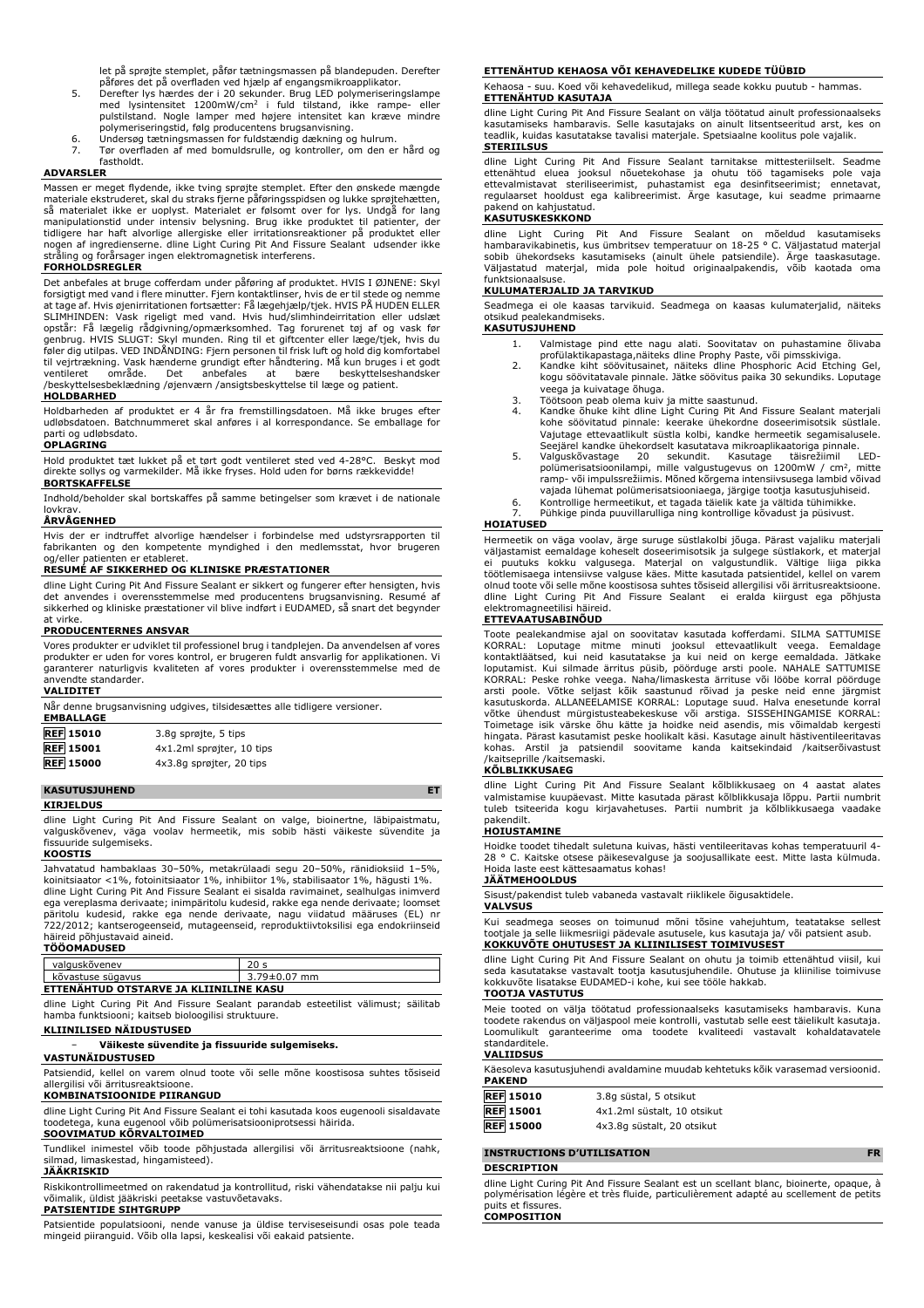Verre dentaire broyé 30-50%, mélange de méthacrylate 20-50%, dioxyde de silicium 1-5%, coinitiateur <1%, photoinitiateur <1%, inhibiteur <1%, stabilisateur <1%, opacifiant <1%.

dline Light Curing Pit And Fissure Sealant ne contient pas de substance médicinale, y compris du sang humain ou un dérivé du plasma ; des tissus ou des cellules, ou leurs dérivés, d'origine humaine ; des tissus ou des cellules d'origine animale, ou leurs dérivés, tels que visés dans le règlement (UE) n° 722/2012 ; des substances cancérigènes, mutagènes, toxiques pour la reproduction ou ayant des propriétés de perturbation endocrinienne.

#### **CARACTÉRISTIQUES DE PERFORMANCE**

| photopolymérisation                    |                    |  |
|----------------------------------------|--------------------|--|
| profondeur de polymérisation           | $3.79 \pm 0.07$ mm |  |
| <b>OBJECTIF ET AVANTAGES CLINIQUES</b> |                    |  |

dline Light Curing Pit And Fissure Sealant améliore l'aspect esthétique ; maintient la fonction dentaire ; protège les structures biologiques.

**INDICATIONS CLINIQUES**

#### − **Pour le scellement de petits puits et fissures.**

#### **CONTRE-INDICATIONS**

Patients ayant des antécédents de réactions allergiques ou d'irritation graves au produit ou à l'un de ses ingrédients.

#### **RESTRICTIONS AUX COMBINAISONS**

dline Light Curing Pit And Fissure Sealant ne doit pas être utilisé avec des produits contenant de l'eugénol, car l'eugénol peut perturber le processus de polymérisation. **EFFETS SECONDAIRES INDÉSIRABLES**

Chez les personnes sensibles, dline Light Curing Pit And Fissure Sealant peut provoquer des réactions allergiques ou d'irritation (peau, yeux, muqueuses, voies respiratoires).

#### **RISQUES RÉSIDUELS**

Des mesures de contrôle du risque ont été mises en oeuvre et vérifiées, le risque est réduit autant que possible, le risque résiduel global est jugé acceptable.

#### **GROUPE CIBLE DE PATIENTS**

Aucune restriction connue concernant la population de patients, leur âge et leur état de santé général. Il peut convenir à des enfants, des patients d'âge moyen ou des personnes âgées.

#### **PARTIE DU CORPS OU TYPES DE TISSUS OU DE FLUIDES CORPORELS VISÉS**

Partie du corps - bouche. Tissus ou fluides corporels en contact avec l'appareil: dent. **UTILISATEUR VISÉ**

dline Light Curing Pit And Fissure Sealant est conçu pour un usage professionnel en dentisterie uniquement. Son utilisateur doit être un médecin/technicien agréé qui sait comment utiliser les matériaux dentaires courants. Il n'est pas nécessaire de suivre formation spécifique.

#### **STÉRILITÉ**

dline Light Curing Pit And Fissure Sealant est livré non stérile. Il n'est pas nécessaire de procéder à une stérilisation, un nettoyage ou une désinfection préparatoire, à une maintenance préventive et régulière ou à un étalonnage pour garantir que le dispositif fonctionne correctement et de façon sécurisée pendant sa durée de vie prévue. Toutefois, ne pas utiliser si l'emballage primaire est endommagé.

## **ENVIRONNEMENT D'UTILISATION**

dline Light Curing Pit And Fissure Sealant est conçu pour être utilisé dans un cabinet dentaire où la température ambiante est de 18-25°C. La quantité de matériau distribuée est adaptée à un usage unique (pour un seul patient). Ne pas réutiliser. La quantité distribuée conservée en dehors de l'emballage d'origine peut entraîner une perte de fonction.

## **COMPOSANTS CONSOMMABLES ET ACCESSOIRES**

Aucun accessoire n'est fourni avec l'appareil. Les consommables, tels que les embouts d'application, sont fournis avec le dispositif.

#### **INSTRUCTIONS D'UTILISATION**

- 1. Préparer la surface comme d'habitude. Il est recommandé de nettoyer avec une pâte prophylactique sans huile, telle que dline Prophy Paste ou une pierre ponce.
- 2. Appliquer une couche de produit de gravure, tel que dline Phosphoric Acid Etching Gel, sur toute la surface à graver. Laisser le mordant en place pendant 30 secondes. Rincer à l'eau et sécher à l'air. 3. La zone de travail doit être sèche et non contaminée.
- 
- 3. La zone de travail doit être séche et non contaminée.<br>4. Appliquer immédiatement une fine couche de dline Light Curing Pit And Fissure Sealant sur la surface à graver : visser un embout jetable sur la seringue. En appuyant légèrement sur le piston de la seringue, Appliquer le mastic sur le bloc de mélange. Appliquer ensuite sur la surface à l'aide d'un micro applicateur jetable.
- 5. Polymérisation à la lumière pendant 20 secondes. Utiliser une lampe de polymérisation à LED avec une intensité lumineuse de 1200mW/cm<sup>2</sup> en mode complet, pas en mode rampe ou impulsion. Certaines lampes avec une intensité plus élevée peuvent nécessiter un temps de polymérisation plus court, suivre les instructions du fabricant.
- 6. Inspecter le mastic pour s'assurer qu'il est complètement couvert et qu'il n'y a pas de vides.
- 7. Essuyer la surface avec un rouleau de coton et vérifier la dureté et la rétention.

#### **AVERTISSEMENTS**

Le scellant est très fluide, ne pas forcer le piston de la seringue. Après avoir extrudé la quantité souhaitée de matériau, retirer immédiatement l'embout d'application et refermez le bouchon de la seringue, de manière à ce que le matériau ne reste pas sans lumière. Le matériau est sensible à la lumière. Éviter les temps de manipulation trop longs sous un éclairage intensif. Ne pas utiliser dline Light Curing Pit And Fissure Sealant chez les patients ayant des antécédents de réactions allergiques ou d'irritation graves au produit ou à l'un de ses ingrédients. dline Light Curing Pit And Fissure Sealant n'émet pas de radiation et ne provoque pas d'interférences électromagnétiques. **PRÉCAUTIONS**

Il est recommandé d'utiliser une digue dentaire pendant l'application du produit. EN CAS DE CONTACT AVEC LES YEUX : Rincer avec précaution à l'eau pendant plusieurs minutes. Enlever les lentilles de contact, si elles sont présentes et faciles à faire. Continuer à rincer. Si l'irritation des yeux persiste : Obtenir des conseils/une attention médicale. EN CAS DE CONTACT AVEC LA PEAU OU LA MUCOSE : Laver abondamment à l'eau. En cas d'irritation de la peau/muqueuse ou d'éruption cutanée : Consulter un médecin. Enlever les vêtements contaminés et les laver avant de les réutiliser. EN CAS D'INGESTION : Rincer la bouche. Appeler un centre antipoison ou un médecin en cas de malaise. EN CAS D'INHALATION : Transporter la personne à l'air frais et la maintenir à l'aise pour respirer. Se laver soigneusement les mains après avoir manipulé le produit. Utiliser uniquement dans une zone bien ventilée. Il est recommandé de porter des gants de protection, des vêtements de protection, des lunettes de protection et un masque de protection pour le médecin et le patient.

## **DURÉE DE CONSERVATION**

La durée de conservation du produit est de 4 ans à partir de la date de fabrication. Ne pas utiliser après la date de péremption. Le numéro de lot doit être mentionné dans toute correspondance. Voir l'emballage pour le lot et la date de péremption. **STOCKAGE**

## Conserver le produit hermétiquement fermé dans un endroit sec et bien ventilé, à une température de 4-28°C. Protéger de la lumière directe du soleil et des sources de chaleur. Ne pas congeler. Tenir hors de portée des enfants!

## **ÉLIMINATION**

Éliminer le contenu/récipient conformément aux exigences réglementaires nationales.

## **VIGILANCE**

Si un incident grave est survenu en rapport avec le dispositif, le signaler au fabricant et à l'autorité compétente de l'État membre dans lequel l'utilisateur et/ou le patient est établi.

### **RÉSUMÉ DE LA SÉCURITÉ ET DES PERFORMANCES CLINIQUES**

dline Light Curing Pit And Fissure Sealant est sûr et fonctionne comme prévu s'il est utilisé conformément aux instructions d'utilisation du fabricant. Un résumé de la sécurité et des performances cliniques sera introduit dans EUDAMED dès qu'il commencera à fonctionner.

### **RESPONSABILITÉ DES FABRICANTS**

Nos produits sont destinés à une utilisation professionnelle en dentisterie. Comme l'application de nos produits échappe à notre contrôle, l'utilisateur en est entièrement responsable. Bien entendu, nous garantissons la qualité de nos produits conformément aux normes en vigueur.

## **VALIDITÉ**

Dès la publication de ces instructions d'utilisation, toutes les versions précédentes sont remplacées. **EMBALLAGE**

| CMDALLAGC        |                                  |
|------------------|----------------------------------|
| <b>REF 15010</b> | Seringue de 3.8q, 5 embouts      |
| <b>REF</b> 15001 | Seringues de 4x1.2ml, 10 embouts |
| <b>REF 15000</b> | Seringues de 4x3.8g, 20 embouts  |

### **ΟΔΗΓΊΕΣ ΧΡΉΣΗΣ EL**

#### **ΠΕΡΙΓΡΑΦΉ**

Το dline Light Curing Pit And Fissure Sealant είναι ένα λευκό, αδρανές, αδιαφανές φωτοπολυμεριζόμενο υλικό λεπτόρρευστο έμφραξης εξαιρετικά κατάλληλο για την έμφραξη μικρών οπών και σχισμών.

#### **ΣΎΣΤΑΣΗ**

Οδοντικό γυαλί τριμμένο 30-50%, μείγμα μεθακρυλικού 20-50%, διοξείδιο του πυριτίου 1-5%, συντονιστής <1%, Φωτοεκκινητής <1%, αναστολέας <1%, σταθεροποιητής <1%, αδιαφανοποιητής <1%. dline Light Curing Pit And Fissure Sealant δεν περιλαμβάνει ιατρικές ουσίες,

συμπεριλαμβανομένων και ανθρώπινου αίματος ή παράγωγο πλάσματος· ιστούς ή κύτταρα, ή τα παράγωγά τους, ανθρώπινης προέλευσης· ιστούς ή κύτταρα ζωικής προέλευσης, ή παράγωγά τους, όπως αυτά αναφέρονται στον Κανονισμό (EU) Αρ.<br>722/2012· ουσίες που είναι καρκινογόνες, μεταλλαξιογόνες, τοξικές στην<br>αναπαραγωγή, ή που να έχουν ιδιότητες που διαταράσσ αδένες.

### **ΧΑΡΑΚΤΗΡΙΣΤΙΚΆ ΕΠΊΔΟΣΗΣ**

| Φωτοπολυμεριζόμενο                   | 20 <sub>s</sub>    |  |
|--------------------------------------|--------------------|--|
| Βάθος πολυμερισμού                   | $3.79 \pm 0.07$ mm |  |
| ΠΡΟΟΡΙΖΌΜΕΝΗ ΧΡΉΣΗ ΚΑΙ ΚΛΙΝΙΚΆ ΟΦΈΛΗ |                    |  |

Το dline Light Curing Pit And Fissure Sealant βελτιώνει την αισθητική εμφάνιση· διατηρεί την οδοντική λειτουργία· προστατεύει τις βιολογικές δομές.

## **ΚΛΙΝΙΚΈΣ ΕΝΔΕΊΞΕΙΣ**

− **Για έμφραξη μικρών οπών και σχισμών.**

### **ΑΝΤΕΝΔΕΊΞΕΙΣ**

Οι ασθενείς που έχουν ιστορικό σοβαρής αλλεργίας ή αντιδράσεις ερεθισμού στο προϊόν ή σε οποιοδήποτε από τα συστατικά του. **ΠΕΡΙΟΡΙΣΜΟΊ ΣΥΝΔΥΑΣΜΏΝ**

#### dline Light Curing Pit And Fissure Sealant δεν πρέπει να χρησιμοποιείται με προϊόντα που περιέχουν ευγενόλη, καθώς η ευγενόλη μπορεί να διαταράξει την διαδικασία του πολυμερισμού.

#### **ΑΝΕΠΙΘΎΜΗΤΕΣ ΠΑΡΕΝΈΡΓΕΙΕΣ**

Σε ευαίσθητα άτομα, το προϊόν μπορεί να προκαλέσει αλλεργικές ή ερεθιστικές αντιδράσεις (δέρμα, οφθαλμοί, βλεννογόνοι, αναπνευστική οδός). **ΚΊΝΔΥΝΟΙ ΠΟΥ ΠΑΡΑΜΈΝΟΥΝ**

Έχουν υλοποιηθεί και επαληθευτεί μέτρα ελέγχου κινδύνου, έχει μειωθεί ο κίνδυνος όσο περισσότερο γίνεται, ο συνολικός κίνδυνος που απομένει έχει κριθεί αποδεκτός. **ΟΜΆΔΑ ΣΤΌΧΟΣ ΑΣΘΕΝΏΝ**

#### Δεν υπάρχουν γνωστοί περιορισμοί σχετικά με πληθυσμούς ασθενών, την ηλικία τους, και την γενική τους κατάσταση υγείας. Μπορεί να υπάρχουν παιδιά, ενήλικες, ή ηλικιωμένοι ασθενείς.

**ΠΡΟΟΡΙΖΌΜΕΝΟ ΜΈΡΟΣ ΣΏΜΑΤΟΣ Ή ΤΎΠΟΣ ΙΣΤΟΎ ΚΑΙ ΥΓΡΏΝ ΣΏΜΑΤΟΣ**

Μέρος του σώματος—στόμα. Ιστοί ή σωματικά υγρά που έρχονται σε επαφή με την συσκευή—δόντια.

## **ΠΡΟΟΡΙΖΌΜΕΝΟΣ ΧΡΉΣΤΗΣ**

dline Light Curing Pit And Fissure Sealant έχει δημιουργηθεί για επαγγελματική χρήση στην οδοντιατρική και μόνο. Χρήστης μπορεί να είναι μόνο αδειούχος γιατρός που έχει γνώσει πάνω στην χρήση κοινών οδοντικών υλικών. Δεν υπάρχει ανάγκη για συγκεκριμένη εκπαίδευση.

#### **ΑΠΟΣΤΕΙΡΩΜΈΝΟ**

dline Light Curing Pit And Fissure Sealant παραδίδεται μη αποστειρωμένο. Δεν υπάρχει ανάγκη για αποστείρωση προετοιμασίας, καθαρισμό, ή απολύμανση, προληπτική και<br>τακτική συντήρηση ή βαθμονόμηση για την εξασφάλιση της ομαλής λειτουργίας της<br>συσκευής και ασφάλειας κατά την διάρκεια της προβλεπόμενης διάρκε

**ΠΕΡΙΒΆΛΛΟΝ ΧΡΉΣΗΣ**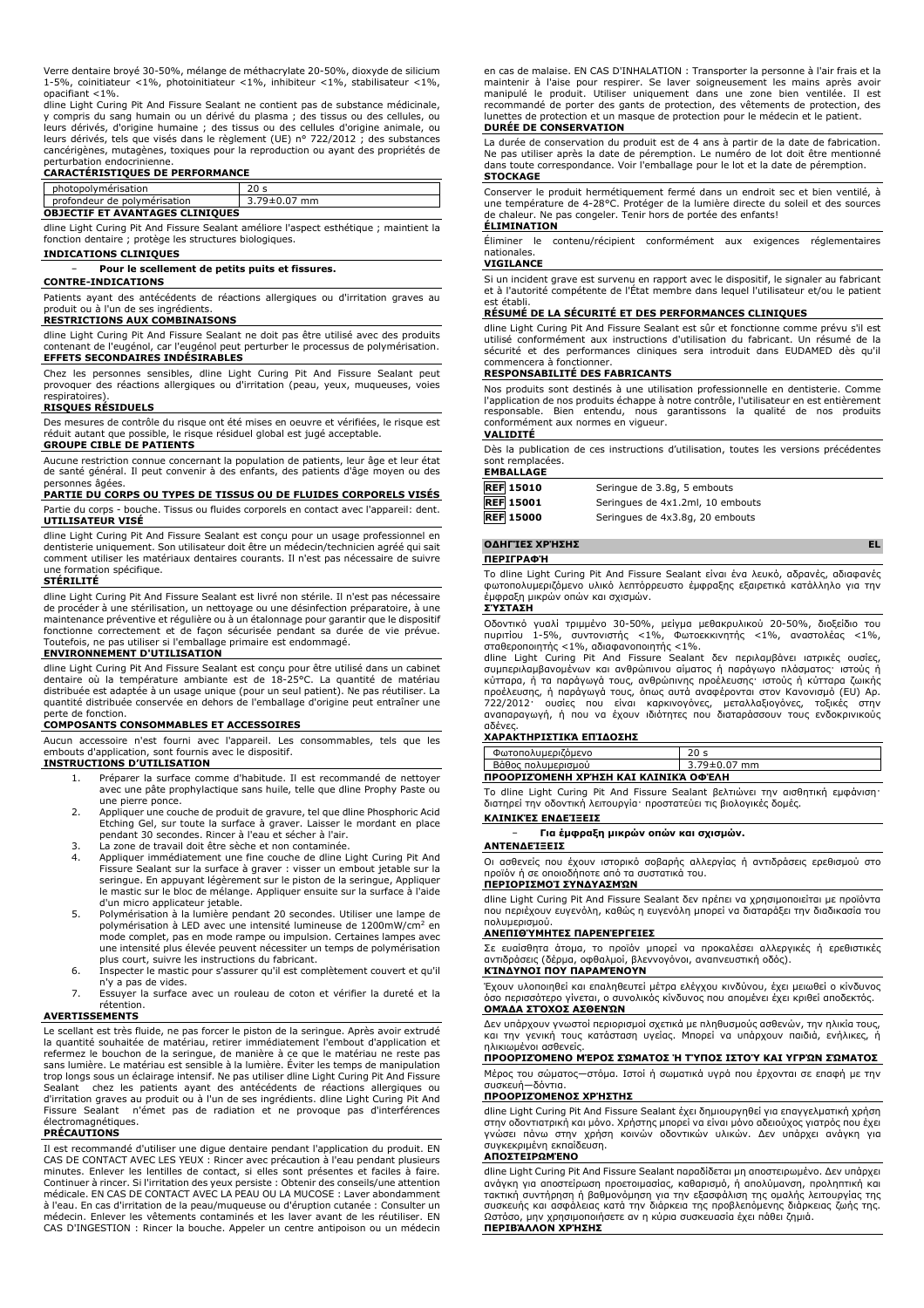dline Light Curing Pit And Fissure Sealant είναι σχεδιασμένο για χρήση σε οδοντιατρείο όπου η θερμοκρασία του περιβάλλοντος είναι 18–25°C. Η ποσότητα που διανέμεται<br>από την υλικό είναι κατάλληλη για μια χρήση (για έναν ασθενή μόνο). Μην<br>χρησιμοποιείτε ξανά. Η ποσότητα που διανέμεται και δεν κρατιέται στην α συσκευασία μπορεί να χάσει την λειτουργία της.

#### **ΑΝΑΛΏΣΙΜΑ ΜΈΡΗ ΚΑΙ ΑΞΕΣΟΥΆΡ**

Δεν παρέχονται αξεσουάρ με την συσκευή. Αναλώσιμα όπως ρύγχη εφαρμογής παρέχονται με την συσκευή.

## **ΟΔΗΓΊΕΣ ΧΡΉΣΗΣ**

- 1. Προετοιμάστε την επιφάνεια όπως πάντα. Προτείνεται ο καθαρισμός με προφυλακτική πάστα χωρίς έλαια όπως την dline Prophy Paste ή
- ελαφρόπετρα. 2. Εφαρμόστε ένα στρώμα αδροποιητικού υλικού, όπως το dline Phosphoric Acid Etching Gel σε όλες τις επιφάνειες που πρόκειται να αδροποιηθούν. Αφήστε το αδροποιητικό για 30 δευτερόλεπτα. Ξεπλύνετε με νερό και στεγνώστε με τον αέρα.
- 3. Η επιφάνεια εργασίας πρέπει να διατηρείται στεγνή και να μην μολυνθεί.<br>4. Εφαρμόστε ένα λεπτό στρώμα dline Light Curing Pit And Fissure Sealant<br>απευθείας πάνω στην αδροποιημένη επιφάνεια: τοποθετήστε ένα ρύγχος<br>διανομή εφαρμόστε πάνω στην επιφάνεια χρησιμοποιώντας εργαλείο εφαρμογής μιας χρήσης.
- 5. Φωτοπολυμερίστε για 20 δευτερόλεπτα. Χρησιμοποιήστε λάμπα<br>πολυμερισμού LED με ένταση φωτός 1200mW/cm<sup>2</sup> σε πλήρη λειτουργία,<br>όχι σε λειτουργία αύξησης έντασης ή παλμών. Κάποιες λάμπες με μεγαλύτερη ένταση μπορεί να χρειάζονται λιγότερο χρόνο πολυμερισμού, ακολουθήστε τις οδηγίες χρήσης του κατασκευαστή.
- 6. Εξετάστε το υλικό έμφραξης για να επιβεβαιώσετε πλήρη κάλυψη και πιθανή ύπαρξη κενών.
- 7. Σκουπίστε την επιφάνεια με τολύπι βάμβακος και ελέγξτε για σκληρότητα και συγκράτηση.

#### **ΠΡΟΕΙΔΟΠΟΙΉΣΕΙΣ**

Το υλικό έμφραξης είναι πολύ λεπτόρρευστο, μην πιέσετε υπερβολικά το έμβολο της σύριγγας. Αφού έχει εξαχθεί η επιθυμητή ποσότητα υλικού, αφαιρέστε αμέσως το ρύγχος εφαρμογής και κλείστε το καπάκι της σύριγγας ώστε να μην φωτιστεί το υλικό. Το υλικό είναι ευαίσθητο στο φως. Αποφύγετε τον υπερβολικό χρόνο επεξεργασίας κάτω από έντονο φως. Μην χρησιμοποιείτε το προϊόν σε ασθενείς που έχουν ιστορικό σοβαρής αλλεργίας ή αντιδράσεις ερεθισμού στο προϊόν ή σε οποιοδήποτε από τα συστατικά του. dline Light Curing Pit And Fissure Sealant δεν εκπέμπει ακτινοβολία, και δεν προκαλεί ηλεκτρομαγνητικές παρεμβολές.

#### **ΠΡΟΦΥΛΆΞΕΙΣ**

Προτείνεται η χρήση απομονωτήρα κατά την διάρκεια της εφαρμογής του προϊόντος. ΣΕ ΠΕΡΙΠΤΩΣΗ ΕΠΑΦΗΣ ΜΕ ΤΑ ΜΑΤΙΑ: Ξεπλύνετε προσεκτικά με νερό για αρκετά<br>λεπτά. Αν υπάρχουν φακοί επαφής, αφαιρέστε τους, αν είναι εύκολο. Συνεχίστε να<br>ξεπλένετε. ΣΕ ΠΕΡΙΠΤΩΣΗ ΕΠΑΦΗΣ ΜΕ ΤΟ ΔΕΡΜΑ Ή ΒΛΕΝΝΟΓΟΝΟΥΣ: Πλύντε με άφθονο νερό. Αν υπάρξει ερεθισμός ή κοκκίνισμα δέρματος/βλεννογόνων:<br>Αναζητήστε ιατρική προσοχή/βοήθεια.Αφαιρέστε μολυσμένο ρουχισμό και πλύνετε<br>πριν την χρήση.ΣΕ ΠΕΡΙΠΤΩΣΗ ΚΑΤΑΠΟΣΗΣ: Ξεπλύνετε το στόμα.Καλέστε το<br>Κέντρο ΕΙΣΠΝΟΗΣ: Μετακινήστε το άτομο σε καθαρό αέρα και κρατήστε το σε στάση άνετη<br>για την αναπνοή. Πλύνετε τα χέρια σας διεξοδικά πριν τον χειρισμό. Χρησιμοποιείστε<br>μόνο σε καλά αεριζόμενο χώρο. Προτείνεται να χρ προστασίας/ρουχισμό προστασίας/γυαλιά προστασίας/εξοπλισμό προστασίας<br>προσώπου για τον γιατρό και τον ασθενή.<br>**ΔΙΆΡΚΕΙΑ ΖΩΉΣ** 

Η διάρκεια ζωής του προϊόντος είναι 4 χρόνια από την ημερομηνία κατασκευής. Μην χρησιμοποιείτε μετά την ημερομηνία λήξης. Ο αριθμός παρτίδας πρέπει να αναφέρεται σε κάθε δήλωση. Δείτε την συσκευασία για τον αριθμό παρτίδας και την ημερομηνία λήξης.

### **ΑΠΟΘΉΚΕΥΣΗ**

Κρατήστε dline Light Curing Pit And Fissure Sealant ερμητικά κλειστό σε ξηρό και καλά αεριζόμενο χώρο, σε θερμοκρασία 4–28°C. Προστατέψτε από απευθείας έκθεση στο ηλιακό φως και πηγές θερμότητας. Μην παγώσετε. Κρατήστε μακριά από παιδιά! **ΔΙΆΘΕΣΗ**

Η διάθεση των περιεχομένων και του περιέκτη να γίνεται σύμφωνα με τους εθνικούς κανονισμούς. **ΠΡΟΣΟΧΉ**

Αν οποιοδήποτε σοβαρό περιστατικό λάβει χώρα σε σχέση με την συσκευή, να το αναφέρετε στον κατασκευαστή και την αρμόδια αρχή της χώρας ή της πολιτείας στην οποία ο χρήστης και/ή ο ασθενής βρίσκονται.

## **ΠΕΡΊΛΗΨΗ ΑΣΦΆΛΕΙΑΣ ΚΑΙ ΚΛΙΝΙΚΉΣ ΕΠΊΔΟΣΗΣ**

dline Light Curing Pit And Fissure Sealant είναι ασφαλές και αποδίδει όπως προορίζεται αν χρησιμοποιείται σύμφωνα με τις οδηγίες χρήσης του κατασκευαστή. Η περίληψη της ασφάλειας και της κλινικής επίδοσης θα εισαχθεί στο σύστημα EUDAMED μόλις ξεκινήσει να λειτουργεί.

#### **ΥΠΕΥΘΥΝΌΤΗΤΑ ΚΑΤΑΣΚΕΥΑΣΤΉ**

Τα προϊόντα μας έχουν αναπτυχθεί για επαγγελματική χρήση στην οδοντιατρική. Καθώς η εφαρμογή των προϊόντων μας είναι πέρα από τον έλεγχό μας, ο χρήστης είναι πλήρως υπεύθυνος για την εφαρμογή τους. Προφανώς, εγγυόμαστε ότι η ποιότητα των προϊόντων μας είναι σε συμφωνία με τα πρότυπα που εφαρμόζονται. **ΕΓΚΥΡΌΤΗΤΑ**

Κατά την έκδοση του παρόντος εγχειριδίου χρήσης, όλες οι προηγούμενες εκδόσεις αντικαθίστανται. **ΣΥΣΚΕΥΑΣΊΑ**

| <b>LILALIMLIM</b> |                            |
|-------------------|----------------------------|
| <b>REF</b> 15010  | 3.8g σύριγγα, 5 ρύγχη      |
| <b>REF 15001</b>  | 4x1.2ml σύριγγες, 10 ρύγχη |
| <b>REF 15000</b>  | 4x3.8g σύριγγες, 20 ρύγχη  |

### **HASZNÁLATI UTASÍTÁS HU**

**LEÍRÁS**

Az dline Light Curing Pit And Fissure Sealant fehér, bioinert, opak, fénykeményedő, jól folyékony tömőanyag, amely különösen alkalmas a kis lyukak és repedések tömítésére. **ÖSSZETÉTEL**

Fogászati üveg őrlemény 30-50%, metakrilát keverék 20-50%, szilícium-dioxid 1- 5%, koiniciátor <1%, fotoiniciátor <1%, inhibitor <1%, stabilizátor <1%, opakizáló  $< 1\%$ .

dline Light Curing Pit And Fissure Sealant nem tartalmaz gyógyászati anyagot, beleértve az emberi vért vagy plazmaszármazékot; emberi eredetű szöveteket vagy sejteket vagy azok származékait; a 722/2012/EU rendeletben említett állati eredetű szöveteket vagy sejteket vagy azok származékait; rákkeltő, mutagén, reprodukciót<br>károsító vagy endokrin károsító tulajdonságokkal rendelkező anyagokat.<br><mark>TELJESÍTMÉNYJELLEMZŐK</mark>

| 166969111161113666611606 |                                                |                 |  |
|--------------------------|------------------------------------------------|-----------------|--|
|                          | fénykeményedés                                 | 20 <sub>s</sub> |  |
|                          | keménvedés mélvsége                            | 3.79±0.07 mm    |  |
|                          | RENDELTETESSZERU HASZNÁLAT ÉS KLINIKAI ELÖNYÖK |                 |  |

Az dline Light Curing Pit And Fissure Sealant javítja az esztétikai megjelenést; fenntartja a fogászati funkciót; védi a biológiai struktúrákat.

## **KLINIKAI JAVALLATOK**

## − **Kisebb gödrök és repedések lezárására.**

#### **ELLENJAVALLATOK**

Azok a betegek, akiknek a kórtörténetében a termékre vagy bármely összetevőre súlyos allergiás vagy irritációs reakciót észleltek.

#### **A KOMBINÁCIÓKRA VONATKOZÓ KORLÁTOZÁSOK**

dline Light Curing Pit And Fissure Sealant nem használható eugenolt tartalmazó termékekkel együtt, mivel az eugenol megzavarhatja a polimerizációs folyamatot. **NEMKÍVÁNATOS MELLÉKHATÁSOK**

Az arra fogékony egyéneknél a termék allergiás vagy irritációs reakciókat okozhat (bőr, szem, nyálkahártya, légutak). **MARADÉK KOCKÁZATOK**

A kockázatcsökkentő intézkedéseket végrehajtották és ellenőrizték, a kockázatot a lehető legnagyobb mértékben csökkentették, az általános maradék kockázatot elfogadhatónak ítélték.

### **BETEGEK CÉLCSOPORTJA**

A betegpopulációra, életkorukra és általános egészségi állapotukra vonatkozóan nem ismertek korlátozások. Lehetnek gyermekek, középkorú vagy idős betegek. **A TEST TERVEZETT RÉSZE VAGY A TESTFOLYADÉKOK SZÖVETTÍPUSAI**

Testrész - száj. Az eszközzel érintkező szövetek vagy testnedvek - fog.

## **RENDELTETÉSSZERŰ FELHASZNÁLÓ**

dline Light Curing Pit And Fissure Sealant kizárólag professzionális fogorvosi használatra fejlesztették ki. Felhasználója csak engedéllyel rendelkező orvos, aki ismeri a szokásos fogászati anyagok használatát. Nincs szükség speciális képzésre. **STERILITÁS**

dline Light Curing Pit And Fissure Sealant nem steril módon szállítják. Nincs szükség semmilyen előkészítő sterilizálásra, tisztításra vagy fertőtlenítésre, megelőző,<br>rendszeres karbantartásra vagy kalibrálásra annak érdekében, hogy az eszköz<br>rendeltetésszerű élettartama alatt megfelelően és biztonságosan m használja azonban, ha az elsődleges csomagolás sérült.

## **FELHASZNÁLÁSI KÖRNYEZET**

dline Light Curing Pit And Fissure Sealant fogorvosi rendelőben való használatra tervezték, ahol a környezeti hőmérséklet 18-25°C. Az adagolt anyag mennyisége egyszeri használatra alkalmas (csak egy páciens számára). Ne használja fel újra. A nem az eredeti csomagolásban tárolt adagolt mennyiség funkcióvesztéshez vezethet. **FOGYASZTHATÓ ÖSSZETEVŐK ÉS TARTOZÉKOK**

A készülékhez nem mellékelnek tartozékokat. A készülékhez nem mellékelnek tartozékokat.

#### **HASZNÁLATI UTASÍTÁS**

- 1. Készítse elő a felületet a szokásos módon. Tisztítás olajmentes profilaktikus pasztával, például dline Prophy Paste vagy habkővel ajánlott.
- 2. Vigyen fel egy réteg marószert, például dline Phosphoric Acid Etching Gelt az összes marandó felületre. Hagyja a marószert 30 másodpercig a helyén. Öblítse le vízzel és szárítsa meg levegővel.
- 3. A munkaterületet szárazon kell tartani és nem szabad szennyezni. 4. Vigyen fel egy vékony réteg dline Light Curing Pit And Fissure Sealant-t
- azonnal a maratott felületre: csavarjon egy eldobható adagolóhegyet a fecskendőre. A fecskendő dugattyúját enyhén megnyomva vigye fel a tömítőanyagot a keverőpárnára. Ezután az eldobható mikroapplikátorral vigye fel a felületre.
- 5. Fénykeményedés 20 másodpercig. Használjon LED-polimerizációs lámpát 1200mW/cm<sup>2</sup> fényintenzitással teljes üzemmódban, nem rámpa vagy impulzus üzemmódban. Néhány nagyobb intenzitású lámpa rövidebb polimerizációs időt igényelhet, kövesse a gyártó használati utasítását.
- 6. Ellenőrizze a tömítőanyag teljes fedettségét és az üregeket. 7. Törölje át a felületet pamuthengerrel, és ellenőrizze a keménységet és a
- megtartást.

### **FIGYELMEZTETÉSEK**

A tömítőanyag jól folyik ne erőltesse a fecskendő dugattyúját. A kívánt anyagmennyiség extrudálása után azonnal távolítsa el a felhordóhegyet és zárja le a fecskendő kupakját, hogy az anyag ne maradjon világítatlanul. Az anyag érzékeny a<br>fényre. Kerülje a túl hosszú manipulációs időt intenzív megvilágítás mellett. Ne<br>használja a terméket olyan betegeknél, akiknek a k Curing Pit And Fissure Sealant nem bocsát ki sugárzást és nem okoz elektromágneses zavarokat.

### **ÓVINTÉZKEDÉSEK**

A termék alkalmazása során ajánlott a kofferdam használata. HA SZEMBEN: Óvatosan öblítse ki vízzel néhány percig. Távolítsa el a kontaktlencsét, ha van és könnyen elvégezhető. Folytassa az öblítést. Ha a szemirritáció továbbra is fennáll: Kérjen orvosi tanácsot/ellátást. HA BŐRRE VAGY MUCOSÁRA: Bő vízzel mossa le. Ha bőr/nyálkahártya irritáció vagy kiütés lép fel: Kérjen orvosi tanácsot/ellátást. Vegye<br>le a szennyezett ruházatot, és újrahasználat előtt mossa ki. LENYELÉS ESETÉN:<br>Öblítse ki a száját. Hívjon mérgezési központot vagy orvo szellőztetett helyen használja. Az orvos és a beteg számára védőkesztyű/védő ruházat/szem- és arcvédő viselése ajánlott.

## **SZAVATOSSÁGI IDŐ**

dline Light Curing Pit And Fissure Sealant eltarthatósági ideje a gyártástól számított 4 év. A lejárati idő után ne használja fel. A tételszámot minden levelezésben fel kell tüntetni. A tétel és a lejárati dátumot lásd a csomagoláson.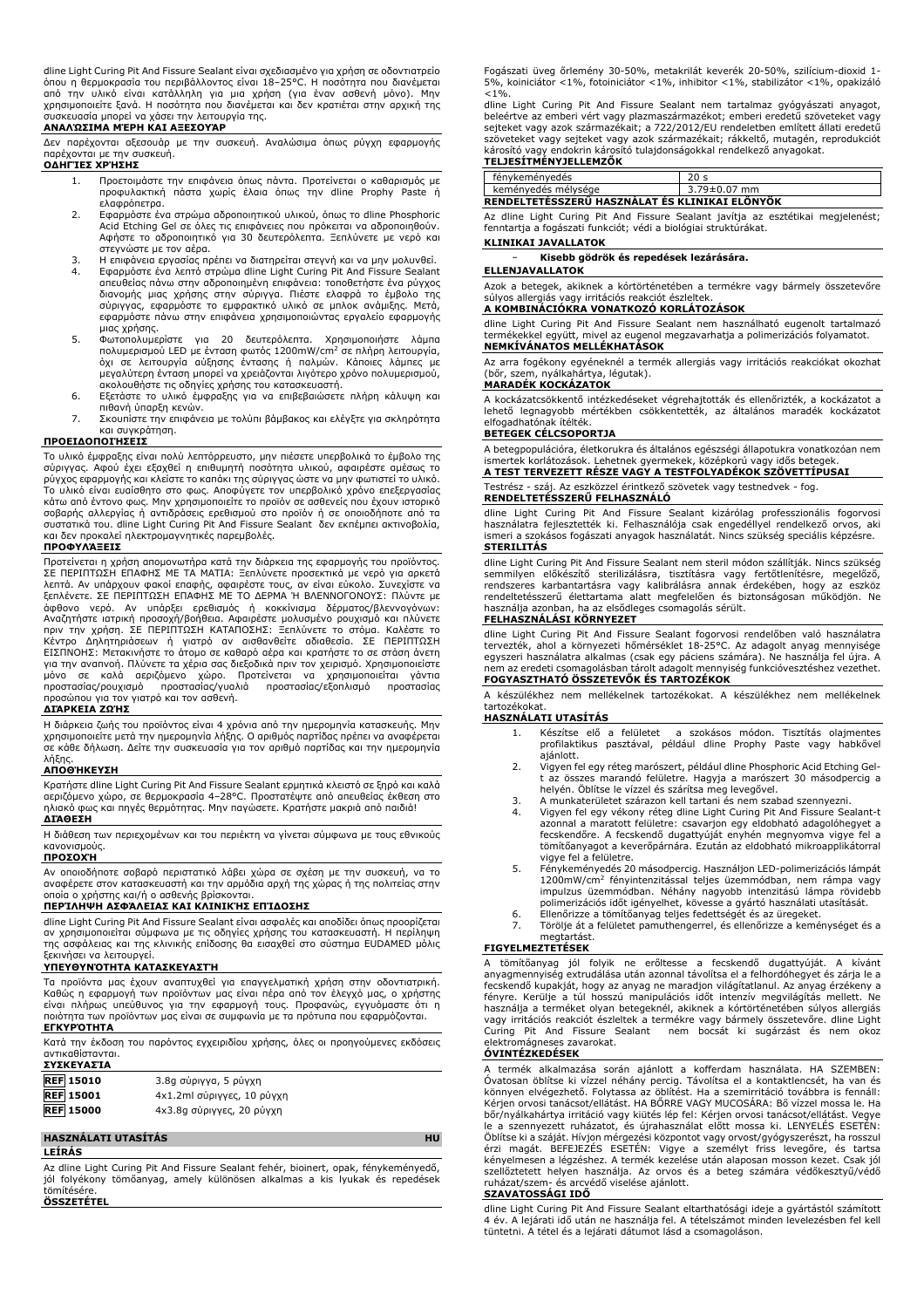#### **TÁROLÁS**

A terméket szorosan lezárva, száraz, jól szellőző helyen, 4-28 °C-on tartsa. Védje a közvetlen napfénytől és hőforrásoktól. Ne fagyassza le. Gyermekek elől elzárva tartandó!

# **MEGSEMMISÍTÉS**

A tartalmat/tartályt a nemzeti jogszabályi előírásoknak megfelelően ártalmatlanítsa. **ÉBERSÉG**

Ha az eszközzel kapcsolatban bármilyen súlyos esemény történt, jelentse a gyártónak és a felhasználó és/vagy a beteg letelepedése szerinti tagállam illetékes hatóságának.

## **A BIZTONSÁGOSSÁG ÉS A KLINIKAI TELJESÍTMÉNY ÖSSZEFOGLALÁSA**

dline Light Curing Pit And Fissure Sealant biztonságos és rendeltetésszerűen működik, ha a gyártó használati utasításának megfelelően használják. A biztonságosság és a klinikai teljesítmény összefoglalása az EUDAMED-ben kerül bevezetésre, amint az megkezdi működését.

## **A GYÁRTÓ FELELŐSSÉGE**

Termékeinket a fogászatban történő professzionális használatra fejlesztettük ki. Mivel termékeink alkalmazása nem áll a mi ellenőrzésünk alatt, a felhasználó teljes mértékben felelős az alkalmazásért. Természetesen garantáljuk termékeink minőségét az alkalmazott szabványoknak megfelelően.

## **ÉRVÉNYESSÉG**

A jelen használati utasítás megjelenésével minden korábbi változat hatályát veszti. **CSOMAGOLÁS**

| <b>REF</b> 15010 | 3.8q fecskendő, 5 hegy        |
|------------------|-------------------------------|
| <b>REF</b> 15001 | 4x1.2ml-es fecskendő, 10 hegy |
| <b>REF 15000</b> | 4x3.8q-es fecskendő, 20 hegy  |

## **ISTRUZIONI PER L'USO IT**

**DESCRIZIONE**

dline Light Curing Pit And Fissure Sealant è un sigillante bianco, bioinerte, opaco, fotopolimerizzabile, altamente scorrevole, particolarmente adatto a sigillare piccole solchi e fessure. **COMPOSIZIONE**

Vetro dentale macinato 30-50%, miscela di metacrilato 20-50%, biossido di silicio 1- 5%, coiniziatore <1%, fotoiniziatore <1%, inibitore <1%, stabilizzatore <1%,

opacizzante <1%. dline Light Curing Pit And Fissure Sealant non contiene sostanze medicinali, compresi sangue umano o derivati del plasma; tessuti o cellule, o loro derivati, di origine umana; tessuti o cellule di origine animale, o loro derivati, come indicato nel regolamento (UE) n. 722/2012; sostanze cancerogene, mutagene, tossiche per la riproduzione o con proprietà di alterazione del sistema endocrino.

## **CARATTERISTICHE DELLE PRESTAZIONI**

| fotopolimerizzazione                     | 20 <sub>s</sub>    |  |
|------------------------------------------|--------------------|--|
| profondità di polimerizzazione           | $3.79 \pm 0.07$ mm |  |
| <b>SCOPO PREVISTO E BENEFICI CLINICI</b> |                    |  |

dline Light Curing Pit And Fissure Sealant migliora l'aspetto estetico; mantiene la funzione dentale; protegge le strutture biologiche.

## **INDICAZIONI CLINICHE**

− **Per sigillare piccole solchi e fessure.**

**CONTROINDICAZIONI**

Pazienti che hanno una storia di gravi reazioni allergiche o di irritazione al prodotto o

# a uno qualsiasi degli ingredienti. **RESTRIZIONI ALLE COMBINAZIONI**

dline Light Curing Pit And Fissure Sealant non deve essere usato con prodotti contenenti eugenolo, in quanto l'eugenolo può disturbare il processo di polimerizzazione.

## **EFFETTI COLLATERALI INDESIDERATI**

In individui suscettibili, dline Light Curing Pit And Fissure Sealant può causare reazioni allergiche o di irritazione (pelle, occhi, mucose, vie respiratorie).

## **RISCHI RESIDUI**

Le misure di controllo del rischio sono state implementate e verificate, il rischio è ridotto il più possibile, il rischio residuo complessivo è giudicato accettabile. **GRUPPO TARGET DEL PAZIENTE**

Non sono note restrizioni per quanto riguarda la popolazione dei pazienti, la loro età e le condizioni generali di salute. Possono essere bambini, pazienti di mezza età o anziani.

# **PARTE DEL CORPO PREVISTA O TIPI DI TESSUTI O FLUIDI CORPOREI**

Parte del corpo - bocca. Tessuti o fluidi corporei a contatto con il dispositivo - dente. **UTILIZZATORE PREVISTO**

dline Light Curing Pit And Fissure Sealant è sviluppato solo per uso professionale in odontoiatria. Il suo utilizzatore è solo un medico autorizzato che ha la conoscenza di come usare i comuni materiali dentali. Non c'è bisogno di una formazione specifica. **STERILITÀ**

dline Light Curing Pit And Fissure Sealant viene consegnato non sterile. Non c'è bisogno di alcuna sterilizzazione preparatoria, pulizia o disinfezione, manutenzione preventiva e regolare o calibrazione per garantire che il dispositivo funzioni correttamente e in sicurezza durante la sua vita prevista. Tuttavia, non utilizzare se la confezione primaria è danneggiata.

## **AMBIENTE DI UTILIZZO**

dline Light Curing Pit And Fissure Sealant è progettato per essere usato in studi dentistici dove la temperatura ambiente è di 18-25°C. La quantità erogata di materiale è adatta all'uso singolo (solo per un paziente). Non riutilizzare. La quantità erogata conservata non nella confezione originale può portare alla perdita di funzionalità.

## **COMPONENTI DI CONSUMO E ACCESSORI**

Non vengono forniti accessori con il dispositivo. I materiali di consumo, come le punte di applicazione, sono forniti con il dispositivo.

# **ISTRUZIONI PER L'USO**

- 1. Preparare la superficie come solito fare. Si raccomanda la pulizia con una pasta di profilassi senza olio, come dline Prophy Paste o la pomice.
- 2. Applicare uno strato di mordenzante, come dline Phosphoric Acid Etching Gel su tutta la superficie da mordenzare. Lasciare la mordenzatura in posizione per 30 secondi. Risciacquare con acqua e asciugare all'aria.
- 3. Mantenere asciutta l'area di lavoro e non contaminata.
- 4. Applicare immediatamente un sottile strato di dline Light Curing Pit And Fissure Sealant sulla superficie mordenzata: girare una punta di erogazione monouso sulla siringa. Premendo leggermente lo stantuffo della siringa, applicare il sigillante sul tampone di miscelazione. Quindi
- applicare sulla superficie utilizzando un micro applicatore monouso. 5. Fotopolimerizzazione per 20 secondi. Utilizzare la lampada di polimerizzazione a LED con intensità di luce 1200mW/cm<sup>2</sup> in modalità completa, non in modalità rampa o impulso. Alcune lampade con intensità superiore potrebbero richiedere meno tempo di polimerizzazione, seguire
- le istruzioni del produttore per l'uso. 6. Ispezionare il sigillante per la copertura completa e i vuoti.
- 7. Pulire la superficie con un rullo di cotone e controllare la durezza e la ritenzione. **AVVERTENZE**

Il sigillante è altamente scorrevole, non forzare lo stantuffo della siringa. Dopo la quantità desiderata di materiale estruso, rimuovere immediatamente la punta dell'applicazione e chiudere il tappo della siringa, in modo che il materiale non sia non illuminato. Il materiale è sensibile alla luce. Evitare un tempo di manipolazione troppo lungo sotto un'illuminazione intensa. Non utilizzare il prodotto in pazienti che hanno precedenti di gravi reazioni allergiche o di irritazione al prodotto o a uno qualsiasi degli ingredienti. dline Light Curing Pit And Fissure Sealant non emette radiazioni e non causa interferenze elettromagnetiche.

## **PRECAUZIONI**

Si raccomanda l'uso di un cofferdam durante l'applicazione del prodotto. IN CASO DI CONTATTO CON GLI OCCHI: sciacquare con cautela con acqua per diversi minuti. Rimuovere le lenti a contatto, se presenti e facili da fare. Continuare a risciacquare. Se l'irritazione oculare persiste: Richiedere l'intervento di un medico. IN CASO DI CONTATTO CON PELLE O MUCOSA: lavare abbondantemente con acqua. Se si verifica un'irritazione o un'eruzione cutanea/mucosa: Consultare un medico. Togliersi di dosso gli indumenti contaminati e lavarli prima di riutilizzarli. IN CASO DI INGESTIONE: Sciacquare la bocca. Chiamare un centro antiveleni o un medico se non ci si sente bene. IN CASO DI INALAZIONE: Portare la persona all'aria aperta e tenerla a proprio agio per la respirazione. Lavare accuratamente le mani dopo la manipolazione. Utilizzare solo in una zona ben ventilata. Si raccomanda di indossare guanti protettivi/abbigliamento protettivo/protezione per gli occhi/viso per il medico e il paziente.

## **DURATA DI CONSERVAZIONE**

La durata di conservazione del prodotto è di 4 anni dalla data di fabbricazione. Non utilizzare dopo la data di scadenza. Il numero di lotto deve essere citato in tutta la corrispondenza. Vedere la confezione per il lotto e la data di scadenza. **CONSERVAZIONE**

Tenere il prodotto ben chiuso in un luogo asciutto e ben ventilato a 4-28°C. Proteggere dalla luce diretta del sole e da fonti di calore. Non congelare. Tenere fuori dalla portata dei bambini!

## **SMALTIMENTO**

Smaltire il contenuto/contenitore come richiesto dai requisiti normativi nazionali. **VIGILANZA**

Se si è verificato un incidente grave in relazione al dispositivo, riferirlo al fabbricante e all'autorità competente dello Stato Membro in cui è stabilito l'utente e/o il paziente. **RIASSUNTO DELLA SICUREZZA E DELLE PRESTAZIONI CLINICHE**

dline Light Curing Pit And Fissure Sealant è sicuro e funziona come previsto se utilizzato secondo le istruzioni d'uso del fabbricante. La sintesi della sicurezza e delle prestazioni cliniche sarà introdotta in EUDAMED non appena inizierà a funzionare. **RESPONSABILITÀ DEI PRODUTTORI**

I nostri prodotti sono stati sviluppati per l'uso professionale in odontoiatria. Poiché l'applicazione dei nostri prodotti è al di fuori del nostro controllo, l'utente è completamente responsabile dell'applicazione. Naturalmente, garantiamo la qualità dei nostri prodotti secondo le norme applicate.

### **VALIDITÀ**

Con la pubblicazione di queste istruzioni per l'uso, tutte le versioni precedenti vengono sostituite.

## **IMBALLAGGIO**

| <b>REF 15010</b> | Siringa da 3.8g, 5 punte               |
|------------------|----------------------------------------|
| <b>REF 15001</b> | 4 siringhe da 1.2ml syringes, 10 punte |
| <b>REF 15000</b> | 4 siringhe da 3.8g syringes, 20 punte  |

## **LIETOŠANAS INSTRUKCIJA LV**

**APRAKSTS**

dline Light Curing Pit And Fissure Sealant ir balts, bioinerts, necaurspīdīgs, gaismā cietējošs, ļoti plūstošs hermētiķis, kas ir īpaši piemērots nelielu bedrīšu un plaisu noblīvēšanai.

## **SASTĀVS**

Sasmalcināts zobārstniecības stikls 30–50%, metakrilāta maisījums 20–50%, silīcija dioksīds 1–5 %, koiniciators <1 %, fotoiniciators <1 %, inhibitors <1 %, stabilizators <1 %, opalescenta viela <1%.

dline Light Curing Pit And Fissure Sealant nesatur ārstnieciskas vielas, tostarp cilvēka asinis vai plazmas atvasinājumus, cilvēka izcelsmes audus, šūnas vai to atvasinājumus, dzīvnieku izcelsmes audus, šūnas vai to atvasinājumus, kā minēts Regulā (ES) Nr. 722/2012, vielas, kas ir kancerogēnas, mutagēnas, toksiskas attiecībā pret reproduktīvo sistēmu vai kurām piemīt endokrīno sistēmu graujošas īpašības.

## **SNIEGUMA RAKSTURLIELUMI**

| cietēšana gaismā                         | 20 s         |  |
|------------------------------------------|--------------|--|
| cietēšanas dzilums                       | 3.79±0.07 mm |  |
| PAREDZETAIS MERKIS UN KLĪNISKIE IEGUVUMI |              |  |

dline Light Curing Pit And Fissure Sealant uzlabo estētisko izskatu, uztur dentālo funkciju, aizsargā bioloģiskās struktūras.

### **KLĪNISKĀS INDIKĀCIJAS**

− **Mazu bedrīšu un plaisu noblīvēšanai.**

## **KONTRINDIKĀCIJAS**

Pacienti, kuriem anamnēzē ir bijušas smagas alerģiskas vai kairinošas reakcijas pret izstrādājumu vai kādu no sastāvdaļām. **IEROBEŽOJUMI KOMBINĀCIJĀM**

dline Light Curing Pit And Fissure Sealant nedrīkst lietot kopā ar produktiem, kas satur eigenolu, jo eigenols var traucēt polimerizācijas procesu. **NEVĒLAMĀS BLAKUSPARĀDĪBAS**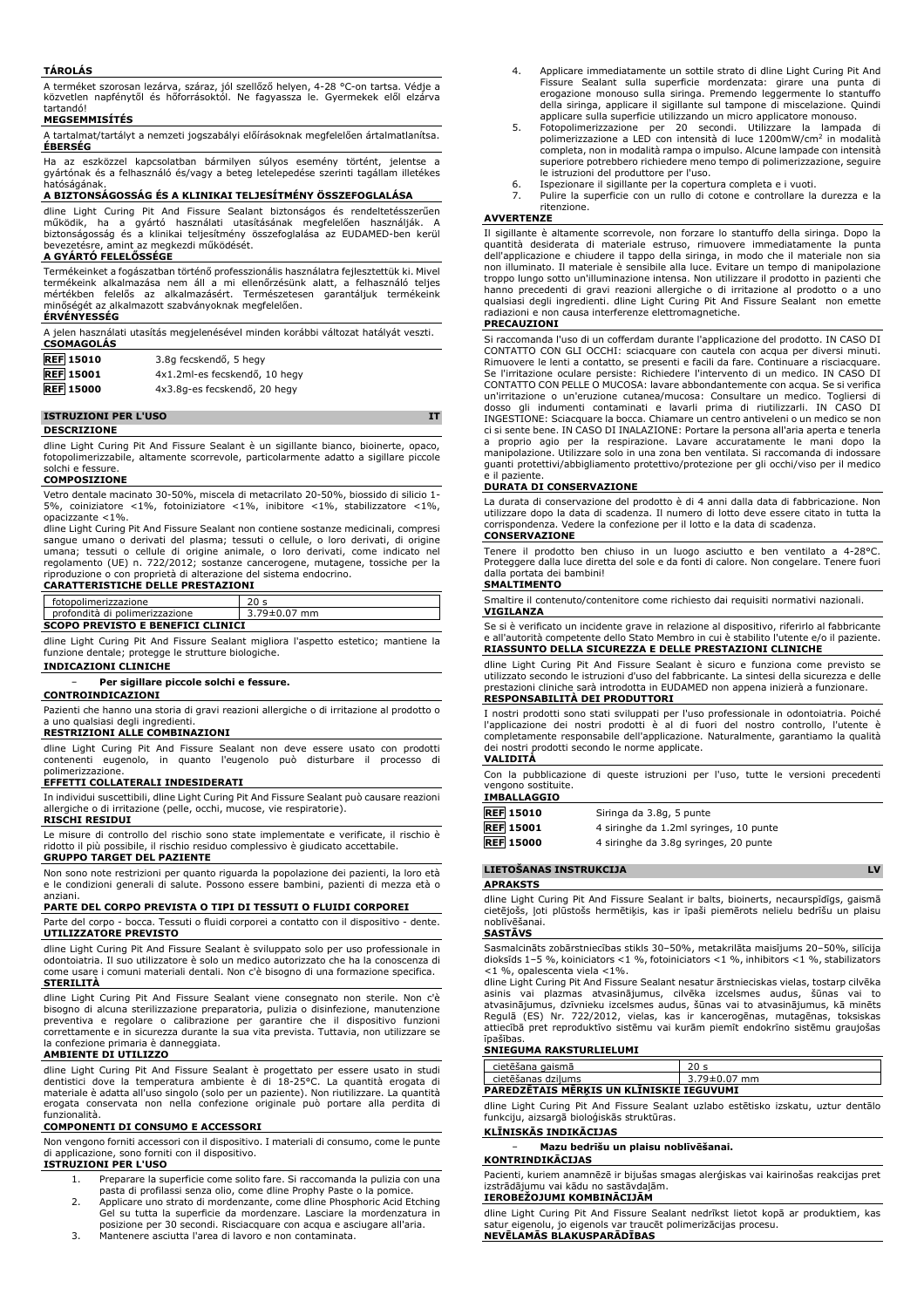Jutīgiem cilvēkiem izstrādājums var izraisīt alerģiskas vai kairinājuma reakcijas (āda, .<br>gļotāda, elpceļi).

## **PĀRĒJIE RISKI**

Riska kontroles pasākumi ir ieviesti un pārbaudīti, risks ir samazināts, ciktāl iespējams, kopējais atlikušais risks tiek uzskatīts par pieņemamu.

## **PACIENTU MĒRĶGRUPA**

Nav zināmu ierobežojumu attiecībā uz pacientu populāciju, viņu vecumu un vispārējo veselības stāvokli. Var būt bērni, vidēja vecuma vai gados vecāki pacienti. **PAREDZĒTĀ ĶERMEŅA DAĻA VAI ĶERMEŅA ŠĶIDRUMU AUDU VEIDI**

# Ķermeņa daļa — mute. Audu vai ķermeņa šķidrumu saskare ar ierīci — zobs. **PAREDZĒTAIS LIETOTĀJS**

dline Light Curing Pit And Fissure Sealant ir paredzēts profesionālai lietošanai tikai zobārstniecībā. Tā lietotājs ir tikai licencēts ārsts, kurš zina, kā lietot parastos zobu materiālus. Nav nepieciešama specifiska apmācība.

#### **STERILITĀTE**

dline Light Curing Pit And Fissure Sealant tiek piegādāts nesterils. Lai nodrošinātu ierīces pareizu un drošu darbību paredzētajā kalpošanas laikā, nav nepieciešama nekāda sagatavojoša sterilizācija, tīrīšana vai dezinfekcija, profilaktiska, regulāra apkope vai kalibrēšana. Tomēr nelietojiet, ja primārais iepakojums ir bojāts.

#### **IZMANTOŠANAS VIDE**

dline Light Curing Pit And Fissure Sealant ir paredzēts lietošanai zobārstniecības<br>kabinetā, kur vides temperatūra ir 18—25 °C. Dozētais materiāla daudzums ir<br>piemērots vienreizējai lietošanai (tikai vienam pacientam). Nel Dozētais daudzums, kas netiek glabāts oriģinālajā iepakojumā, var izraisīt funkcijas

#### zudumu. **PALĪGMATERIĀLI UN PIEDERUMI**

Ierīces piegādes komplektā nav iekļauti piederumi. Kopā ar ierīci tiek piegādāti palīgmateriāli, piemēram, aplikatora gali.

#### **LIETOŠANAS INSTRUKCIJA**

- 1. Sagatavojiet virsmu kā parasti. Ieteicama tīrīšana ar eļļu nesaturošu
- profilaktisko pastu, piemēram, dline Prophy Paste, vai pumeku. 2. Uz visas kodināmās virsmas uzklājiet kodinājuma slāni, piemēram, dline Phosphoric Acid Etching Gel. Atstājiet kodinājumu vietā 30 sekundes. Noskalojiet ar ūdeni un nožāvējiet ar gaisu.
- 3. Darba zona ir jāuztur sausa un nepiesārņota.
- 4. Uz kodinātās virsmas nekavējoties uzklājiet plānu dline Light Curing Pit And Fissure Sealant slāni: šļircei uzgrieziet vienreizlietojamu dozēšanas galu. Viegli piespiežot šļirces virzuli, uz maisīšanas paliktņa uzklājiet hermētiķi. Pēc tam uzklājiet uz virsmas, izmantojot vienreizlietojamu mikroaplikatoru.
- 5. Cietināšana ar gaismā 20 sekundes. Izmantojiet LED polimerizācijas lampu ar gaismas intensitāti 1200mW/cm<sup>2</sup> pilnā režīmā, nevis rampas vai impulsu režīmā. Dažām lampām ar lielāku intensitāti polimerizācijas laiks var būt īsāks; ievērojiet ražotāja lietošanas instrukciju.
- 6. Pārbaudiet, vai hermētiķis veido pilnu pārklājumu un tajā nav tukšumu. 7. Noslaukiet virsmu ar vates rullīti un pārbaudiet cietību un noturību.

#### **BRĪDINĀJUMI**

Hermētiķis ir ļoti plūstošs, nespiediet šļirces virzuli ar spēku. Kad ir ekstrudēts vēlamais materiāla daudzums, nekavējoties noņemiet aplikatora galu un aizveriet šļirces vāciņu, lai materiāls nebūtu apgaismots. Materiāls ir jutīgs pret gaismas ietekmi. Izvairieties no pārāk ilgas manipulācijas intensīvā apgaismojumā. Nelietojiet šo izstrādājumu pacientiem, kuriem anamnēzē ir bijušas smagas alerģiskas vai kairinājuma reakcijas pret izstrādājumu vai kādu tā sastāvdaļu. dline Light Curing Pit And Fissure Sealant neizdala starojumu un nerada elektromagnētiskus traucējumus. **PIESARDZĪBAS PASĀKUMI**

Izstrādājuma uzklāšanas laikā ieteicams lietot koferdamu. PĒC SASKARES AR ACĪM: Uzmanīgi skalojiet ar ūdeni vairākas minūtes. Ja ievietotas kontaktlēcas, izņemiet tās (ja tas nav sarežģīti). Turpiniet skalot. Ja acu kairinājums turpinās: konsultējieties ar ārstu / saņemiet medicīnisku palīdzību. PĒC SASKARES AR ĀDU VAI GĻOTĀDU: Mazgāt ar lielu daudzumu ūdens. Ja rodas ādas/gļotādas kairinājums vai izsitumi:<br>Konsultēties ar ārstu / saņemt medicīnisku palīdzību. Novilkt piesārņoto apģērbu un<br>pirms atkārtotas lietošanas izmazgāt. NORĪSANAS GADĪJUMĀ: ārstu. IEELPOŠANAS GADĪJUMĀ: Nogādāt cietušo svaigā gaisā un nodrošināt ērtu elpošanu. Pēc lietošanas rūpīgi nomazgājiet rokas. Lietojiet tikai labi vēdināmā vietā. Ārstam un pacientam ieteicams valkāt aizsargcimdus / aizsargapģērbu / acu aizsargus / sejas aizsargu.

## **GLABĀŠANAS ILGUMS**

Produkta derīguma termiņš ir 4 gadi kopš ražošanas datuma. Nelietojiet pēc derīguma termiņa beigām. Partijas numurs ir jānorāda visā sarakstē. Partiju un derīguma termiņu skatīt uz iepakojuma.

### **GLABĀŠANA**

Glabāt izstrādājumu cieši noslēgtu sausā, labi vēdināmā vietā 4–28 °C temperatūrā. Sargāt no tiešiem saules stariem un siltuma avotiem. Nesasaldēt. Glabāt bērniem nepieejamā vietā!

#### **ATBRĪVOŠANĀS NO IZSTRĀDĀJUMA**

Atbrīvojieties no satura/konteinera atbilstoši valsts normatīvajām prasībām.

## **MODRĪBA**

Par jebkuru nopietnu incidentu, kas noticis saistībā ar ierīci, jāziņo ražotājam un tās dalībvalsts kompetentajai iestādei, kurā ir reģistrēts lietotājs un/vai pacients.

### **DROŠĪBAS UN KLĪNISKĀ SNIEGUMA KOPSAVILKUMS**

dline Light Curing Pit And Fissure Sealant ir drošs un darbojas kā paredzēts, ja to lieto saskaņā ar ražotāja lietošanas instrukciju. Drošības un klīniskā snieguma kopsavilkums tiks ievadīts EUDAMED, tiklīdz tas sāks darbu.

#### **RAŽOTĀJA PIENĀKUMI**

Mūsu izstrādājumi ir izstrādāti profesionālai lietošanai zobārstniecībā. Tā kā mūsu izstrādājumu lietošana nav mūsu kontrolē, lietotājs ir pilnībā atbildīgs par izmantošanu. Protams, mēs garantējam savu izstrādājumu kvalitāti saskaņā ar piemērotajiem standartiem.

**DERĪGUMS** Pēc šīs lietošanas instrukcijas publicēšanas visas iepriekšējās versijas tiek aizstātas.

| <b>IEPAKOJUMS</b> |                     |  |  |
|-------------------|---------------------|--|--|
| <b>REF</b> 15010  | 3.8g šlirce, 5 gali |  |  |

| <b>REF 15001</b> | 4x1.2ml šlirces, 10 gali |
|------------------|--------------------------|
| <b>REF</b> 15000 | 4x3.8g šļirces, 20 gali  |

## **BRUKSANVISNING NO**

#### **BESKRIVELSE**

dline Light Curing Pit And Fissure Sealant er hvit, bioinert, ugjennomsiktig, lysherding, svært flytende tetningsmasse spesielt egnet for tetting av små groper og sprekker.

#### **SAMMENSETNING**

Tannglass slipt 30-50%, methacrylate blanding 20-50%, silisiumdioksid 1-5%, coinitiator <1%, Photoinitiator <1%, hemmer <1%, stabilisator <1%, opasifikator  $< 1$  %.

dline Light Curing Pit And Fissure Sealant inneholder ikke medisinsk stoff, inkludert blod eller plasmaavledning; vev eller celler, eller deres derivater, av menneskelig opprinnelse; vev eller celler av animalsk opprinnelse, eller deres derivater, som referert til i forordning (EU) nr. stoffer som er kreftfremkallende, mutagene, giftige for reproduksjon eller har endokrine forstyrrende egenskaper.

| YTELSESEGENSKAPER |  |
|-------------------|--|
| lys herding       |  |

dybde av kur 3.79±0.07 mm **TILTENKTE FORMÅL OG KLINISKE FORDELER**

dline Light Curing Pit And Fissure Sealant forbedrer estetisk utseende; opprettholder tannfunksjon; beskytter biologiske strukturer.

#### **KLINISKE INDIKASJONER**

− **For tetting av små groper og sprekker.**

## **KONTRAINDIKASJONER**

Pasienter som tidligere har hatt alvorlige allergiske reaksjoner eller irritasjonsreaksjoner på produktet eller noen av innholdsstoffene.

## **BEGRENSNINGER FOR KOMBINASJONER**

dline Light Curing Pit And Fissure Sealant skal ikke brukes sammen med produkter som inneholder eugenol, da eugenol kan forstyrre polymerisasjonsprosessen. **UØNSKEDE BIVIRKNINGER**

Hos utsatte personer kan produktet forårsake allergiske reaksjoner eller irritasjonsreaksjoner (hud, øye, slimhinne, luftveier).

#### **RESTRISIKOER**

Risikokontrolltiltak ble implementert og verifisert, risikoen reduseres mest mulig, den samlede restrisikoen anses å være akseptabel.

#### **PASIENTMÅLGRUPPE**

Ingen restriksjoner kjent om pasientpopulasjon, alder og generelle helsetilstander. Det kan være barn, middelaldrende eller eldre pasienter.

### **TILTENKT DEL AV KROPPEN ELLER TYPER VEV AV KROPPSVÆSKER**

En del av kroppen – munn. Vev eller kroppsvæsker kontaktet av enheten - tann. **TILTENKT BRUKER**

dline Light Curing Pit And Fissure Sealant er kun utviklet til profesjonell bruk innen tannpleie. Brukeren kan kun være lisensiert lege som har kunnskap om hvordan man bruker vanlige materialer. Det er ikke behov for spesifikk utdannelse. **STERILITET**

dline Light Curing Pit And Fissure Sealant leveres ikke-sterilt. Det er ikke behov for forberedende sterilisering, rengjøring eller desinfeksjon, forebyggende, regelmessig vedlikehold eller kalibrering for å sikre at enheten fungerer riktig og trygt i løpet av den tiltenkte levetiden. Bruk imidlertid ikke hvis primærpakken er skadet. **BRUK MILJØ**

## dline Light Curing Pit And Fissure Sealant er designet for å brukes på tannlegekontor der omgivelsestemperaturen er 18-25°C. Dispensert mengde materiale er egnet for engangsbruk (kun for én pasient). Skal ikke brukes på nytt. Dispensert mengde som ikke oppbevars i originalpakningen kan føre til tap av funksjon. **FORBRUKSKOMPONENTER OG TILBEHØR**

Det følger ikke med tilbehør med apparatet. Cunsumables, for eksempel applikasjonstips, leveres med enheten.

## **BRUKSANVISNING**

- 1. Forbered overflaten som alltid. Rengjøring med oljefri profylaksepasta, for eksempel dline Prophy Paste eller pimpmice anbefales.
- 2. Påfør etselag, for eksempel dline Phosphoric Acid Etching Gel på alle overflater som skal etset. La etse være på plass i 30 sekunder. Skyll med vann og tørk med luft.
- 3. Arbeidsområdet må holdes tørt og ikke forurenset.<br>4. Påfør et tynt lag med dline Light Curing Pit
- 4. Păfør et tynt lag med dline Light Curing Pit And Fissure Sealant<br>umiddelbart på etset overflate: Vri en engangsutleveringsspiss på<br>sprøyten. Trykk lett på sprøytens stempel, påfør tetningsmasse på<br>blandeputen. Påfør der engangsmikroapplikator.
- 5. Lysherding i 20 sekunder. Bruk LED-polymerisasjonslampe med lysintensitet 1200 mW/cm<sup>2</sup> i full modus, ikke rampe- eller pulsmodus. Noen lamper med høyere intensitet kan kreve mindre polymeriseringstid,
- følg produsentens bruksanvisning. 6. Inspiser tetningsmassen for fullstendig dekning og hulrom. Tørk overflaten med bomullsrull og se etter hardhet og oppbevaring.

#### **ADVARSLER**

Tetningsmasse er svært flytende, ikke tving sprøytestempel. Etter ønsket mengde materiale ekstrudert, fjern straks påføringsspissen og lukk sprøytehetten, slik at<br>materialet ikke blir unlighted. Materialet er følsomt for lys. Unngå for lang<br>manipuleringstid under intensiv belysning. Ikke bruk produkte noen av innholdsstoffene. dline Light Curing Pit And Fissure Sealant avgir ikke stråling og forårsaker ingen elektromagnetiske forstyrrelser. **FORHOLDSREGLER**

# Det anbefales å bruke cofferdam under påføring av produktet. VED KONTAKT MED ØYNE: Skyll forsiktig med vann i flere minutter. Fjern kontaktlinser, hvis de er til stede og enkle å ta ut. Fortsett skyllingen. Hvis øyeirritasjonen vedvarer: Få medisinsk rådgivning/oppmerksomhet. VED HUD ELLER SLIMHINNE KONTAKT: Vask med rikelig med vann. Hvis hud/slimhinneirritasjon eller oppstär: Fä medisinsk<br>råd/hjelp. Ta av forurensede klær og vask før gjenbruk. VED SVELGING: Skyll<br>munnen. Ring et giftsenter eller lege/lege hvis du føler deg uvel.

Fjern personen til frisk luft og hold deg komfortabel med å puste.<br>Vask hendene grundig etter håndtering. Skal kun brukes i et godt ventilert område.<br>Det anbefales å bruke vernehansker/verneklær/vernebriller/ansiktsbeskytt lege og pasient. **HOLDBARHET**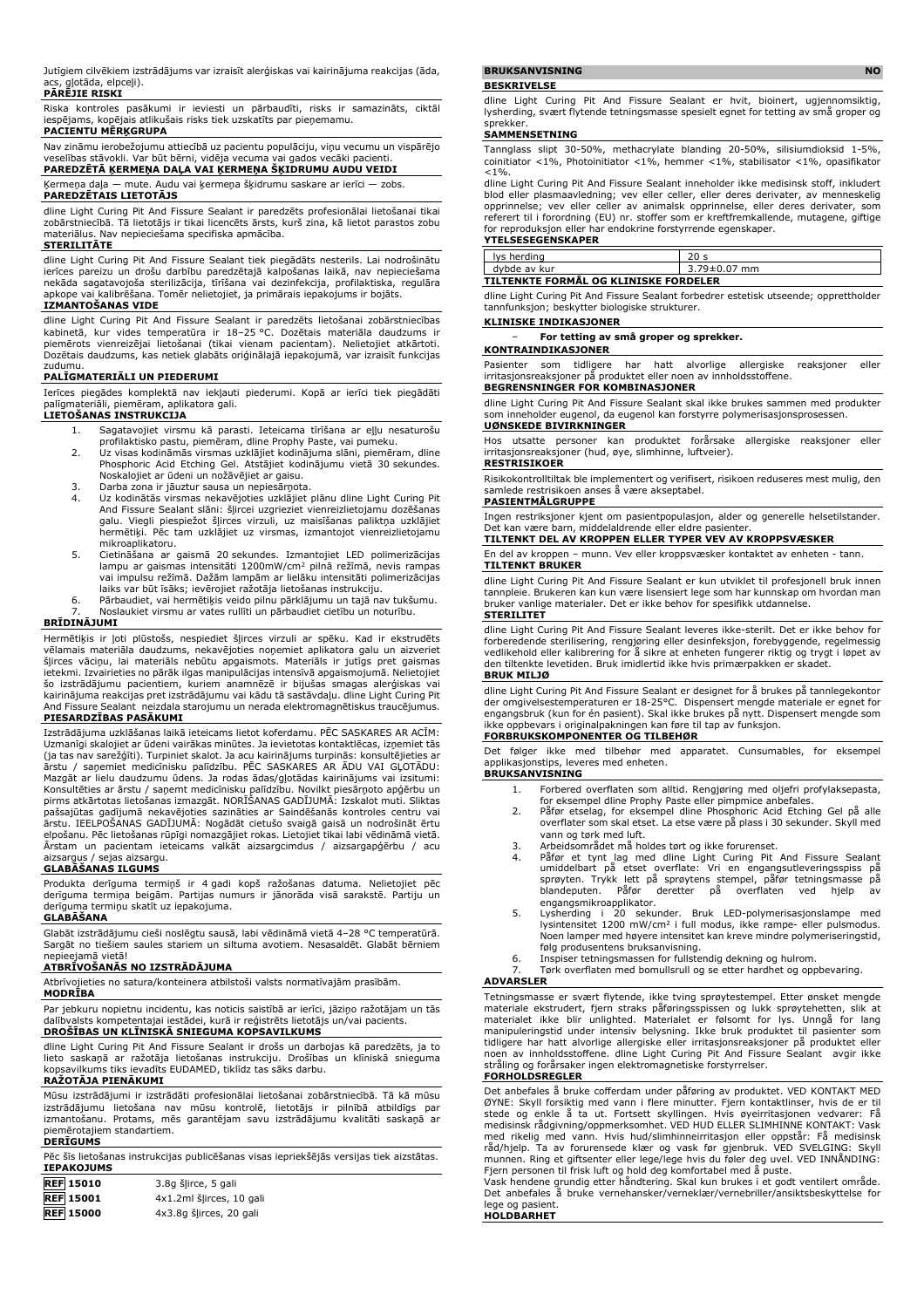Holdbarhet for dline Light Curing Pit And Fissure Sealant er 4 år fra produksjonsdato. Skal ikke brukes etter utløpsdatoen. Partinummeret skal oppgis i all korrespondanse. Se emballasje for batch- og utløpsdato.

### **OPPBEVARING**

Hold produktet tett lukket på et tørt, godt ventilert sted ved 4-28 °C. Beskyttes mot direkte sollys og varmekilder. Skal ikke fryses. Oppbevars utilgjengelig for barn! **BORTSKAFFELSE**

ast innhold/beholder slik beskrevet i nasjonale forskriftskrav.

### **ÅRVÅKENHET**

Hvis det har skjedd en alvorlig hendelse i forbindelse med enhetsrapporten til produsenten og den kompetente myndigheten i medlemsstaten der brukeren og/eller pasienten er etablert.

#### **OPPSUMMERING AV SIKKERHET OG KLINISK YTELSE**

dline Light Curing Pit And Fissure Sealant er trygt og fungerer som det skal hvis det brukes i henhold til produsentens bruksanvisning. Oppsummering av sikkerhet og klinisk ytelse vil bli introdusert i EUDAMED så snart det vil starte arbeidet. **PRODUSENTENS ANSVAR**

Våre produkter er kun utviklet til profesjonell bruk innen tannpleie. Siden bruken av våre produkter er utenfor vår kontroll, er brukeren fullt ut ansvarlig for applikasjonen. Selvfølgelig garanterer vi kvaliteten på våre produkter i samsvar med de anvendte standardene.

#### **GYLDIGHET**

Ved publisering av denne bruksanvisningen er alle tidligere versjoner erstattet. **EMBALLASJE**

| <b>REF</b> 15010 | 3.8q sprøyte, 5 tips      |
|------------------|---------------------------|
| <b>REF</b> 15001 | 4x1.2ml sprøyter, 10 tips |
| <b>REF 15000</b> | 4x3.8q sprøyter, 20 tips  |

### **INSTRUKCJA UŻYTKOWANIA PL**

#### **OPIS**

dline Light Curing Pit And Fissure Sealant to biały, bioinertyczny, nieprzezroczysty, światłoutwardzalny, bardzo płynny uszczelniacz, szczególnie odpowiedni do uszczelniania małych wżerów i bruzd.

#### **KOMPOZYCJA**

Szkło dentystyczne szlifowane 30-50%, mieszanina metakrylanów 20-50%, dwutlenek krzemu 1-5%, koinicjator <1%, fotoinicjator <1%, inhibitor <1%,<br>stabilizator <1%, środek zmętniający <1%.<br>dline Light Curing Pit And Fissure Sealant nie zawiera substancji leczniczych, w tym

pochodnych ludzkiej krwi lub osocza; tkanek lub komórek pochodzenia ludzkiego lub ich pochodnych; tkanek lub komórek pochodzenia zwierzęcego lub ich pochodnych, o których mowa w rozporządzeniu (UE) nr 722/2012; substancji rakotwórczych,<br>mutagenów, działających szkodliwie na rozrodczość lub mających właściwości<br>zaburzające-funkcjonowanie-układu-hormonalnego.<br>**CHARAKTERYSTYKA WYDAJN** 

| Swiatłoutwardzalny                        |                    |  |
|-------------------------------------------|--------------------|--|
| Głebokość utwardzania                     | $3.79 \pm 0.07$ mm |  |
| <b>PRZEZNACZENIE I KORZYŚCI KLINICZNE</b> |                    |  |

dline Light Curing Pit And Fissure Sealant poprawia estetykę wyglądu; utrzymuje funkcje dentystyczne; chroni struktury biologiczne.

### **WSKAZANIA KLINICZNE**

### − **Do uszczelniania małych wżerów i szczelin.**

#### **PRZECIWWSKAZANIA**

Pacjenci, u których w przeszłości występowały ciężkie reakcje alergiczne lub podrażnienia na produkt lub którykolwiek ze składników.

## **OGRANICZENIA DOTYCZĄCE ŁĄCZENIA**

dline Light Curing Pit And Fissure Sealant nie należy stosować z produktami zawierającymi eugenol, ponieważ eugenol może zakłócać proces polimeryzacji. **NIEPOŻĄDANE SKUTKI UBOCZNE**

U osób podatnych produkt może wywoływać reakcje alergiczne lub podrażnienia (skóra, oczy, błony śluzowe, drogi oddechowe).

**RYZYKO RESZTKOWE**

Wdrożono i zweryfikowano środki kontroli ryzyka, ryzyko jest ograniczone w jak największym stopniu, całkowite ryzyko szczątkowe ocenia się jako akceptowalne. **GRUPA DOCELOWA PACJENTÓW**

Brak znanych ograniczeń dotyczących populacji pacjentów, ich wieku i ogólnego<br>stanu zdrowia. Mogąło być dzieci, pacjent w średnim lub podeszłym wieku.<br>**PRZEZNACZONA - CZĘŚĆ - CIAŁA - LUB - RODZAJE - TKANEK - PŁYNÓW USTROJOWYCH**

Część ciała - usta. Tkanki lub płyny ustrojowe, z którymi styka się urządzenie - ząb. **DOCELOWY UŻYTKOWNIK**

dline Light Curing Pit And Fissure Sealant przeznaczony wyłącznie do użytku profesjonalnego w stomatologii. Licencjonowany tylko dla lekarza, który ma wiedzę, jak używać popularnych materiałów. Nie ma potrzeby specjalnego szkolenia. **STERYLNOŚĆ**

dline Light Curing Pit And Fissure Sealant dostarczany jest w stanie niesterylnym. Nie<br>ma potrzeby jakiejkolwiek wstępnej sterylizacji, czyszczenia lub dezynfekcji,<br>profilaktycznej, regularnej konserwacji bezpieczne działanie urządzenia w całym przewidzianym okresie użytkowania. Nie jednak urządzenia, jeśli opakowanie bezpośrednie jest uszkodzone. **MIEJSCE UŻYCIA**

dline Light Curing Pit And Fissure Sealant przeznaczony do użytku w gabinecie stomatologicznym, w którym panuje temperatura otoczenia 18-25°C. Dozowana ilość materiału nadaje się do jednorazowego użytku (tylko dla jednego pacjenta). Nie używać ponownie. Dozowana ilość przechowywana nie w oryginalnym opakowaniu może prowadzić do utraty funkcjonalności.

### **MATERIAŁY EKSPLOATACYJNE I AKCESORIA**

Z urządzeniem nie są dostarczane żadne akcesoria. Wraz z produktem dostarczane są materiały eksploatacyjne, takie jak końcówki aplikacyjne.

#### **INSTRUKCJA UŻYTKOWANIA**

- 1. Przygotować powierzchnię jak zawsze. Zaleca się czyszczenie bezolejową pastą profilaktyczną, taką jak dline Prophy Paste lub pumeks.
- 2. Nałożyć warstwę wytrawiania, np. dline Phosphoric Acid Etching Gel na całą wytrawioną powierzchnię. Pozostawić wytrawiony materiał na 30 sekund. Opłukać wodą i osuszyć powietrzem.
- 3. Miejsce pracy musi być suche i niezanieczyszczone.
- 4. Natychmiast nałożyć cienką warstwę dline Light Curing Pit And Fissure Sealant na wytrawioną powierzchnię: nakręcić jednorazową końcówkę dozującą na strzykawkę. Lekko naciskając tłok strzykawki, nałożyć uszczelniacz na bloczek do mieszania. Następnie nałożyć na powierzchnię
- za pomocą jednorazowego mikroaplikatora.<br>5. Utwardzanie światłem przez 20 sekund. Używać lampy polimeryzacyjnej<br>LED o natężeniu światła 1200 mW/cm<sup>2</sup> w trybie pełnym, a nie w trybie<br>rampy lub pulsacji. Niektóre lampy o wię wymagać krótszego czasu polimeryzacji, należy postępować zgodnie z instrukcją użytkowania producenta.
- 6. Sprawdzić szczeliwo pod kątem całkowitego pokrycia i pustek.
- 7. Przetrzeć powierzchnię wacikiem i sprawdzić twardość i retencję.

## **OSTRZEŻENIA**

Szczeliwo jest bardzo płynne, nie należy wciskać tłoka strzykawki na siłę. Po wytłoczeniu żądanej ilości materiału natychmiast zdjąć końcówkę aplikacyjną i zamknąć nasadkę strzykawki, aby materiał nie był narażony na naświetlenie. Materiał jest wrażliwy na światło. Unikać zbyt długiego czasu manipulacji przy intensywnym oświetleniu. Nie należy stosować produktu u pacjentów, u których w przeszłości występowały ciężkie reakcje alergiczne lub podrażnienia na produkt lub którykolwiek ze składników. dline Light Curing Pit And Fissure Sealant nie emituje promieniowania zu produje żadnych zakłóceń elektromagnetycznych.

### **ŚRODKI OSTROŻNOŚCI**

Podczas aplikacji produktu zaleca się stosowanie koferdamu. W PRZYPADKU<br>DOSTANIA SIĘPRODUKTU DO OCZU: Ostrożnie płukać wodąprzez kilka-minut. Zdjąć<br>soczewki-kontaktowe, jeśli-są-obecne. Kontynuować-płukanie. Jeśli-podrażni utrzymuje się: Zasięgnąć porady/zgłosić się pod opiekę lekarza. W PRZYPADKU KONTAKTU ZE SKÓRĄ LUB BŁONĄ ŚLUZOWĄ: Umyć dużą ilością wody. Jeśli wystąpi podrażnienie skóry/błon śluzowych lub wysypka: Zasięgnąć porady/zgłosić się pod opiekę lekarza. Zdjąć zanieczyszczoną odzież i wyprać przed ponownym użyciem. W<br>PRZYPADKU - POŁKNIĘCIA: - wypłukać - usta. - W - przypadku - złego - samopoczucia<br>skontaktować się z Centrum - Zatruć - lub - lekarzem. - W -

Dokładnie umyć ręce po użyciu. Stosować tylko w dobrze wentylowanych pomieszczeniach. Zaleca się noszenie rękawic ochronnych/odzieży ochronnej/ochrony oczu/ochrony twarzy dla lekarza i pacjenta.

# **OKRES TRWAŁOŚCI**

Okres trwałości produktu wynosi 4 lata od daty produkcji. Nie używać po upływie terminu ważności. W całej korespondencji należy podawać numer partii. Data serii i data ważności znajduje się na opakowaniu. **PRZECHOWYWANIE**

Przechowywać produkt szczelnie zamknięty w suchym, dobrze wentylowanym miejscu w temperaturze 4-28°C. Chronić przed bezpośrednim działaniem promieni słonecznych i źródeł ciepła. Nie zamrażać. Trzymać z dala od dzieci! **UTYLIZACJA**

Zawartość/pojemnik usuwać do zgodnie z krajowymi wymogami prawnymi. **CZUJNOŚĆ**

Jeżeli jakikolwiek poważny incydent, który miał miejsce w związku z urządzeniem, zgłaszany jest producentowi i właściwemu organowi państwa członkowskiego, w<br>którym użytkownik i/lub pacjent ma siedzibę.<br>**PODSUMOWANIE BEZPIECZEŃSTWA I WYNIKÓW KLINICZNYCH** 

dline Light Curing Pit And Fissure Sealant jest bezpieczny i działa zgodnie z przeznaczeniem, jeśli jest używany zgodnie z instrukcją użytkowania producenta. Podsumowanie bezpieczeństwa i wyników klinicznych zostanie wprowadzone do EUDAMED, gdy tylko zacznie działać. **ODPOWIEDZIALNOŚĆ PRODUCENTA**

Nasze produkty zostały stworzone z myślą o profesjonalnym zastosowaniu w stomatologii. Ponieważ zastosowanie naszych produktów jest poza naszą kontrolą, użytkownik jest w pełni odpowiedzialny za aplikację. Oczywiście gwarantujemy jakość naszych produktów zgodną z obowiązującymi normami. **WAŻNOŚĆ**

#### Wraz z opublikowaniem niniejszej instrukcji użytkowania wszystkie poprzednie wersje tracą ważność.

**OPAKOWANIE REF 15010** Strzykawka 3.8g, 5 końcówki

**REF 15001** Strzykawki 4x1.2ml, 10 końcówki

**REF 15000** Strzykawki 4x3.8g, 20 końcówki

## **INSTRUÇÕES DE USO PT**

**DESCRIÇÃO**

O dline Light Curing Pit And Fissure Sealant é um selante branco, bioinerte, opaco, fotopolimerizável e altamente fluido, especialmente adequado para selar pequenas cavidades e fissuras.

#### **COMPOSIÇÃO**

Vidro odontológico triturado 30-50%, mistura de metacrilato 20-50%, dióxido de silício 1-5%, co-iniciador <1%, fotoiniciador <1%, inibidor <1%, estabilizador <1%, opacificante <1%.

dline Light Curing Pit And Fissure Sealant não contém substâncias médicas, incluindo sangue humano ou derivados de plasma; tecidos ou células, ou seus derivados, de origem humana; tecidos ou células de origem animal, ou seus derivados, conforme referido no Regulamento (UE) n.º 722/2012; substâncias cancerígenas, mutagénicas, tóxicas para a reprodução ou com propriedades de desregulação endócrina.

| <b>CARACTERISTICAS DE PERFORMANCE</b>              |                 |  |
|----------------------------------------------------|-----------------|--|
| fotopolimerizável                                  | 20 <sub>s</sub> |  |
| profundidade de cura                               | 3.79±0.07 mm    |  |
| <b>FINALIDADE PRETENDIDA E BENEFICIOS CLINICOS</b> |                 |  |

dline Light Curing Pit And Fissure Sealant melhora a aparência estética; mantém a função dentária; protege estruturas biológicas.

**INDICAÇÕES CLÍNICAS**

#### − **Para selar pequenas cavidades e fissuras.**

#### **CONTRA-INDICAÇÕES**

Pacientes com histórico de reações alérgicas graves ou irritação ao produto ou a qualquer um dos ingredientes.

## **RESTRIÇÕES A COMBINAÇÕES**

dline Light Curing Pit And Fissure Sealant não deve ser usado com produtos que contenham eugenol, já que o eugenol pode prejudicar o processo de polimerização.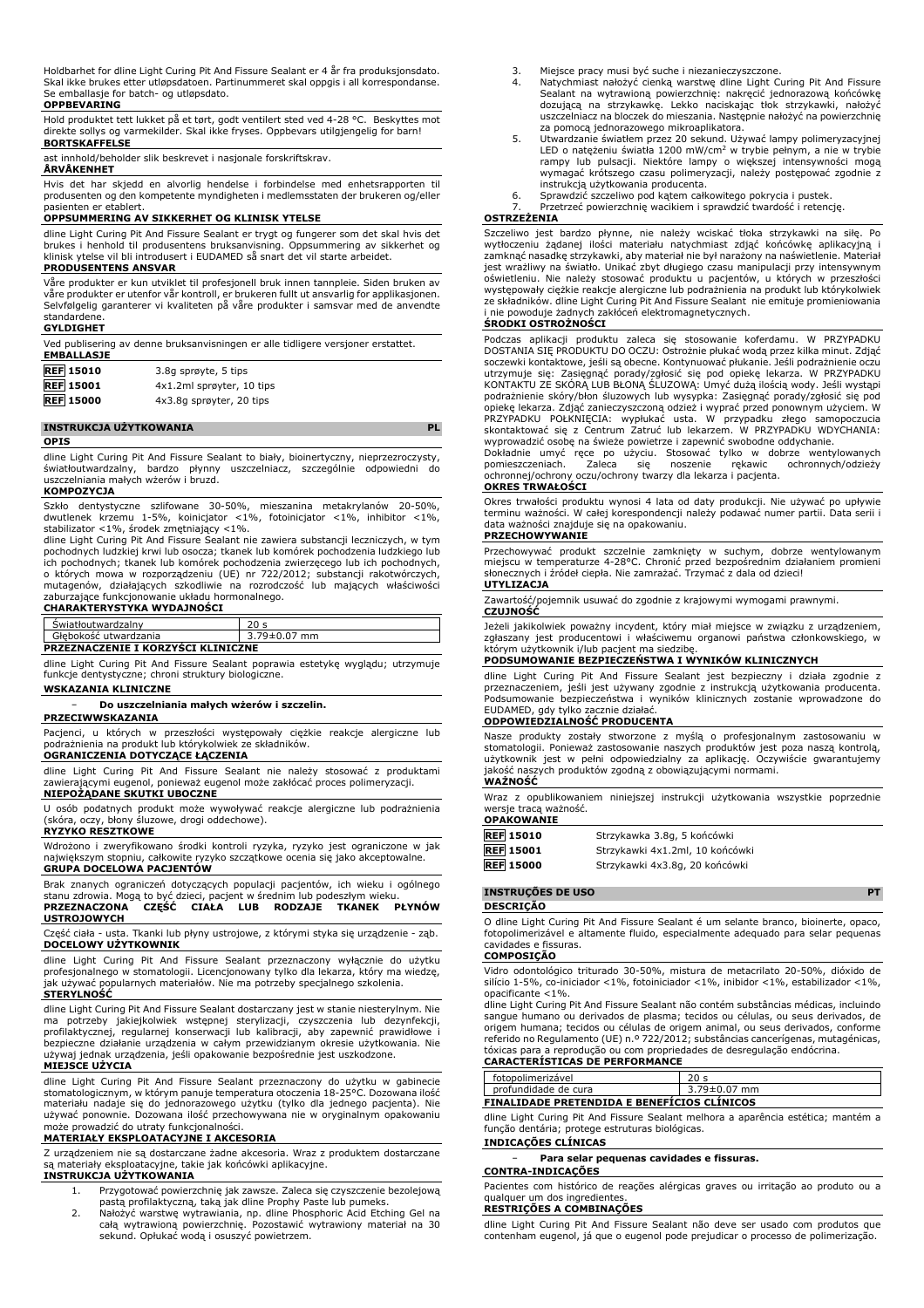#### **EFEITOS COLATERAIS INDESEJÁVEIS**

Em indivíduos que sejam suscetíveis, dline Light Curing Pit And Fissure Sealant pode causar reações alérgicas ou de irritação (pele, olhos, mucosa, trato respiratório). **RISCOS RESIDUAIS**

Foram implementadas e verificadas medidas de controlo de risco, o risco foi reduzido tanto quanto possível, o risco residual geral é considerado aceitável. **GRUPO-ALVO DE PACIENTES**

Não há restrições conhecidas em relação à população de pacientes, a sua idade e condições gerais de saúde. Pode destinar-se a crianças, pacientes de meia-idade ou idosos.

#### **PARTE PRETENDIDA DO CORPO OU TIPOS DE TECIDOS DE FLUIDOS CORPORAIS**

Parte do corpo - boca. Tecidos ou fluidos corporais em contacto com o dispositivo dente.

#### **UTILIZADOR PRETENDIDO**

dline Light Curing Pit And Fissure Sealant desenvolvido exclusivamente para o uso profissional em odontologia. O seu utilizador deve ser um médico licenciado que tenha conhecimentos sobre como usar materiais odontológicas comuns. Não há necessidade de formação específica.

#### **ESTERILIDADE**

dline Light Curing Pit And Fissure Sealant é entregue não esterilizado. Não há necessidade de qualquer esterilização preparatória, limpeza ou desinfecção, manutenção preventiva regular ou calibração para garantir que o dispositivo opere de forma adequada e segura durante a sua vida útil prevista. No entanto, não use se a embalagem principal estiver danificada.

### **AMBIENTE DE USO**

dline Light Curing Pit And Fissure Sealant foi desenvolvido para ser usado em consultório odontológico onde a temperatura ambiente é de 18-25 ° C. A quantidade dispensada de material é adequada para uso único (apenas para um paciente). Não reutilize. Quantidade dispensada mantida fora da embalagem original pode levar à perda de função.

### **COMPONENTES CONSUMÍVEIS E ACESSÓRIOS**

Não é fornecido nenhum acessório com o dispositivo. São fornecidos consumíveis com o dispositivo, como pontas de aplicação. **INSTRUÇÕES DE USO**

- 1. Prepare a superfície normalmente. Recomenda-se a limpeza com pasta de profilaxia sem óleo, como dline Prophy Paste ou pedra-pomes.
- 2. Aplique uma camada de corrosão, como dline Phosphoric Acid Etching Gel em toda a superfície a ser atacada. Deixe o produto de erosão no local por 30 segundos. Enxágue com água e seque com ar. 3. A área de trabalho deve ser mantida seca e não contaminada.
- 
- 4. Aplique uma camada fina de dline Light Curing Pit And Fissure Sealant imediatamente na superfície atacada: coloque uma ponta dispensadora descartável na seringa. Pressionando levemente o êmbolo da seringa,
- aplique selante na almofada de mistura. Em seguida, aplique na<br>superfície usando um micro aplicador descartável.<br>5. Fotopolimerização durante 20 segundos. Use lâmpada LED de<br>polimerização com intensidade de luz 1200mW/cm<sup>2</sup> não em modo de rampa ou pulso. Algumas lâmpadas com maior intensidade podem exigir menos tempo de polimerização, siga as instruções do fabricante para o seu uso.
- 6. Inspecione o selante para cobertura completa e vazios.
- Limpe a superfície com rolo de algodão e verifique a dureza e retenção.

**AVISOS**

O selante é altamente fluido, não force o êmbolo da seringa. Após a extrusão da quantidade desejada de material, remova imediatamente a ponta de aplicação e feche a tampa da seringa, para que o material não fique desiluminado. O material é sensível à luz. Evite o tempo de manipulação muito longo debaixo iluminação intensa. Não use o produto com pacientes com histórico de reações alérgicas graves ou irritação ao produto ou a qualquer um dos ingredientes. dline Light Curing Pit And Fissure Sealant não emite radiação e não causa interferências eletromagnéticas.

#### **PRECAUÇÕES**

Recomenda-se o uso de uma ensecadeira durante a aplicação do produto. SE ENTRAR EM CONTACTO COM OS OLHOS: enxague cuidadosamente com água durante vários<br>minutos. Remova as lentes de contacto, se presentes e fáceis de retirar. Continue a<br>enxaguar. Se a irritação nos olhos persistir: Procure orientação/ ENTRAR EM CONTACTO COM A PELE OU MUCOSA: lavar abundantemente com água. Se ocorrer irritação da pele/mucosa ou erupção: consulte um médico. Tire a roupa contaminada e lave-a antes de a reutilizar. EM CASO DE INGESTÃO: Enxaguar a boca. Ligue para um centro de intoxicação ou médico/médico se não se sentir bem. SE INALADO: Remova a pessoa para o ar fresco e mantenha-a confortável para respirar. Lave bem as mãos após manusear. Use apenas numa área bem ventilada. Recomenda-se o uso de luvas de proteção/roupas de proteção/proteção ocular/proteção facial para médico e paciente.

#### **VALIDADE**

O prazo de validade do produto é de 4 anos a partir da data de fabrico. Não use após a data de validade. O número do lote deve ser citado em toda a correspondência. Verifique a embalagem para ver o lote e data de validade.

#### **ARMAZENAMENTO**

Manter o produto bem fechado em local seco e bem ventilado a 4-28 °C. Proteja da luz solar direta e de fontes de calor. Não congele. Mantenha fora do alcance das crianças!

## **ELIMINAÇÃO**

Descarte o conteúdo/recipiente conforme exigido pelos requisitos regulamentares nacionais.

#### **VIGILÂNCIA**

Se qualquer incidente grave ocorrer em relação ao dispositivo, informe o fabricante e a autoridade competente do Estado-Membro em que o utilizador e/ou paciente está estabelecido.

### **RESUMO DE SEGURANÇA E DESEMPENHO CLÍNICO**

dline Light Curing Pit And Fissure Sealant é seguro e tem o desempenho esperado se for usado de acordo com as instruções de uso do fabricante. O resumo de segurança e desempenho clínico será introduzido no EUDAMED assim que começar a funcionar. **RESPONSABILIDADE DO FABRICANTE**

Os nossos produtos foram desenvolvidos para uso profissional em odontologia. Como a aplicação dos nossos produtos está além do nosso controlo, o utilizador é totalmente responsável pela aplicação. Garantimos, naturalmente, a qualidade dos nossos produtos de acordo com as normas aplicadas.

#### **VALIDADE**

Após a publicação destas instruções de uso, todas as versões anteriores são substituídas. **EMBALAGEM**

| <b>REF 15010</b> | 3.8q seringa, 5 pontas         |
|------------------|--------------------------------|
| <b>REF</b> 15001 | 4 seringas de 1.2ml, 10 pontas |
| <b>REF 15000</b> | 4 seringas de 3.8q, 20 pontas  |

### **INSTRUCȚIUNI DE UTILIZARE RO**

#### **DESCRIERE**

i-SEAL este un adeziv tisular fotopolimerizabil alb, bioinert, opac, foarte fluid, potrivit în special pentru sigilarea foselor și fisurilor mici.

## **COMPOZIȚIE**

Sticlă dentară mărunțită 30-50%, amestec de metacrilat 20-50%, dioxid de silicon 1-5%, coinițiator <1%, fotoinițiator <1%, inhibitor <1%, stabilizator <1%, opacifiant  $1%$ 

dline Light Curing Pit And Fissure Sealant nu conține substanțe medicinale, inclusiv sânge uman sau derivate din plasmă; țesuturi sau celule de origine umană sau derivatele lor; țesuturi sau celule de origine animală sau derivatele lor, conform<br>Reglementării (UE) Nr. 722/2012; substanțe cancerigene, mutagene, toxice pentru<br>reproducere sau cu proprietăți destructive pentru sistemul

# **CARACTERISTICI DE PERFORMANȚĂ**

| fotopolimerizare                         | 20 s               |  |
|------------------------------------------|--------------------|--|
| adâncimea polimerizării                  | $3.79 \pm 0.07$ mm |  |
| UTILIZARE DESTINATA SI BENEFICII CLINICE |                    |  |

dline Light Curing Pit And Fissure Sealant îmbunătățește aspectul estetic; menține funcția dentară; protejează structurile biologice.

#### **INDICAȚII CLINICE**

− **Pentru sigilarea foselor și fisurilor mici.**

#### **CONTRAINDICAȚII**

Pacienți cu un istoric de alergii severe sau reacții de iritație la produs sau la unul din ingredientele sale.

#### **REACȚII LA COMBINAȚII**

dline Light Curing Pit And Fissure Sealant nu trebuie folosit cu produse ce conțin eugenol, deoarece eugenolul ar putea afecta procesul de polimerizare. **EFECTE ADVERSE NEPLĂCUTE**

Produsul ar putea cauza reacții alergice sau de iritație (piele, ochi, mucoasă, tract respirator) indivizilor susceptibili.

## **RISCURI REZIDUALE**

Au fost implementate și verificate măsuri de control al riscului pentru a-l reduce cât mai mult posibil; riscul rezidual general este considerat ca fiind unul acceptabil. **GRUPUL DE PACIENȚI-ȚINTĂ**

Nu există restricții cu privire la populația de pacienți, vârstă și stare de sănătate generală. Aceștia pot fi copii, adulți de vârstă mijlocie sau persoane în vârstă.<br>**PARTEA CORPULUI SAU TIPURI DE TESUTURI ȘI FLUIDE**  $\overline{C}$ **ORPULUI SAU CORESPUNZĂTOARE**

Părți ale corpului – cavitatea bucală. Țesuturi sau fluide care intră în contact cu dispozitivul – dinte.

#### **UTILIZATOR DESTINAT**

dline Light Curing Pit And Fissure Sealant este destinat exclusiv utilizării stomatologice profesionale. Utilizatorii săi pot fi medici care au dobândit cunoștința necesară utilizării materialelor dentare. Nu este nevoie de un instructaj specific. **STERILITATE**

### dline Light Curing Pit And Fissure Sealant este livrat nesteril. Nu este nevoie de nicio sterilizare preparatoare, curățare sau dezinfecție, mentenanță preventivă, regulată sau calibrare pentru ca acest dispozitiv să fie utilizat în siguranță pe parcursul duratei de viață. Cu toate acestea, a nu se utiliza dacă pachetul este deteriorat. **MEDIU DE UTILIZARE**

dline Light Curing Pit And Fissure Sealant este destinat folosirii în cabinetele dentare unde temperatura ambientală este cuprinsă între 18 și 25 °C. Cantitatea eliberată de material este suficientă pentru o singură utilizare (la un singur pacient). A nu se refolosi acestea. Cantitatea eliberată păstrată altundeva decât în pachetul original își poate pierde proprietățile de funcționare.

## **COMPONENTE ȘI ACCESORII CONSUMABILE**

Nu sunt furnizate accesorii cu dispozitivul. Consumabilele, cum ar fi vârfurile pentru aplicare, sunt furnizate cu dispozitivul.

## **INSTRUCȚIUNI DE UTILIZARE**

- 1. Pregătiți suprafața, ca de obicei. Se recomandă curățarea cu o pastă profilactică fără ulei, cum ar fi dline Prophy Paste, sau piatră ponce
- 2. Aplicați un strat de gel demineralizant, cum ar fi dline Phosphoric Acid Etching Gel, pe suprafața ce urmează a fi gravată. Lăsați gelul să acționeze timp de 30 de secunde. Clătiți cu apă și uscați cu aer.
- 3. Zona de lucru trebuie menținută uscată și necontaminată.
- 4. Aplicați un strat subțire de dline Light Curing Pit And Fissure Sealant imediat pe suprafața demineralizată: suciți un vârf de dozare de unică folosință în seringă. Apăsând ușor pistonul seringii, aplicați adezivul tisular pe plăcuța pentru amestecare. Aplicați apoi pe suprafață folosind un micro-aplicator de unică folosință.
- 5. Fotopolimerizați timp de 20 de secunde. Folosiți polimerizarea cu lampa<br>LED la o intensitate a luminii de 1200mW/cm<sup>2</sup>. Unele lămpi cu intensitate mai mare pot necesita mai puțin timp de polimerizare – urmați
- instrucțiunile de utilizare ale producătorului. 6. Inspectați adezivul tisular și asigurați-vă că acesta acoperă complet golurile.
- Ștergeți suprafața cu vată, verificând duritatea și retenția.

#### **AVERTISMENTE**

SAdezivul tisular este foarte fluid. Nu forțați pistonul seringii. După ce se eliberează cantitatea dorită de material, închideți imediat seringa, pentru ca materialul să nu fie afectat de lumină. Materialul este sensibil la lumină. Evitați manipularea îndelungata sub lumină intensă. A nu se utiliza la pacienții cu un istoric de alergii severe sau reacții cu iritație la produs sau la orice din ingredientele sale. dline Light Curing Pit And Fissure Sealant nu emite radiații și nu cauzează interferențe electromagnetice. **PRECAUȚII**

Este recomandată folosirea digii dentare în timpul aplicării produsului. LA CONTACTUL CU OCHII: Clătiți atent cu apă timp de câteva minute. Înlăturați lentilele de contact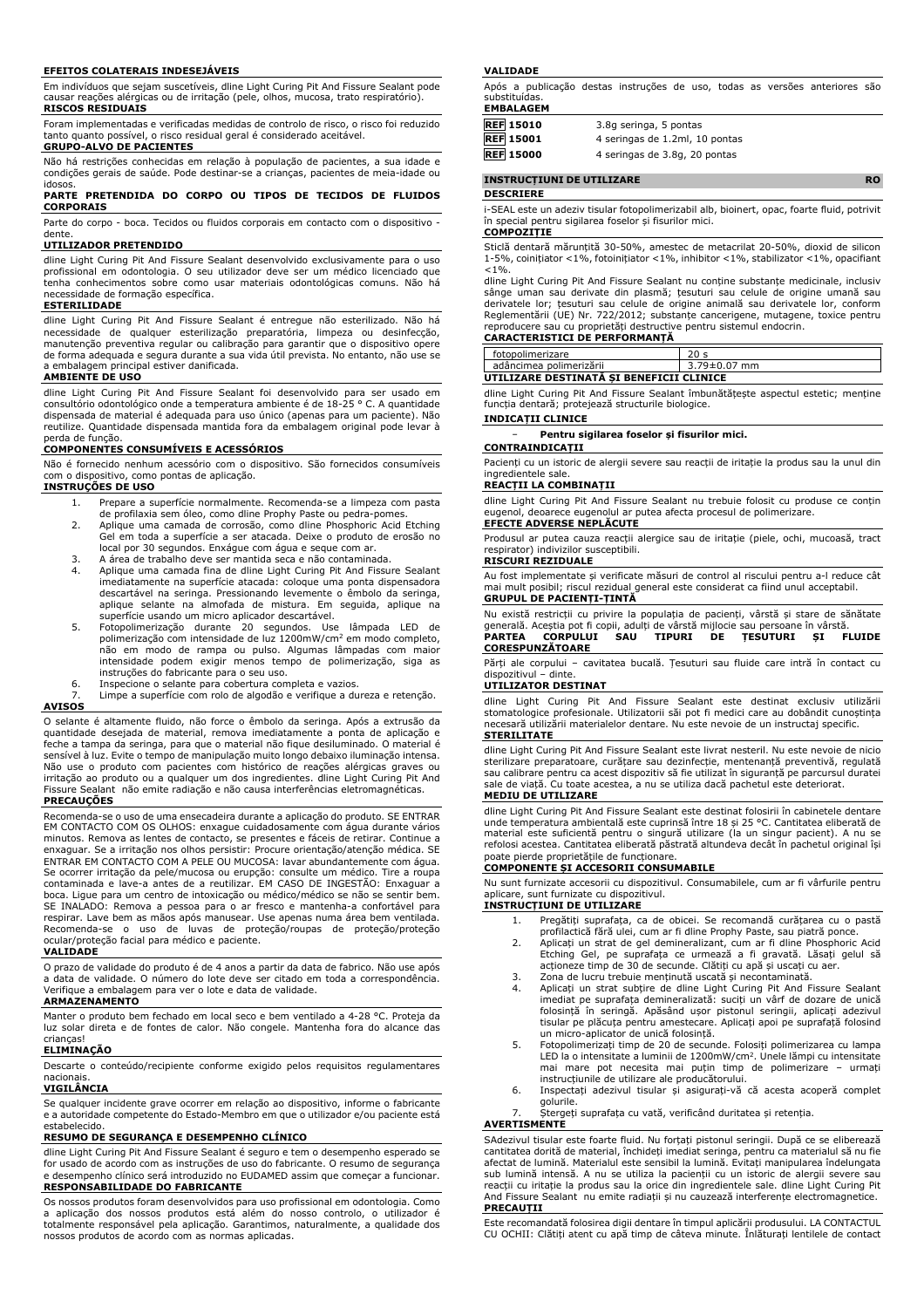dacă sunt prezente. Continuați clătirea. Dacă iritația ochilor persistă, consultați medicul. LA CONTACTUL CU PIELEA SAU MUCOASA: Spălați cu multă apă. Dacă apare o iritație sau urticarie a pielii sau mucoasei, consultați medicul. Îndepărtați îmbrăcămintea contaminată și spălați-o înainte de a o refolosi. LA ÎNGHIȚIRE: Clătiți gura. Dacă vă simțiți rău, consultați medicul. LA INHALARE: Ieșiți la aer curat, unde puteți respira confortabil. Spălați-vă bine mâinile după folosire. Folosiți doar într-o zonă bine aerisită. Este recomandată folosirea echipamentului de protecție pentru mâini, corp, ochi și față, atât pentru medic cât și pentru pacient.

## **DURATĂ DE VIAȚĂ**

Durata de viață a produsului este de 4 ani de la data fabricării. A nu se folosi după data expirării. Numărul lotului trebuie menționat în orice corespondență. Vedeți pe ambalaj lotul și data expirării.

**DEPOZITARE**

Țineți produsul etanș într-un loc uscat, bine aerisit, la 4-28 °C. A se proteja de lumina directă a soarelui și de surse de căldură. A nu se lăsa la îndemâna copiilor!

#### **DEBARASARE**

Aruncați conținutul/recipientul conform reglementărilor naționale. **VIGILENȚĂ**

Dacă a avut loc orice incident serios legat de dispozitiv, raportați-l la autoritatea competentă din Statul Membru în care este stabilit utilizatorul și/sau brevetul. **REZUMAT SIGURANȚĂ ȘI PERFORMANȚĂ CLINICĂ**

dline Light Curing Pit And Fissure Sealant este sigur și se comportă conform utilizării destinate atunci când se folosește conform instrucțiunilor producătorului. Sumarul siguranței și al performanței clinice vor fi introduse în EUDAMED imediat după începerea utilizării.

#### **RESPONSABILITATEA PRODUCĂTORULUI**

Produsele noastre au fost dezvoltate exclusiv în scopul utilizării stomatologice profesionale. Având în vedere că nu putem controla modul de aplicare a produselor noastre, utilizatorul este pe deplin responsabil de acesta. Desigur, garantăm calitatea produselor noastre, raportată la standardele în vigoare.

### **VALABILITATE**

U Odată cu publicarea acestor instrucțiuni de utilizare, toate versiunile anterioare sunt anulate. **AMBALAJ**

| <b>APIDALAJ</b>  |                             |
|------------------|-----------------------------|
| <b>REF 15010</b> | 3.8q seringă, 5 vârfuri     |
| <b>REF</b> 15001 | 4x1.2ml seringi, 10 vârfuri |
| <b>REF 15000</b> | 4x3.8q seringi, 20 vârfuri  |
|                  |                             |

## **NÁVOD NA POUŽITIE SK POPIS**

dline Light Curing Pit And Fissure Sealant je biely, bioinertný, nepriehľadný, ľahko tuhnúci, vysoko tekutý tmel vhodný najmä pre utesnenie malých jamiek a trhlín. **ZLOŽENIE**

Zubné sklo brúsené 30-50%, metakrylátová zmes 20-50%, oxid kremičitý 1-5%, koiniciátor <1%, fotoiniciátor <1%, inhibítor <1%, stabilizátor <1%, kalidlo <1%. dline Light Curing Pit And Fissure Sealant neobsahuje liečiva, vrátane derivátov ľudskej krvi alebo plazmy; tkanivá alebo bunky alebo ich deriváty ľudského pôvodu; tkanivá alebo bunky živočíšneho pôvodu alebo ich deriváty podľa Nariadenia (EU) č.<br>722/2012; látky, ktoré sú karcinogénne, mutagénne, toxické pre reprodukciu alebo<br>majú vlastnosti narušujúce endokrinný systém.

#### **VÝKONOVÉ CHARAKTERISTIKY**

| vytyrdzovanie svetlom            |                    |  |
|----------------------------------|--------------------|--|
| hĺbka liečby                     | $3.79 \pm 0.07$ mm |  |
| ZAMÝŠĽANÝ ÚČEL A KLINICKE VYHODY |                    |  |

dline Light Curing Pit And Fissure Sealant zlepšuje estetický vzhľad; udržuje zubnú funkciu; chráni biologické štruktúry.

## **KLINICKÉ INDIKÁCIE**

## − **Na utesnenie malých jamiek a trhlín.**

**KONTRAINDIKÁCIE** Pacienti, ktorí majú v anamnéze závažné alergické alebo podráždené reakcie na produkt alebo na ktorúkoľvek zložku prípravku. **OBMEDZENIE KOMBINÁCIÍ**

dline Light Curing Pit And Fissure Sealant by nemal byť používaný s produktmi obsahujúcimi eugenol, pretože eugenol môže narušiť proces polymerizácie. **NEŽIADUCE VEDĽAJŠIE ÚČINKY**

U citlivých jedincov môže produkt spôsobiť alergické alebo dráždivé reakcie (koža, oči, sliznice, dýchacie cesty). **ZVYŠKOVÉ RIZIKÁ**

Bola implementovaná a overená opatrení na kontrolu rizík, riziko je čo najviac znížilo, celkové zvyškové riziko je považované za prijateľné.

#### **CIEĽOVÁ SKUPINA PACIENTOV**

Nie sú známe žiadne obmedzenia týkajúce sa populácie pacientov, ich veku a celkového zdravotného stavu. Môžu to byť aj deti, pacienti stredného veku alebo starší pacienti.

## **ZAMÝŠĽANÁ ČASŤ TELA ALEBO TYPY TKANÍV TELESNÝCH TEKUTÍN**

Časť tela - ústa. Tkanivá alebo telesné tekutiny v kontakte s prístrojom - zub. **URČENÝ POUŽÍVATEĽ**

dline Light Curing Pit And Fissure Sealant je vyvinutý len pre profesionálne použitie<br>v stomatológii. Použiť ho môže iba lekár s licenciou, ktorý má znalosti o používaní<br>bežných dentálnych materiálov. Nie je potreba zvlášt **STERILITA**

## dline Light Curing Pit And Fissure Sealant je dodávaný nesterilný. Nie je potrebné vykonávať žiadnu prípravnú sterilizáciu, čistenie alebo dezinfekciu, preventívnu, pravidelnú údržbu alebo kalibráciu, aby bolo zaistené, že zariadenie pracuje správne a bezpečne po celú dobu jeho životnosti. Nepoužívajte však, ak je primárny balíček poškodený.

### **PROSTREDIE POUŽITIA**

dline Light Curing Pit And Fissure Sealant je určený na použitie v zubnej ordinácii, kde je teplota okolia 18-25 °C. Vydané množstvo materiálu je vhodné pre<br>jednorazové použitie (iba pre jedného pacienta). Nepoužívajte znova. Vydané<br>množstvo, ktorénie je v pôvodnom obale, môže viesť k strate-funkcie.

## **SPOTREBNÉ SÚČASTI A PRÍSLUŠENSTVO**

K zariadeniu nie je dodávané žiadne príslušenstvo. Spotrebný materiál, ako sú aplikačné hroty, sa dodáva so zariadením.

#### **NÁVOD NA POUŽITIE**

- 1. Pripravte povrch ako vždy. Odporúča sa čistenie profylaktickou pastou
- bez oleja, ako je dline Prophy Paste alebo pemza. 2. Naneste leptaciu vrstvu, ako je dline Phosphoric Acid Etching Gel, na všetky leptané plochy. Nechajte leptať na mieste po dobu 30 sekúnd. Opláchnite vodou a osušte vzduchom.
	-
- 3. Pracovný priestor musí byť udržiavaný suchý a nekontaminovaný. 4. Ihneď naneste tenkú vrstvu dline Light Curing Pit And Fissure Sealant na vyleptaný povrch: otočte jednorazový dávkovací hrot na striekačku. Ľahkým stlačením piestu striekačky naneste na miešaciu podložku tmel.
- Potom naneste na povrch pomocou jednorazového mikroaplikátoru. 5. Vytvrdzovanie svetla po dobu 20 sekúnd. Použite LED polymerizačnú lampu s intenzitou svetla 1 200 mW/cm<sup>2</sup> v plnom režime, nie v režime rampa alebo pulz. Niektoré žiarovky s vyššou intenzitou môžu vyžadovať kratšiu dobu polymerizácie, postupujte podľa pokynov výrobcu.
- 6. Skontrolujte tesniaci materiál, či nie je úplne pokrytý a či nevykazuje prázdne priestory.
- 7. Utrite povrch vatovým tampónom a skontrolujte, či je tvrdý a pevný. **VAROVANIE**

Tmel je vysoko tekutý, nevytláčajte piest injekčnej striekačky moc silne. Po vytlačení požadovaného množstva materiálu okamžite odstráňte aplikačný hrot a zatvorte viečko striekačky, aby materiál nebol na svetle. Materiál je citlivý na svetlo. Vyvarujte sa priliš dlhej manipulačnej doby pri intenzivnom osvetleni. Nepouživajte pripravok u<br>pacientov, ktorí v minulosti mali závažné alergické alebo podráždené reakcie na<br>produkt alebo na niektorú zo zložiek. dl nevyžaruje žiarenie a nespôsobuje žiadne elektromagnetické rušenie.

#### **OPATRENIE**

Počas aplikácie produktu sa odporúča používať kofferdam. PO ZASIAHNUTI OCI:<br>Niekoľko minút ich opatrne vyplachujte vodou. Vyberte kontaktné šošovky, ak sú<br>nasadené a ak je to ľahké. Pokračujte vo vyplachovaní. Pokiaľ podrá pretrváva: Vyhľadajte lekársku pomoc/starostlivosť. PRI STYKU S KOŽOU ALEBO SLIZNICOU: Umyte veľkým množstvom vody. Pokiaľ dôjde k podráždeniu kože alebo slizníc alebo vyrážke: Vyhľadajte lekársku pomoc/starostlivosť. Kontaminovaný odev si vyzlečte a pred ďalším použitím vyperte. PRI POZITI: Vypláchnite ústa. Ak sa<br>necítite dobre, volajte toxikologické stredisko alebo lekára. PO VDÝCHNUTÍ: Presuňte<br>osobu na čerstvý vzduch a nechajte ju v polohem ktorá uľá očí/ochranu tváre.

## **SKLADOVATEĽNOSŤ**

Doba použiteľnosti produktu je 4 roky od dátumu výroby. Nepoužívajte po dátume exspirácie. Vo všetkých korešpondencia by malo byť uvedené číslo šarže. Šarže a dátum spotreby pozri balenia.

### **SKLADOVANIE**

Uchovávajte produkt tesne uzavretú na suchom, dobre vetranom mieste pri teplote 4-28 °C. Chráňte pred priamym slnečným žiarením a zdrojmi tepla. Chráňte pred mrazom. Udržujte mimo dosahu detí!

## **LIKVIDÁCIA**

Obsah/obal zlikvidujte v súlade s požiadavkami národných predpisov.

## **BDELOSŤ**

Ak sa stane akýkoľvek závažný incident, ku ktorému došlo v súvislosti so zariadením, hlási sa to výrobcovi a príslušnému orgánu členského štátu, v ktorom sa používateľ alebo pacient nachádza.

#### **SÚHRN BEZPEČNOSTI A KLINICKÉHO VÝKONU**

dline Light Curing Pit And Fissure Sealant je bezpečný a funguje tak, ako bolo zamýšľané, ak je používaný v súlade s pokynmi výrobcu na použitie. Súhrn bezpečnosti a klinického výkonu bude do EUDAMED zavedený, akonáhle začne pracovať.

#### **ZODPOVEDNOSŤ VÝROBCOV**

Naše výrobky boli vyvinuté pre profesionálne použitie v stomatológii. Pretože aplikácia našich produktov je mimo našu kontrolu, je za aplikáciu plne zodpovedný užívateľ. Samozrejme garantujeme kvalitu našich produktov v súlade s platnými normami.

## **DOBA PLATNOSTI**

Po uverejnení tohto návodu na použitie sú nahradené všetky predchádzajúce verzie. **OBAL**

| <b>REF</b> 15010 | 3.8g striekačka, 5 hroty      |
|------------------|-------------------------------|
| <b>REF</b> 15001 | 4x1.2ml striekačky, 10 hrotov |
| <b>REF</b> 15000 | 4x3.8g striekačky, 20 hrotov  |

#### **NAVODILA ZA UPORABO SL**

**OPIS**

dline Light Curing Pit And Fissure Sealant je bela, bioinertna, neprozorna, visoko tekoča tesnilna masa, ki se utrjuje z ultravijolično svetlobo. Primerna je za zalivanje majhnih vdolbin in razpok.

#### **SESTAVA**

Mleto zobno steklo 30-50%, mešanica metakrilata 20-50%, silicijev dioksid 1-5%, coinitiator <1%, fotoiniciator <1%, zaviralec <1%, stabilizator <1%, opacifier <1%. dline Light Curing Pit And Fissure Sealant ne vsebuje zdravilnih snovi, vključno s človeško krvjo ali predelano plazmo; tkiv, celic ali derivatov človeškega izvora; tkiv ali celic živalskega izvora ali njihovih derivatov po Uredbi (EU) Št. 722/2012; snovi, ki so rakotvorne, mutagene, strupene za reprodukcijo ali imajo endokrine moteče lastnosti.

### **ZNAČILNOSTI DELOVANJA**

| utrjevanje z ultravijolično svetlobo    | 20 s               |  |
|-----------------------------------------|--------------------|--|
| globina utrjevanja                      | $3.79 \pm 0.07$ mm |  |
| PREDVIDENI NAMEN ZDRAVLJENJA IN KORISTI |                    |  |

dline Light Curing Pit And Fissure Sealant izboljša estetski videz; ohranja zobno funkcijo; ščiti biološke strukture.

#### **KLINIČNE INDIKACIJE**

**KONTRAINDIKACIJE**

− **Za zalivanje majhnih vdolbin in razpok.**

Bolniki, ki so imeli hude alergične reakcije ali reakcijo draženja na izdelek ali katero koli njegovo sestavino.

**OMEJITVE ZA KOMBINACIJE**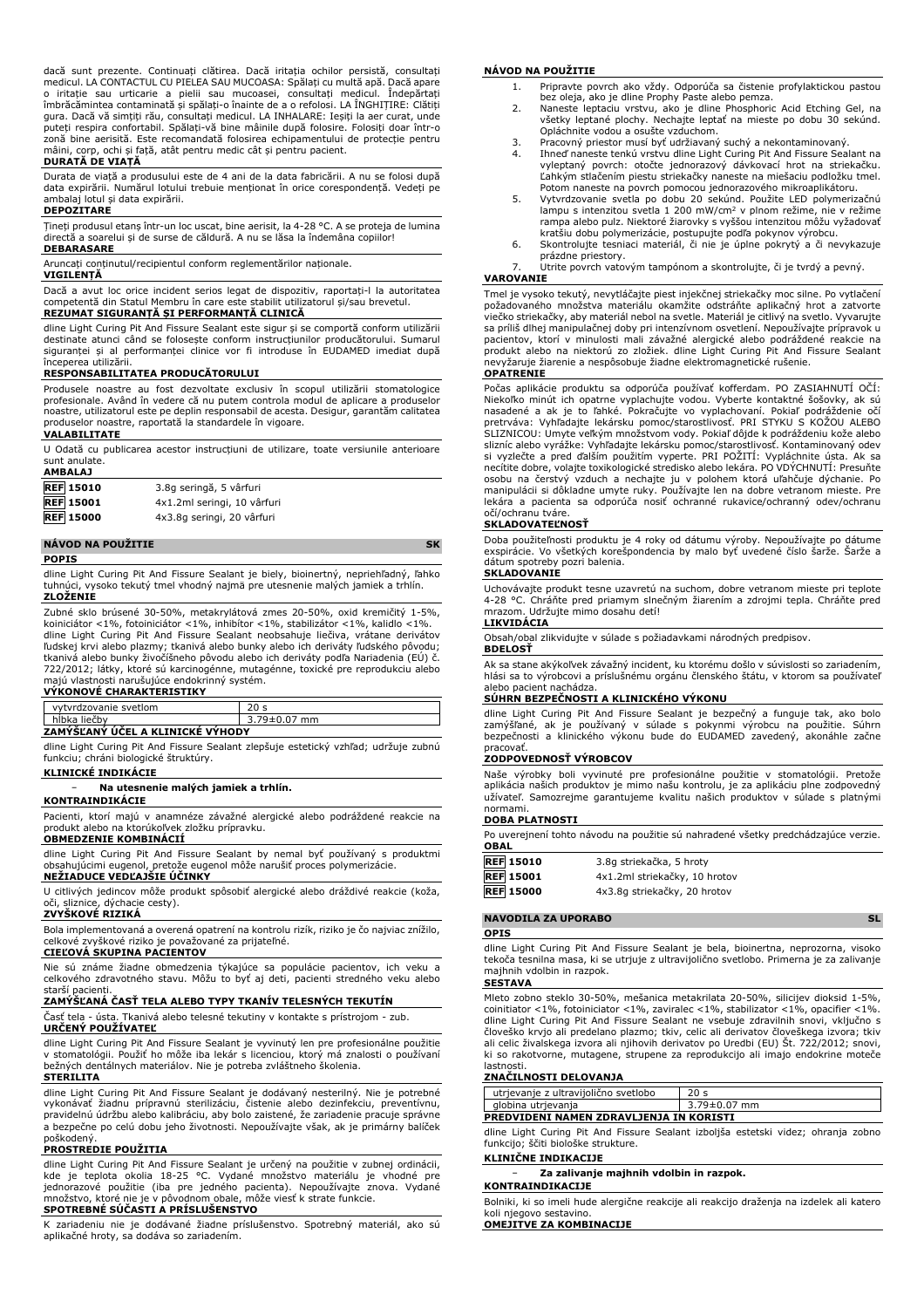dline Light Curing Pit And Fissure Sealant ne smemo uporabljati v kombinaciji z izdelki, ki vsebujejo eugenol, saj eugenol lahko moti postopek polimerizacije.

### **NEŽELENI STRANSKI UČINKI**

Pri posameznikih, ki so podvrženi alergijam, lahko izdelek povzroči alergijske ali dražilne reakcije (koža, oko, sluznica, dihala).

## **PREOSTALA TVEGANJA**

Ukrepi za nadzor tveganja so bili izvedeni in preverjeni. Tveganje je bilo minimalizirano, skupno preostalo tveganje je bilo ocenjeno kot sprejemljivo. **CILJNA SKUPINA PACIENTA**

Omejitev glede populacije pacientov, njihove starosti in splošnih zdravstvenih razmer ni. Zdravi se lahko tako otroke kot vse druge starostne skupine, tudi starejše paciente.

### **PREDVIDENI DEL TELESA ALI VRSTE TKIV V TELESNIH TEKOČINAH**

Del telesa - usta. Tkiva ali telesne tekočine, s katerimi pripomoček pride v stik - zob. **PREDVIDENI UPORABNIK**

dline Light Curing Pit And Fissure Sealant je bil razvit samo za profesionalno uporabo v zobozdravstvu. Uporablja ga lahko samo licenciran zobozdravnik, ki ima znanje o uporabi zobnih materialov. Posebno usposabljanje ni potrebno.

### **STERILNOST**

Dobavljen izdelek je ne-sterilen. Za zagotovitev pravilnega in varnega delovanja<br>pripomočka - v - predvidenem - življenjskem - obdobju - sterilizacija, - čiščenje - ali<br>razkuževanje, preventivno ali redno vzdrževanje ali k je prejmete izdelek v poškodovani embalaži, ga ne uporabljajte.

## **OKOLJE UPORABE**

dline Light Curing Pit And Fissure Sealant je namenjen za uporabo v zobozdravstveni ordinaciji, kjer je standardna temperatura prostora med 18 in 25°C. Posamezni odmerek materiala je primeren za enkratno uporabo (samo za enega pacienta). Ni za ponovno uporabo. Odmerek, ki ni več shranjen v originalni embalaži, lahko izgubi svojo funkcijo.

#### **POTROŠNI MATERIAL IN DODATKI**

Pripomočku ni priložena nobena dodatna oprema. Potrošni materiali, kot so konice za nanašanje, je priložen izdelku.

### **NAVODILA ZA UPORABO**

- 1. Površino pripravite kot običajno. Priporočljivo je čiščenje s preventivno
- pasto, ki ne vsebuje olj, kot je dline Prophy Paste ali podobno. 2. Na celotno površino za jedkanje nanesite plast jedkalnega sredstva, kot je na primer dline Phosphoric Acid Etching Gel. Pustite, da jedkalno sredstvo učinkuje 30 sekund. Sperite z vodo in posušite z zrakom.
- 3. Delovna površina mora biti suha in ne onesnažena.
- 4. Nanesite tanko plast lepila, kot je dline Light Curing Pit And Fissure Sealant, direktno na jedkano površino. Na brizgo namestite dozirno konico za enkratno uporabo. Nežno potisnite bat brizge in nanesite tesnilno maso na mešalno ploščico. Z mikro aplikatorjem za enkratno uporabo potem nanesete material v zobno luknjo.
- 5. Utrjujte z ultravijolično svetlobo 20 sekund. Uporabite LED<br>polimerizacijsko svetliko z jakostjo svetlobe 1200mW/cm<sup>2</sup> v polnem<br>načinu in ne v pulzih. Nekatere-svetlike z večjo jakostjo lahko opravijo<br>isti proces v manj
- 6. Dobro preglejte, da tesnilna masa popolnoma prekriva in da ni praznin. Površino obrišite z bombažnim zvitkom, preverite trdoto in zadrževanje.

### **OPOZORILA**

Tesnilna masa je zelo tekoča, zate ne uporabite prevelike sile pri potiskanju bata<br>brizge. Ko iztisnete želeno količino materiala, takoj odstranite nanašalno konico in<br>brizgo zaprite, da material ne bo izpostavljen svetlob svetlobo. Izogibajte se predolgemu času dela pri močni osvetlitvi. Izdelka ne uporabljajte pri pacientih, ki so že kdaj imeli hude alergijske reakcije ali draženje na ta izdelek ali katero koli njegovo sestavino. dline Light Curing Pit And Fissure Sealant ne oddaja sevanja in ne povzroča elektromagnetnih motenj.

### **PREVIDNOSTNI UKREPI**

Med nanašanjem izdelka je priporočljivo uporabljati cofferdam. CE PRIDE V OCI:<br>Nekaj minut previdno izpirajte z vodo. Če je možno in enostavno izvedljivo, odstranite<br>kontaktne leče. Nadaljujte z izpiranjem. Če draženje oči osebnega zdravnika. ČE PRIDE DO VDIHA: Osebi pomagajte priti do svežega zraka, pri dihanju naj jim bo udobno. Po postopku si temeljito umijte roke. Uporabljajte samo v dobro prezračevanem prostoru. Priporočljivo je, da zobozdravnik in pacient nosita zaščitne rokavice/zaščitno obleko/zaščito za oči/zaščito za obraz.

## **ROK UPORABE**

Rok uporabe izdelka je 4 leta od datuma izdelave. Ne uporabljajte po pretečenem datumu. V vseh dopisih morate navesti številko serije. Za številko serije in rok uporabe glejte embalažo. **SKLADIŠČENJE**

Izdelek hranite v tesno zaprti embalaži in v suhem ter dobro prezračevanem prostoru pri temperaturi med 4-28°C. Ne izpostavljajte direktni sončni svetlobi in virom toplote. Ne zamrzujte. Hranite izven dosega otrok!

# **ODLAGANJE ODPADKOV**

Vsebino/embalažo zavrzite v skladu z nacionalnimi predpisi.

## **PAZLJIVOST**

Če pride do kakršnega koli resnega incidenta, ki se v zvezi s pripomočkom zgodi pacientu, to takoj sporočite proizvajalcu in pristojnemu organu države članice, v kateri uporabnik in/ali pacient prebiva.

## **POVZETEK VARNOSTNIH OPOZORIL IN KLINIČNIH UČINKOVITOSTI**

dline Light Curing Pit And Fissure Sealant je varen in deluje, kot je predvideno, če se uporablja v skladu s proizvajalčevimi navodili za uporabo. Povzetek varnostnih opozoril in klinične učinkovitosti bo predstavljen v EUDAMED takoj, ko bo predstavljen trgu.

### **ODGOVORNOST PROIZVAJALCA**

Naši izdelki so bili razviti za profesionalno uporabo v zobozdravstvu. Ker uporaba naših izdelkov ni več pod našim nadzorom, je uporabnik v celoti odgovoren za njihovo aplikacijo. Seveda pa zagotavljamo kakovost naših izdelkov v skladu z veljavnimi standardi.

## **VELJAVNOST**

Z objavo teh navodil za uporabo vse prejšnje različice postanejo brezpredmetne. **PAKIRANJE**

| <b>REF</b> 15010 | 3.8q brizga, 5 konice    |
|------------------|--------------------------|
| <b>REF</b> 15001 | 4x1.2ml brizga, 10 konic |
| <b>REF</b> 15000 | 4x3.8q brizga, 20 konic  |

**INSTRUCCIONES DE USO ES**

#### **DESCRIPCIÓN**

dline Light Curing Pit And Fissure Sealant es un sellador blanco, bioinerte, opaco, fotopolimerizable y de gran fluidez, especialmente adecuado para sellar pequeñas fosas y fisuras.

## **COMPOSICIÓN**

Vidrio dental molido 30-50%, mezcla de metacrilato 20-50%, dióxido de silicio 1-5%, iniciador simultáneo <1%, fotoiniciador <1%, inhibidor <1%, estabilizador <1%, opacante <1%.

dline Light Curing Pit And Fissure Sealant no contiene sustancias medicinales, sangre humana o derivados de plasma; tejidos o células, o sus derivados, de origen humano; tejidos o células de origen animal, o sus derivados, según se indica en el Reglamento (UE) No. 722/2012; Sustancias cancerígenas, mutágenos, tóxicas para la reproducción o que tengan propiedades de alteración endocrina. **CARACTERÍSTICAS DE DESEMPEÑO**

|                                                 | fotopolimerización      |                    |
|-------------------------------------------------|-------------------------|--------------------|
|                                                 | profundidad de curación | $3.79 \pm 0.07$ mm |
| <b>PROPOSITO PREVISTO Y BENEFICIOS CLÍNICOS</b> |                         |                    |

dline Light Curing Pit And Fissure Sealant mejora la apariencia estética; mantiene la función dental; protege las estructuras biológicas.

## **INDICACIONES CLÍNICAS**

− **Para sellar pequeñas fosas y fisuras.**

#### **CONTRAINDICACIONES**

Pacientes con antecedentes de reacciones alérgicas o de irritaciones graves al producto o a cualquiera de los ingredientes.

## **RESTRICCIONES A LAS COMBINACIONES**

dline Light Curing Pit And Fissure Sealant no debe usarse combinado con productos que contengan eugenol, ya que el eugenol puede alterar el proceso de polimerización. **EFECTOS SECUNDARIOS INDESEABLES**

En personas susceptibles, el producto puede causar reacciones alérgicas o irritación (en piel, ojos, mucosas, tracto respiratorio). **RIESGOS RESIDUALES**

Se han implementado y comprobado medidas de control de riesgos, reduciéndolos en la medida de lo posible, el riesgo residual general se considera aceptable. **GRUPO DE PACIENTES OBJETIVO**

No se conocen restricciones con respecto a la población de pacientes, edad y condiciones generales de salud. Pudiendo haber niños, pacientes de mediana edad o

## ancianos. **PARTE PREVISTA DEL CUERPO O TIPOS DE TEJIDOS DE FLUIDOS CORPORALES**

Parte del cuerpo - boca. Tejidos o fluidos corporales en contacto con el dispositivo: dientes.

#### **USUARIO PREVISTO**

dline Light Curing Pit And Fissure Sealant está desarrollado únicamente para uso profesional odontológico. Dirigido a médicos con licencia que tengan conocimientos sobre cómo usar materiales dentales comunes. No hay necesidad de tener una formación específica.

#### **ESTERILIDAD**

dline Light Curing Pit And Fissure Sealant se entrega sin esterilizar. No necesita esterilización, limpieza o desinfección preparatoria, mantenimiento preventivo, regular o calibración para garantizar que el dispositivo funcione de manera adecuada y segura durante su vida útil prevista. Sin embargo, no lo use si el envoltorio principal está dañado.

## **MEDIO AMBIENTE DE USO**

dline Light Curing Pit And Fissure Sealant está diseñado para ser usado en consultorios odontológicos donde la temperatura ambiente va de 18 a 25 °C. La cantidad dispensada de material es adecuada para un solo uso (un paciente). No reutilizar. La cantidad dispensada que no se mantenga en el paquete original puede perder su función.

#### **COMPONENTES CONSUMIBLES Y ACCESORIOS**

No se suministran accesorios con el dispositivo. Los consumibles, como las puntas de aplicación, se suministran con el dispositivo.

### **INSTRUCCIONES DE USO**

- 1. Prepare la superficie como siempre. Se recomienda limpiar con pasta profiláctica sin aceite, como dline Prophy Paste o piedra pómez.
- 2. Aplique una capa de decapado, como dline Phosphoric Acid Etching Gel en toda la superficie a decapar. Deje el decapado en su lugar durante 30 segundos. Enjuague con agua y seque con aire.
- 3. El área de trabajo debe mantenerse seca y no contaminada.
- 4. Aplique una capa fina de dline Light Curing Pit And Fissure Sealant<br>inmediatamente sobre la superficie decapada: gire una punta<br>dispensadora desechable sobre la jeringa. Presionando ligeramente el<br>émbolo de la jeringa,
- aplique sobre la superficie usando un micro aplicador desechable. 5. Fotopolimerización durante 20 segundos. Utilice una lámpara de polimerización LED con una intensidad de luz de 1200 mW / cm<sup>2</sup> en modo completo, no en modo rampa o pulso. Algunas lámparas con mayor intensidad pueden requerir menos tiempo de polimerización, siga las instrucciones de uso del fabricante.
- 6. Inspeccione el sellado para ver que cubra completamente.<br>7. Limpie la superficie con un rollo de algodón y compruebe
- Limpie la superficie con un rollo de algodón y compruebe la dureza y la retención.

#### **ADVERTENCIAS**

El sellador es muy fluido, no fuerce el émbolo de la jeringa. Después de extraer la cantidad deseada de material, retire inmediatamente la punta de aplicación y cierre<br>la tapa de la jeringa, para que el material no se pierda. El material es sensible a la<br>luz. Evite un tiempo de manipulación demasiado prol reacciones alérgicas o de irritación graves producidas por el producto o cualquiera de sus componentes. dline Light Curing Pit And Fissure Sealant no emite radiación y tampoco causa interferencias electromagnéticas. **PRECAUCIONES**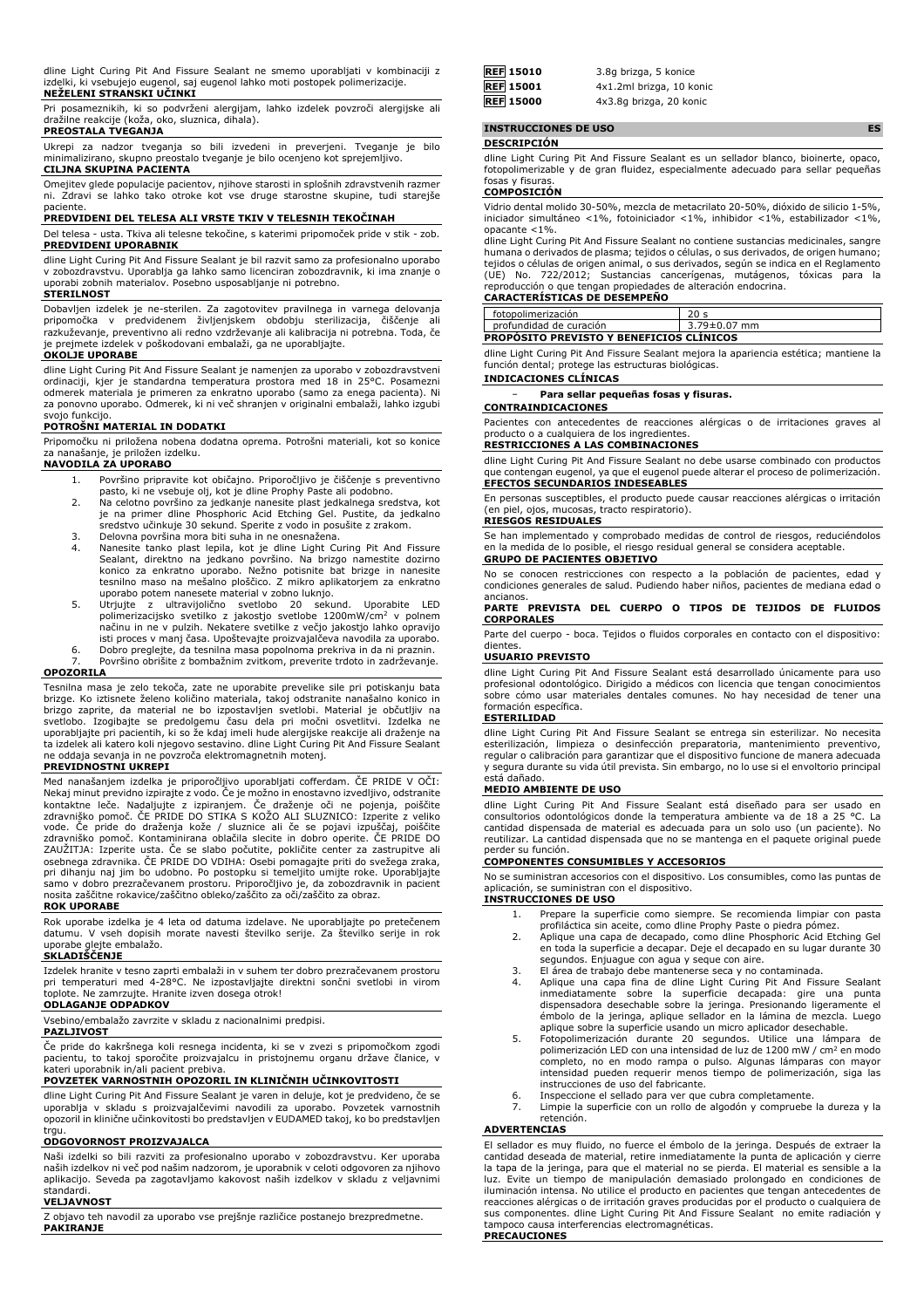Se recomienda utilizar barrera durante la aplicación del producto. EN CASO DE CONTACTO CON LOS OJOS: Enjuague cuidadosamente con agua durante varios minutos. Quítese las lentes de contacto, si los lleva y es fácil hacerlo. Continúe enjuagando. Si la irritación ocular persiste: consulte con su médico. EN CASO DE CONTACTO CON LA PIEL O LAS MUCOSAS: Lave con abundante agua. Si se produce irritación o sarpullido en la piel o mucosas: busque atención médica. Quítese la ropa contaminada y lávela antes de volverla a usar. EN CASO DE INGESTA: Enjuague boca. Llame a un centro de toxicología o a un médico si no se encuentra bien. EN CASO DE INHALACIÓN: Lleve a la persona a tomar aire fresco y facilite su respiración. Lávese bien las manos después de manipular el producto. Utilice el producto solo en un área bien ventilada. Se recomienda utilizar guantes protectores/ropa protectora/protección ocular/protección facial para médico y paciente.

#### **VIDA ÚTIL**

La vida útil del producto es de 4 años a partir de la fecha de fabricación. No lo use después de la fecha de vencimiento. El número de lote debe indicarse en todo el prospecto. Consulte el empaque para ver el lote y la fecha de vencimiento.

### **ALMACENAMIENTO**

Mantenga el producto bien cerrado en un lugar seco y bien ventilado de 4 a 28 °C. Protéjase de la luz solar directa y de las fuentes de calor. No congele. ¡Mantenga fuera del alcance de los niños!

## **DISPOSICIÓN**

Elimine el contenido/recipiente según lo requieran los requisitos reglamentarios nacionales.

#### **VIGILANCIA**

Si se ha producido algún incidente grave en relación con el dispositivo, informe al fabricante y a la autoridad competente del Estado miembro en el que esté establecido el usuario y/o el paciente.

#### **RESUMEN DE SEGURIDAD Y DESEMPEÑO CLÍNICO**

dline Light Curing Pit And Fissure Sealant es seguro y funciona según lo previsto si es usado según las instrucciones de uso del fabricante. El resumen de seguridad y desempeño clínico se presentará en EUDAMED tan pronto como comience a funcionar.

#### **RESPONSABILIDAD DE LOS FABRICANTES**

Nuestros productos han sido desarrollados para uso profesional odontológico. Dado que la aplicación de nuestros productos está fuera de nuestro control, el usuario es totalmente responsable de ella. Por supuesto, garantizamos la calidad de nuestros productos de acuerdo con los estándares aplicados.

#### **VALIDEZ**

Tras la publicación de estas instrucciones de uso, quedan reemplazadas todas las versiones previas. **EMBALAJE**

| <b>REF 15010</b> | Jeringa 3.8g, 5 puntas         |
|------------------|--------------------------------|
| <b>REF 15001</b> | 4 jeringas de 1.2ml, 10 puntas |
| <b>REF 15000</b> | 4 jeringas de 3.8g, 20 puntas  |

## **ANVÄNDARINSTUKTIONER SV**

**BESKRIVNING**

dline Light Curing Pit And Fissure Sealant är ett vitt, bioinert, ogenomskinlig, lätthärdande, mycket flytbart tätningsmedel, särskilt lämpligt för tätning av små gropar och sprickor.

#### **SAMMANSÄTTNING**

Slipat tandglas 30-50%, metakrylatblandning 20-50%, kiseldioxid 1-5%, coinitiator <1%, fotoinitiator <1%, hämmare <1%, stabilisator <1%, opacifier <1%. dline Light Curing Pit And Fissure Sealant innehåller inte läkemedelssubstanser,

inklusive mänskligt blod eller plasmaderivat; vävnader eller celler, eller deras derivat, av mänskligt ursprung; vävnader eller celler av animaliskt ursprung, eller deras derivat, som avses i förordning (EU) nr 722/2012; ämnen som är cancerframkallande, mutagena, reproduktionsgiftiga eller som har hormonstörande egenskaper. **PRESTANDAEGENSKAPER**

| lätt härdning                            | 20 s               |
|------------------------------------------|--------------------|
| diup                                     | $3.79 \pm 0.07$ mm |
| --<br>AVSETT SYFTE OCH KLINISKA FORDELAR |                    |

dline Light Curing Pit And Fissure Sealant förbättrar det estetiska utseendet; upprätthåller tandfunktion; skyddar biologiska strukturer. **KLINISKA INDIKATIONER**

## − **För tätning av små gropar och sprickor.**

### **KONTRAINDIKATIONER**

Patienter som tidigare har upplevt allvarliga allergiska reaktioner eller irritationsreaktioner av produkten eller någon av ingredienserna.

## **BEGRÄNSNINGAR AV KOMBINATIONER**

dline Light Curing Pit And Fissure Sealant bör inte användas i kombination med produkter som innehåller eugenol eftersom eugenol kan störa produkter som innehåller eugenol eftersom eugenol kan störa polymerisationsprocessen.

## **OÖNSKADE BIVERKNINGAR**

Hos känsliga individer kan produkten orsaka allergiska reaktioner eller irritationsreaktioner (hud, ögon, slemhinna, luftvägar). **ÅTERSTÅENDE RISKER**

Åtgärder för riskkontroll har genomförts och verifierats, risken minskas så långt som möjligt, den totala restrisken bedöms vara acceptabel.

## **PATIENTENS MÅLGRUPP**

Inga kända restriktioner angående patientpopulation, ålder eller allmänna hälsotillstånd. Det kan finnas barn, medelålders eller äldre patienter.

**AVSEDD DEL AV KROPPEN ELLER TYPER AV VÄVNADER AV KROPPSVÄTSKOR** En del av kroppen – munnen. Vävnader eller kroppsvätskor i kontakt med enheten – tand.

## **AVSEDD ANVÄNDARE**

dline Light Curing Pit And Fissure Sealant är utvecklad endast för professionellt bruk inom tandvården. Dess användare är endast licensierad läkare som har kunskap om hur man använder vanliga material. Det finns dock inget behov av specifik utbildning. **STERILITET**

dline Light Curing Pit And Fissure Sealant levereras icke-steril. Det finns inget behov av förberedande sterilisering, rengöring eller desinfektion, förebyggande eller regelbundet underhåll eller kalibrering, för att säkerställa att enheten fungerar korrekt och säkert under dess avsedda livstid. Använd dock inte om förpackningen är skadad.

### **ANVÄNDNINGSMILJÖ**

dline Light Curing Pit And Fissure Sealant är designad för att användas på tandvårdskliniker där omgivningstemperaturen är 18-25°C. Den fördelade mängden material är lämplig för engångsbruk (endast för en patient). Återanvänd inte. Administrerad mängd som inte hålls kvar i originalförpackningen kan leda till funktionsförlust.

## **FÖRBRUKNINGSDELAR OCH TILLBEHÖR**

Inga tillbehör medföljer enheten. Förbruknings, som applikationsspetsar, levereras med enheten.

- **ANVÄNDARINSTUKTIONER**
	- 1. Förbered ytan som vanligt. Rengöring med oljefri profylaxpasta, som
	- dline Prophy Paste eller pimpsten, rekommenderas. 2. Applicera etsskikt, såsom dline Phosphoric Acid Etching Gel, på alla ytor som ska etsas. Låt etsningen sitta kvar i 30 sekunder. Skölj med vatten
	- och torka med luft. 3. Arbetsområdet måste hållas torrt och inte förorenas.
	- 4. Applicera omedelbart ett tunt lager dline Light Curing Pit And Fissure<br>Sealant på etsad yta: vrid på en disponibel dispenseringsspets på<br>sprutan. Tryck lätt på kolven, applicera tätningsmedel på<br>blandningsplattan. Appli engångsmikroapplikator.
	- 5. Ljushärda i 20 sekunder. Använd en LED-polymerisationslampa med en ljusintensitet på 1200mW/cm<sup>2</sup> i fullläge, inte ramp- eller pulsläge. Vissa lampor med högre intensitet kan kräva en kortare polymerisationstid, följ
	-
	- tillverkarens bruksanvisningar. 6. Kontrollera tätningsmedlet för fullständig täckning och tomrum. 7. Torka av ytan med bomullsrulle och kontrollera om den är hård och sitter kvar som den ska.

### **VARNINGAR**

Tätningsmedlet är mycket flytande, tvinga inte fram sprutkolven. Efter att önskad mängd extruderat material uppnåtts, ta omedelbart bort appliceringsspetsen och stäng sprutlocket să att materialet inte utsätts. Materialet är känsligt för ljus. Undvik<br>för lång manipulationstid under intensiv belysning. Använd inte produkten på<br>patienter som tidigare har upplevt a irritationsreaktioner av produkten eller någon av ingredienserna i den. dline Light Curing Pit And Fissure Sealant avger inte strålning och orsakar inga elektromagnetiska störningar.

#### **FÖRSIKTIGHETSÅTGÄRDER**

Det rekommenderas att använda cofferdam under appliceringen av produkten. VID KONTAKT MED OGONEN: Skölj försiktigt med vatten i flera minuter. Ta bort<br>kontaktlinser om de finns och det är lätt att göra så. Fortsätt skölja. Om irritationen<br>i ögonen kvarstår: Kontakta läkare. VID KONTAKT MED HUD ELLER Tvätta rent med mycket vatten. Om irritation eller utslag på huden/slemhinnor uppstår: Kontakta läkare. Ta av utsatta kläder och tvätta dem innan de återanvänds. VID FÖRTÄRING: Skölj munnen. Ring ett giftcenter eller läkare om du mår dåligt. VID INANDNING: Flytta personen till en plats med frisk luft och håll se till att den sitter bekvämt för att kunna andas bra. Tvätta händerna noggrant efter hantering. Använd endast i väl ventilerade utrymmen. Det rekommenderas att både läkaren och patienten bär skyddshandskar/skyddskläder/ögonskydd/ansiktsskydd. **HÅLLBARHETSTID**

Produktens hållbarhet är 4 år från tillverkningsdatumet. Använd inte efter utgångsdatum. Partinummer bör anges i all korrespondens. Se förpackning för partinummer och utgångsdatum.

#### **FÖRVARING**

Förvara produkten tätt sluten på en torr, väl ventilerad plats vid 4-28°C. Skydda den mot direkt solljus och värmekällor. Frys inte. Förvaras oåtkomlig för barn! **AVLÄGNING**

Kassera innehållet/behållaren i enlighet med nationella föreskrifter.

**VAKSAMHET** Om en allvarlig händelse har inträffat i samband med enheten rapporteras detta till

tillverkaren och den behöriga myndigheten i den medlemsstat där användaren och/eller patienten är etablerad.

## **SAMMANFATTNING AV SÄKERHET OCH KLINISK PRESTANDA**

dline Light Curing Pit And Fissure Sealant är säker och fungerar som avsett om den används i enlighet med tillverkarens bruksanvisningar. Sammanfattning av säkerhet och klinisk prestanda kommer att presenteras i EUDAMED så snart det böjar fungera. **TILLVERKARENS ANSVAR**

Våra produkter har utvecklats för professionellt bruk inom tandvården. Eftersom tillämpningen av våra produkter ligger utanför vår kontroll är användaren själv fullt ansvarig för applikationen. Naturligtvis garanterar vi kvaliteten på våra produkter i enlighet med rådande standarder. **GILTIGHET** 

| I och med publiceringen av denna bruksanvisning ersätts alla tidigare versioner.<br>FÖRPACKNING |  |                             |
|-------------------------------------------------------------------------------------------------|--|-----------------------------|
| <b>REF 15010</b>                                                                                |  | 3.8q spruta, 5 spetsar      |
| <b>REF 15001</b>                                                                                |  | 4x1.2ml sprutor, 10 spetsar |
| <b>REF 15000</b>                                                                                |  | 4x3.8q sprutor, 20 spetsar  |
|                                                                                                 |  |                             |

## **KULLANIM KILAVUZU TR**

**AÇIKLAMA**

dline Light Curing Pit And Fissure Sealant, özellikle küçük çukurları ve çatlakları kapatmak için uygun beyaz, biyoetkisiz, opak, ışıkla kürlenen, yüksek akışkan bir sızdırmazlık malzemesidir.

#### **BILEŞIM**

Cam diş öğütülmüş %30-50, metakrilat karışımı %20-50, silikon dioksit %1-5, ko-başlatıcı <%1, Foto başlatıcı %1, inhibitör %1, stabilizatör %1, opaklaştırıcı %1. dline Light Curing Pit And Fissure Sealant insan kanı veya plazma türevi, insan<br>dokuları veya hücreleri veya bunların türevlerini, 722/2012 Sayılı Tüzük (AB)'de<br>bahsedildiği üzere hayvanlara ait dokular veya hücreler veya kanserojen, mutajenik, üremeye toksik veya endokrin bozucu özelliklere sahip

# maddeler dahil tıbbi madde içermez. **PERFORMANS ÖZELLIKLERI**

| <b>FERFURMANS UZELLIRLERI</b> |    |
|-------------------------------|----|
| ïrlenme                       |    |
| <br>derinliği<br>ĸür          | mm |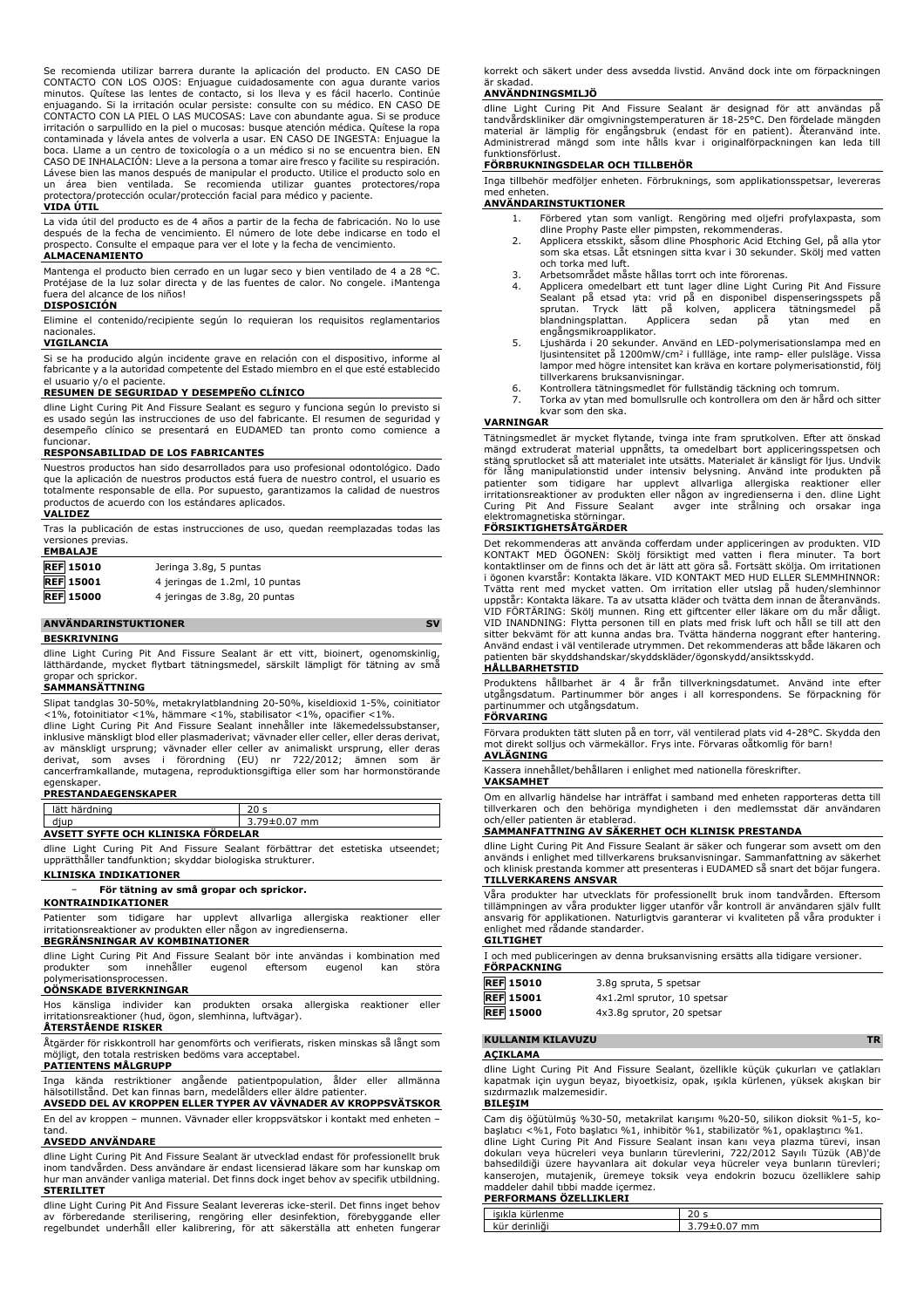#### **HEDEFLENEN AMAÇ VE KLINIK FAYDALAR**

dline Light Curing Pit And Fissure Sealant estetik görünümü düzeltir; diş fonksiyonunu korur; biyolojik yapıları korur.

**KLINIK ENDIKASYONLAR**

## − **Küçük çukurları ve çatlakları kapatmak için.**

**KONTRAENDIKASYONLAR**

Ürüne veya bileşenlerden herhangi birine karşı şiddetli alerjik reaksiyon veya tahriş olma geçmişi olan hastalar.

## **KOMBINASYONLARLA ILGILI KISITLAMALAR**

Öjenol polimerizasyon sürecini bozabileceğinden ürün öjenol içeren ürünlerle birlikte kullanılmamalıdır.

#### **İSTENMEYEN YAN ETKILER**

Ürün, hassas kişilerde alerjik veya tahriş reaksiyonlarına (cilt, göz, mukoza, solunum yolu) neden olabilir).

#### **REZIDÜEL RISKLER**

Risk kontrol önlemleri uygulandı ve doğrulandı, risk mümkün olduğu kadar azaltıldı, tüm artık riskin kabul edilebilir olduğuna karar verildi.

#### **HASTA HEDEF GRUBU**

Hasta kütle, yaş ve genel sağlık durumuyla ilgili herhangi bilinen bir kısıtlama mevcut değildir. Çocuklar, orta yaşlı veya yaşlı hastalar olabilir.

# **HEDEFLENEN VÜCUT BÖLÜMÜ VEYA VÜCUT SIVILARININ DOKU TÜRLERI**

Vücudun bir bölümü - ağız. Cihazın temas ettiği doku veya vücut sıvıları - diş. **HEDEFLENEN KULLANICI**

dline Light Curing Pit And Fissure Sealant yalnızca diş hekimleri tarafından profesyonel kullanım için geliştirilmiştir. Yalnızca basit dental malzemelerin nasıl kullanılacağı bilgisine sahip lisanslı doktor er tarafından kullanılabilir. Özel eğitime gerek yoktur.

#### **STERILITE**

dline Light Curing Pit And Fissure Sealant sterilize edilmemiş şekilde teslim edilmektedir. Cihazın amaçlanan ömrü boyunca düzgün ve güvenli bir şekilde çalışmasını sağlamak için herhangi bir hazırlama niteliğinde sterilizasyona, temizliğe veya dezenfeksiyona, önleyici, düzenli bakıma veya kalibrasyona gerek yoktur. Ancak birincil ambalaj zarar görmüşse kullanmayın.

#### **KULLANIM ORTAMI**

dline Light Curing Pit And Fissure Sealant ortam sıcaklığının 18-25°C olduğu diş<br>muayenehanelerinde kullanılmak üzere geliştirilmiştir. Dağıtılmış malzeme miktarı<br>tek kullanım için uygundur (sadece bir hasta için). Tek kul

## **SARF MALZEMELERI VE YARDIMCI MALZEMELER**

Cihazla birlikte herhangi bir aksesuar verilmemektedir. Uygulama uçları gibi sarf malzemeleri cihazla birlikte verilmektedir. **KULLANIM KILAVUZU**

- 1. Yüzeyi her zamanki gibi hazırlayın. dline Prophy Paste veya ponza gibi
- yağsız profilaksi macunu ile temizlenmesi tavsiye edilir. 2. Aşındırılacak tüm yüzeye dline Phosphoric Acid Etching Gel gibi bir aşındırıcı tabaka uygulayın. Aşındırıcı maddeyi 30 saniye süreyle yerinde
- bekletin. Su ile durulayın ve havayla kurutun. 3. Çalışma alanı kuru tutulmalı ve kirlenmemelidir.
- 4. Aşındırılmış yüzeye hemen ince bir dline Light Curing Pit And Fissure Sealant tabakası uygulayın: tek kullanımlık bir dağıtıcı ucu enjektörün üzerinde çevirin. Enjektörün pistonuna hafifçe bastırarak sızdırmazlık maddesini karıştırma pedi üzerine uygulayın. Daha sonra tek kullanımlık mikro aplikatör kullanarak yüzeye uygulayın.
- 5. 20 saniye süreyle ışıkla kürleyin. Eğik veya atış modunda değil, tam<br>modda 1200mW/cm<sup>2</sup> ışık yoğunluğuna sahip LED polimerizasyon ışığını<br>kullanın. Daha yüksek yoğunluğa sahip ışıklar daha az polimerizasyon süresi gerektirebilir, üretici tarafından sağlanan kullanım talimatlarını izleyin.
- 6. Dolgu macununu tam kapatma sağlayıp sağlamadığını ve boşluklar açısından inceleyin.
- 7. Yüzeyi pamuklu rulo ile silip sertliği ve retansiyonu kontrol edin.

#### **UYARILAR**

Dolgu macunu son derece akıcıdır, enjektör pistonunu zorlamayın. İstenilen miktarda materyal ekstrüde edildikten sonra enjektörü hemen çıkarın ve enjektör kapağını kapatın, böylece materyal ışıksız kalmayacaktır. Materyal ışığa duyarlıdır. Yoğun aydınlatma altında çok uzun manipülasyon süresinden kaçının. Bu ürünü, ürüne veya bileşenlerden herhangi birine karşı şiddetli alerjik reaksiyon veya tahriş olma geçmişi olan hastalar için kullanmayın. dline Light Curing Pit And Fissure Sealant radyasyon yaymaz ve herhangi bir elektromanyetik enterferans ortaya çıkarmaz.

# **ÖNLEMLER**

Ürün uygulanırken bent kullanılması tavsiye edilir. GÖZE TEMASI HALİNDE: Birkaç dakika suyla dikkatlice durulayın. Varsa ve çıkarması kolaysa kontakt lenslerinizi<br>çıkarın. Durulamaya devam edin. Göz tahrişi devam ederse: Tıbbi tavsiye/yardım<br>alın. CİLT ÜZERİNDE VEYA MUKOZADA İSE: Bol su ile yıkayın. C kızarıklık meydana gelirse: Tıbbı tavsiye/yardım alın. Kirlenmiş giysileri çıkartın ve tekrar kullanmadan önce yıkayın. YUTULMASI DURUMUNDA: Ağzınızı çalkalayın. Kendinizi iyi hissetmiyorsanız Zehir Merkezi'ni arayın veya doktora başvurun. SOLUNMASI DURUMUNDA: Zarar gören kişiyi temiz havaya çıkartın ve kolay biçimde nefes alması için rahat bir pozisyonda tutun. Kullandıktan sonra ellerinizi iyice yıkayın.<br>İyi havalandırılmış bir alanda kullanın. Doktor ve hasta için koruyucu<br>eldiven/koruyucu kıyafet/koruyucu göz edilir.

### **RAF ÖMRÜ**

Ürünün raf ömrü üretim tarihinden itibaren 4 yıldır. Belirlenen son kullanma tarihinden sonra kullanmayın. Parti numarası tüm bilgilendirmelerde belirtilmelidir. Parti numarası ve son kullanma tarihi için ambalaja bakınız.

#### **DEPOLAMA**

Ürünü 4-28°C'de kuru ve iyi havalandırılan bir yerde sıkıca kapalı halde saklayın. Doğrudan güneş ışığından ve ısı kaynaklarından koruyun. Dondurmayın. Çocukların erişemeyeceği yerlerde muhafaza edin!

## **BERTARAF ETME**

İçeriği/kabını ulusal yasal gerekliliklere göre bertaraf edin. **VIJILANS**

Cihazla ilgili olarak meydana gelen herhangi bir ciddi kazayı, üreticiye ve kullanıcının ve/veya hastanın kabul edildiği Üye Devletin yetkili otoritesine bildirin. **GÜVENLILIK VE KLINIK PERFORMANS ÖZETI**

dline Light Curing Pit And Fissure Sealantgüvenlidir ve üretici tarafından kullanım talimatlarına uygun olarak kullanılması durumunda amaçlandığı gibi çalışır. Güvenlik ve klinik performans özeti, işe başlar başlamaz EUDAMED'de lanse edilecektir.

## **ÜRETICININ SORUMLULUĞU**

Ürünlerimiz diş hekimleri tarafından profesyonel kullanım için geliştirilmiştir. Ürünlerimiz kontrolümüz dışında kullanıldığından, uygulamadan tamamen kullanıcı sorumludur. Ürünlerimizin kalitesini uygulanan standartlara uygun olarak garanti ediyoruz.

#### **GEÇERLILIK SÜRESI**

İşbu kullanım talimatının yayınlanması üzerine, önceki tüm versiyonların yerini alacaktır.

| <b>AMBALAJ</b>   |                              |
|------------------|------------------------------|
| <b>REF 15010</b> | 3.8q enjektör, 5 adet uc     |
| <b>REF</b> 15001 | 4x1.2ml enjektör, 10 adet uc |
| <b>REF 15000</b> | 4x3.8q enjektör, 20 adet uc  |

**ИНСТРУКЦИЯ ПО ПРИМЕНЕНИЮ RU**

#### **ОПИСАНИЕ**

dline Light Curing Pit And Fissure Sealant - белый, биоинертный, непрозрачный, светоотверждаемый, высокотекучий гермати, особенно подходящий для высокотекучий герметик, особенно подходящий для заделки небольших ямок и трещин.

### **СОСТАВ**

Стоматологическое стекло шлифованное 30-50%, смесь метакрилата 20-50%, диоксид кремния 1-5%, соинициатор <1%, фотоинициатор <1%, ингибитор<br><1%, стабилизатор <1%, замутнитель <1%.<br>dline Light Curing Pit And Fissure Sealant не содержит лекарственных веществ, в

том числе производных человеческой крови или плазмы; тканей или клеток, или их производных, человеческого происхождения; тканей или клеткок, или их производных, животного происхождения, как указано в Регламенте (ЕС) № 722/2012; веществ, которые являются канцерогенными, мутагенными, токсичными для репродукции или обладают эндокринными разрушающими свойствами.

## **ФУНКЦИОНАЛЬНЫЕ ХАРАКТЕРИСТИКИ**

| Фотополимерный                                      | 20 с         |  |
|-----------------------------------------------------|--------------|--|
| Глубина полимеризации                               | 3.79±0.07 мм |  |
| ПРЕДУСМОТРЕННОЕ ПРИМЕНЕНИЕ И КЛИНИЧЕСКИЕ РЕЗУЛЬТАТЫ |              |  |

dline Light Curing Pit And Fissure Sealant улучшает эстетический вид;<br>поддерживает стоматологическую функцию; защищает биологические ть<br>стоматологическую структуры.

#### **КЛИНИЧЕСКИЕ ПОКАЗАНИЯ**

− **Для заделки небольших ямок и трещин.**

## **ПРОТИВОПОКАЗАНИЯ**

Пациенты, у которых в анамнезе были тяжелые аллергические или раздражающие реакции на продукт или любой из ингредиентов. **ОГРАНИЧЕНИЯ НА КОМБИНАЦИИ**

dline Light Curing Pit And Fissure Sealant не следует использовать с продуктами, содержащими эвгенол, так как эвгенол может нарушить процесс полимеризации. **НЕЖЕЛАТЕЛЬНЫЕ ПОБОЧНЫЕ ЭФФЕКТЫ**

У восприимчивых людей продукт может вызывать аллергические или раздражающие реакции (кожа, глаза, слизистые оболочки, дыхательные пути). **ОСТАТОЧНЫЕ РИСКИ**

Меры по управлению рисками внедрены и проверены, риск снижен, насколько это возможно, общий остаточный риск признан приемлемым.

## **ЦЕЛЕВАЯ ГРУППА ПАЦИЕНТОВ**

Никаких ограничений относительно категории пациентов, их возраста и общего состояния здоровья не известно. Продукт можно применять на детях, пациентах среднего и пожилого возраста.

**ПРЕДПОЛАГАЕМАЯ ЧАСТЬ ТЕЛА ИЛИ ТИПЫ ТКАНЕЙ ЖИДКОСТЕЙ ОРГАНИЗМА**

Часть тела - рот. Ткани или биологические жидкости, контактирующие с<br>изделием - зуб.

# изделием - зуб. **ПРЕДПОЛАГАЕМЫЙ ПОЛЬЗОВАТЕЛЬ**

dline Light Curing Pit And Fissure Sealant разработан только для профессионального использования в стоматологии. Пользователь - только лицензированный врач, который знает, как использовать обычные стоматологические материалы. Нет необходимости в специальной подготовке. **СТЕРИЛЬНОСТЬ**

dline Light Curing Pit And Fissure Sealant поставляется нестерильным. Нет необходимости в какой-либо предварительной стерилизации, очистке или дезинфекции, профилактическом, регулярном обслуживании или калибровке, чтобы гарантировать правильную и безопасную работу изделия в течение его предполагаемого срока службы. Однако не используйте, если первичная упаковка повреждена.

#### **УСЛОВИЯ ПРИМЕНЕНИЯ**

dline Light Curing Pit And Fissure Sealant предназначено для использования в стоматологическом кабинете с температурой окружающей среды 18-25°C. Распределенное количество материала подходит для одноразового использования (только для одного пациента). Не использовать повторно. Выданное количество, хранящееся не в оригинальной упаковке, может привести к потере функциональности.

## **РАСХОДНЫЕ МАТЕРИАЛЫ И ПРИНАДЛЕЖНОСТИ**

В комплект поставки изделия не входят принадлежности. Расходные материалы, например, наконечники для нанесения, поставляются с изделием. **ИНСТРУКЦИЯ ПО ПРИМЕНЕНИЮ**

- 1. Подготовьте поверхность, как обычно. Рекомендуется очистка с помощью безмасляной профилактической пасты, такой как dline Prophy Paste, или пемзой.
- 2. Нанесите слой протравки, например dline Phosphoric Acid Etching Gel, на всю поверхность, которую необходимо протравить. Оставьте травление на 30 секунд. Смойте водой и просушите воздухом.
- 3. Рабочая зона должна быть сухой и незагрязненной.
- 4. Сразу же нанесите тонкий слой dline Light Curing Pit And Fissure Sealant на протравленную поверхность: накрутите одноразовый дозирующий наконечник на шприц. Слегка надавив на поршень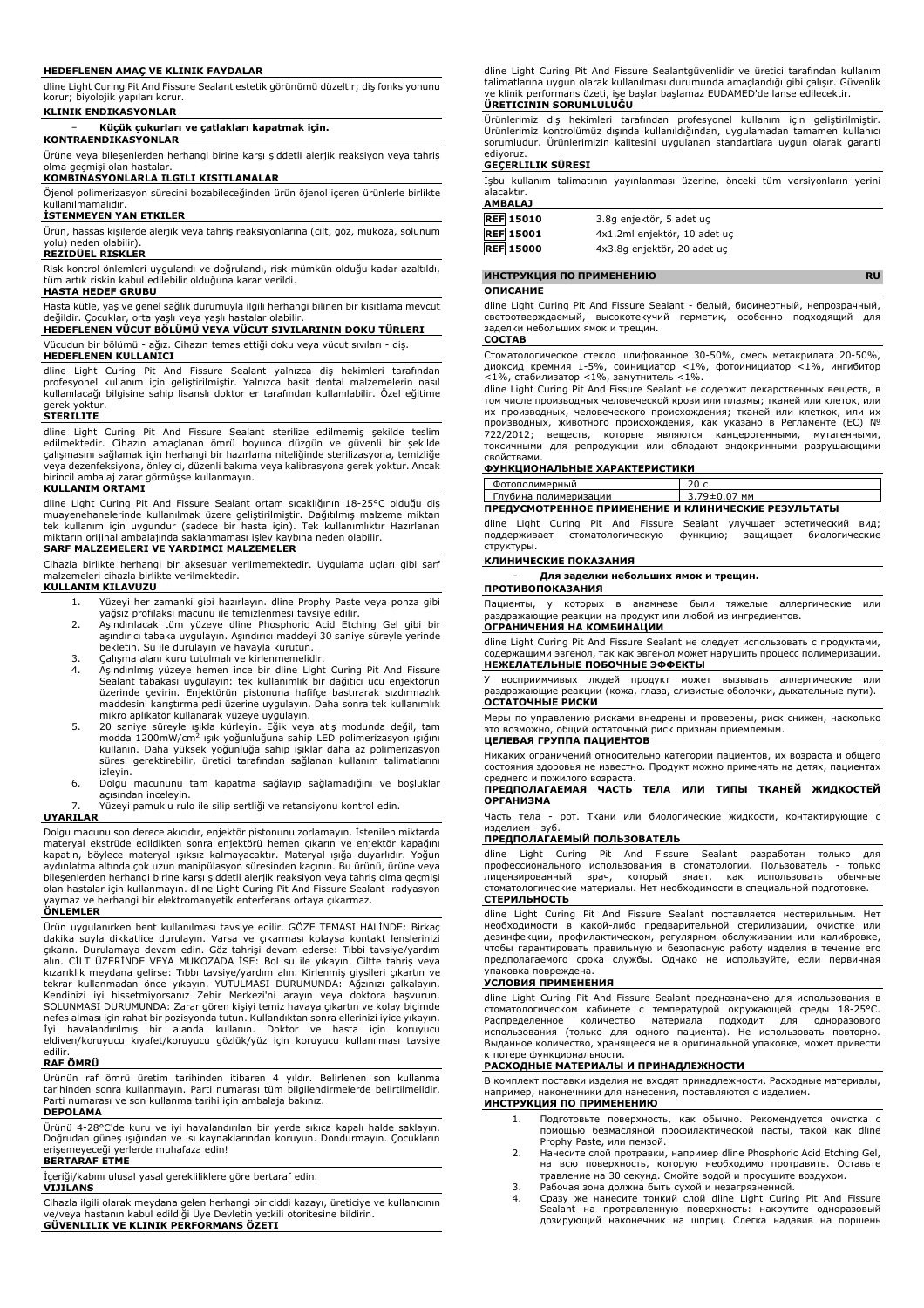шприца, нанесите герметик на бумагу для замешивания. Затем

- нанесите на поверхность одноразовым микроаппликатором. 5. Полимеризуйте светом в течение 20 секунд. Используйте светодиодную полимеризационную лампу с интенсивностью света 1200 мВт/см<sup>2</sup> в полном режиме, а не в линейном или импульсном режимах. Некоторым лампам с более высокой интенсивностью может .<br>потребоваться меньшее время полимеризации, следуйте инструкциям по применению производителя.
- 6. Осмотрите герметик на предмет полного покрытия и пустот.
- 7. Протрите поверхность ватным тампоном и проверьте твердость и устойчивость.

## **ПРЕДУПРЕЖДЕНИЯ**

Герметик очень текучий, не давит на поршень шприца. После выдавливания нужного количества материала сразу снимите наконечник для нанесения и закройте колпачок шприца, чтобы материал не был высвобожден. Материал чувствителен к свету. Избегайте слишком долгих манипуляций при интенсивном освещении. Не используйте продукт для пациентов, у которых в анамнезе есть серьезные аллергические или раздражающие реакции на продукт или любой из ингредиентов. dline Light Curing Pit And Fissure Sealant не генерирует излучение и не вызывает электромагнитные помехи.

#### **МЕРЫ ПРЕДОСТОРОЖНОСТИ**

При применении продукта рекомендуется использовать коффердам. ПРИ ПОПАДАНИИ В ГЛАЗА: осторожно промыть глаза водой в течение нескольких<br>минут. Снимите контактные линзы, если они есть, и это легко сделать.<br>Продолжайте полоскание. Если раздражение глаз не проходит: обратиться к врачу. ПРИ ПОПАДАНИИ НА КОЖУ ИЛИ СЛИЗИСТУЮ ОБОЛОЧКУ: промыть большим количеством воды. В случае раздражения кожи/слизистой оболочки или сыпи: обратиться к врачу. Снимите загрязненную одежду и постирайте перед повторным использованием. ПРИ ПРОГЛАТЫВАНИИ: прополоскать рот. Если вы плохо себя чувствуете, обратитесь в токсикологический центр или к<br>врачу/терапевту. ПРИ ВДЫХАНИИ: вывести человека на свежий воздух и<br>обеспечитьему-комфортное-дыхание. После-работы-тщательно-вымойтеруки.<br>Используйте-только рекомендуется носить защитные перчатки/защитную одежду/средства защиты глаз/лица.

### **МЕРЫ ПРЕДОСТОРОЖНОСТИ**

Срок годности продукта 4 года со дня изготовления. Не использовать по истечении срока годности. Номер партии должен быт указан во всей корреспонденции. См. упаковку для получения информации о партии и сроке годности.

#### **ХРАНЕНИЕ**

Хранить продукт плотно закрытым в сухом, хорошо проветриваемом месте при температуре 4-28°C. Беречь от прямых солнечных лучей и источников тепла. Не замораживать. Хранить в недоступном для детей месте!

## **УТИЛИЗАЦИЯ**

Утилизируйте содержимое/контейнер в соответствии с национальными нормативными требованиями.

## **АКТИВНЫЙ МОНИТОРИНГ**

Если в отношении изделия произошел какой-либо серьезный инцидент, сообщите производителю и компетентному органу государства-члена, в котором зарегистрирован пользователь и/или пациент.

## **РЕЗЮМЕ БЕЗОПАСНОСТИ И КЛИНИЧЕСКОЙ ЭФФЕКТИВНОСТИ**

dline Light Curing Pit And Fissure Sealant безопасен и работает по назначению, если он используется в соответствии с инструкцией по применению<br>производителя. Сводная информация о безопасности и клинической<br>эффективностибудет представлена в Европейской базе данных по медицинским изделиям, как только она начнет работать.

### **ОТВЕТСТВЕННОСТЬ ПРОИЗВОДИТЕЛЯ**

Наши продукты разработаны для профессионального использования в стоматологии. Поскольку применение наших продуктов находится вне нашего контроля, пользователь несет полную ответственность за применение. Разумеется, мы гарантируем качество нашей продукции в соответствии с применяемыми стандартами. **СРОК ДЕЙСТВИЯ**

После публикации данной инструкции по применению все предыдущие версии отменяются. **УПАКОВКА**

| <b>JIMNUDNA</b>  |                                   |
|------------------|-----------------------------------|
| <b>REF</b> 15010 | 3.8q шприц, 5 наконечника         |
| <b>REF</b> 15001 | 4 шприца по 1.2ml, 10 наконечника |
| <b>REF 15000</b> | 4 шприца по 3.8g, 20 наконечника  |

## **ІНСТРУКЦІЯ ІЗ ЗАСТОСУВАННЯ UA**

**ОПИС**

dline Light Curing Pit And Fissure Sealant - білий, біоінертний, непрозорий, світлотвердний, високоплинний герметик, особливо підходить для закладення невеликих ямок і тріщин.

#### **СКЛАД**

Стоматологічне скло шліфоване 30-50%, суміш метакрилату 20-50%, діоксид кремнію 1-5%, співініціатор <1%, фотоініціатор <1%, інгібітор <1%, стабілізатор  $<$ 1%, замутнювач  $<$ 1%.

dline Light Curing Pit And Fissure Sealant не містить лікарських речовин, зокрема похідних людської крові або плазми; тканин або клітин, або їх похідних, людського походження; тканин або клітин, або їх похідних, тваринного походження, як зазначено в Регламенті (ЄС) № 722/2012; речовин, які є канцерогенними, мутагенними, токсичними для репродукції або мають ендокринні руйнівні властивості.

#### **ФУНКЦІОНАЛЬНІ ХАРАКТЕРИСТИКИ**

| Фотополімерний                                 |              |  |  |  |
|------------------------------------------------|--------------|--|--|--|
| Глибина полімеризації                          | 3.79±0.07 мм |  |  |  |
| ПЕРЕДБАЧУВАНЕ ПРИЗНАЧЕННЯ ТА КЛІНІЧНІ ПЕРЕВАГИ |              |  |  |  |

dline Light Curing Pit And Fissure Sealant покращує естетичний вигляд; підтримує стоматологічну функцію; захищає біологічні структури.

### **КЛІНІЧНІ ПОКАЗАННЯ**

− **Для закладення невеликих ямок і тріщин. ПРОТИПОКАЗАННЯ**

Пацієнти, у яких в анамнезі були важкі алергічні або подразливі реакції на продукт або будь-який з інгредієнтів.

### **ОБМЕЖЕННЯ НА КОМБІНАЦІЇ**

dline Light Curing Pit And Fissure Sealant не треба використовувати з продуктами, що містять евгенол, оскільки евгенол може порушити процес полімеризації. **НЕБАЖАНІ ПОБІЧНІ ЕФЕКТИ**

У сприйнятливих людей dline Light Curing Pit And Fissure Sealant може викликати алергічні або подразливі реакції (шкіра, очі, слизові оболонки, дихальні шляхи). **ЗАЛИШКОВІ РИЗИКИ**

Заходи з управління ризиками впроваджені та перевірені, ризик знижений, наскільки це можливо, загальний залишковий ризик визнаний прийнятним. **ЦІЛЬОВА ГРУПА ПАЦІЄНТІВ**

Ніяких обмежень щодо категорії пацієнтів, їх віку та загального стану здоров'я невідомо. Продукт можна застосовувати на дітях, пацієнтах середнього або похилого віку.

#### **ПЕРЕДБАЧУВАНА ЧАСТИНА ТІЛА АБО ТИПИ ТКАНИН РІДИН ОРГАНІЗМУ**

Частина тіла – рот. Тканини або біологічні рідини, що контактують з виробом – зуб.

#### **ПЕРЕДБАЧУВАНИЙ КОРИСТУВАЧ**

dline Light Curing Pit And Fissure Sealant розроблений тільки для професійного використання в стоматології. Користувач – тільки ліцензований лікар, який знає, як використовувати звичайні стоматологічні матеріали. Немає потреби в спеціальній підготовці.

#### **СТЕРИЛЬНІСТЬ**

dline Light Curing Pit And Fissure Sealant постачається нестерильним. Немає потреби в будь-якій попередній стерилізації, очищенні або дезінфекції,<br>профілактичному, регулярному обслуговуванні або калібруванні, щоб<br>гарантувати правильну та безпечну роботу виробу протягом його передбачуваного терміну служби. Однак не використовуйте, якщо первинна упаковка пошкоджена.

## **УМОВИ ЗАСТОСУВАННЯ**

dline Light Curing Pit And Fissure Sealant Виріб призначений для використання в стоматологічному кабінеті з температурою навколишнього середовища 18-25°C. Розподілену кількість матеріалу підходить для одноразового використання (тільки для одного пацієнта). Не застосовувати повторно. Видана кількість, що зберігається не в оригінальній упаковці, може призвести до втрати функціональності.

### **ВИТРАТНІ МАТЕРІАЛИ ТА ПРИНАЛЕЖНОСТІ**

До комплекту поставки виробу не входять приналежності. Витратні матеріали, такі як мірна ложка, папір для замішування, входять до комплекту поставки виробу.

## **ІНСТРУКЦІЯ ІЗ ЗАСТОСУВАННЯ**

- 1. Підготуйте поверхню, як зазвичай. Рекомендується очищення за допомогою безоливної профілактичної пасти, такої як dline Prophy Paste, або пемзою.
- 2. Нанесіть шар протравлення, наприклад dline Phosphoric Acid Etching Gel, на всю поверхню, яку треба протравити. Залиште травлення на 30 секунд. Змийте водою і просушіть повітрям.
- 3. Робоча зона має бути сухою і незабрудненою.
- 4. Відразу ж нанесіть тонкий шар dline Light Curing Pit And Fissure Sealant<br>на протравлену поверхню: накрутіть одноразовий дозуючий<br>наконечник на шприц. Злегка натиснувши на поршень шприца,<br>нанесіть герметик на папір для поверхню одноразовим мікроапплікатором.
- 5. Полімеризуйте світлом протягом 20 секунд. Використовуйте<br>світлодіодну полімеризаційну лампу з інтенсивністю світла 1200<br>МВт/см<sup>2</sup>у повному режимі, а не в лінійному або імпульсному режимах. Деяким лампам з більш високою інтенсивністю може знадобитися менший час полімеризації, дотримуйтесь інструкцій із застосування виробника.

#### 6. Огляньте герметик щодо повного покриття і пустот.

7. Протріть поверхню ватяним тампоном і перевірте твердість і стійкість. **ПОПЕРЕДЖЕННЯ**

Герметик дуже плинний, не тисне на поршень шприца. Після видавлювання потрібної кількості матеріалу відразу зніміть наконечник для нанесення і закрийте ковпачок шприца, щоб матеріал не був вивільнений. Матеріал чутливий до світла. Уникайте занадто тривалих маніпуляцій при інтенсивному освітленні. Не використовуйте продукт для пацієнтів, у яких в анамнезі є серйозні алергічні або подразливі реакції на продукт або будь-який з інгредієнтів. Виріб не генерує випромінювання і не викликає електромагнітних завад.

## **ЗАПОБІЖНІ ЗАХОДИ**

При застосуванні продукту рекомендується використовувати кофердам. ПРИ ПОТРАПЛЯННІ В ОЧІ: обережно промити очі водою протягом декількох хвилин. Зніміть контактні лінзи, якщо вони є, і це легко зробити. Продовжуйте полоскання. Якщо подразнення очей не проходить: звернутися до лікаря. ПРИ ПОТРАПЛЯННІ на шкіру або слизові: промити великою кількістю води. подразнення шкіри/слизових оболонок або висипу: звернутися до лікаря. Зніміть одяг і виперіть перед повторним використанням. При ПРОКОВТУВАННі: прополоскати рот. Якщо ви погано почуваєтеся, зверніться в токсикологічний центр або до лікаря/терапевта. При вдиханні: вивести людину на свіже повітря і забезпечити їй комфортне дихання. Після роботи ретельно вимийте руки. Використовуйте тільки в добре провітрюваному приміщенні. Лікарю та пацієнту рекомендується носити захисні рукавички/захисний одяг/засоби захисту очей/обличчя.

## **ТЕРМІН ПРИДАТНОСТІ**

Термін придатності dline Light Curing Pit And Fissure Sealant 4 роки з дня виготовлення. Не застосовувати після закінчення терміну придатності. Номер партії має бути зазначений у всій кореспонденції. Див. упаковку для отримання інформації про партію та термін придатності. **ЗБЕРІГАННЯ**

Зберігати продукт щільно закритим у сухому, добре провітрюваному місці за температури 4-28°C. Берегти від прямих сонячних променів і джерел тепла. Не заморожувати. Зберігати в недоступному для дітей місці! **УТИЛІЗАЦІЯ**

#### Утилізуйте вміст/контейнер відповідно до національних нормативних вимог. **АКТИВНИЙ МОНІТОРИНГ**